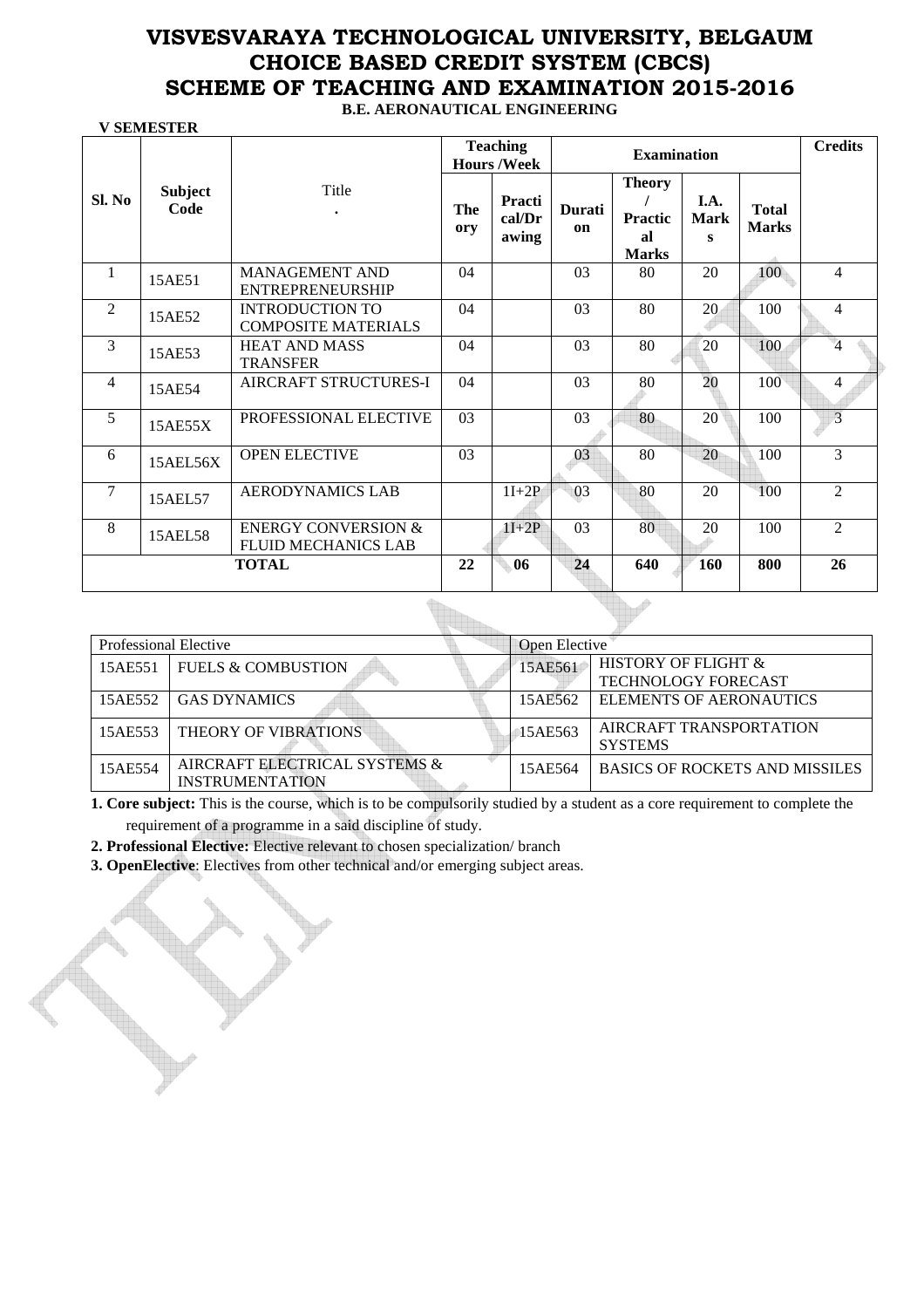#### **B.E. AERONAUTICAL ENGINEERING**

|                                                                                                                                                                                                                                                                                                                                                                                                                                                                                                                                                                                                                                                  | <b>MANAGEMENT AND ENTREPRENEURSHIP</b>                                                                                                                                                                                               |                            |                 |                                 |                                                                    |
|--------------------------------------------------------------------------------------------------------------------------------------------------------------------------------------------------------------------------------------------------------------------------------------------------------------------------------------------------------------------------------------------------------------------------------------------------------------------------------------------------------------------------------------------------------------------------------------------------------------------------------------------------|--------------------------------------------------------------------------------------------------------------------------------------------------------------------------------------------------------------------------------------|----------------------------|-----------------|---------------------------------|--------------------------------------------------------------------|
|                                                                                                                                                                                                                                                                                                                                                                                                                                                                                                                                                                                                                                                  | [As per Choice Based Credit System (CBCS) scheme]                                                                                                                                                                                    |                            |                 |                                 |                                                                    |
|                                                                                                                                                                                                                                                                                                                                                                                                                                                                                                                                                                                                                                                  |                                                                                                                                                                                                                                      | SEMESTER - V               |                 |                                 |                                                                    |
| Subject Code                                                                                                                                                                                                                                                                                                                                                                                                                                                                                                                                                                                                                                     | <b>15AE51</b>                                                                                                                                                                                                                        | <b>IA Marks</b>            | 20              |                                 |                                                                    |
| Number of Lecture<br>Hours/Week                                                                                                                                                                                                                                                                                                                                                                                                                                                                                                                                                                                                                  | 04                                                                                                                                                                                                                                   | <b>Exam Hours</b>          | 03              |                                 |                                                                    |
| Total<br>Number<br>of<br><b>Lecture Hours</b>                                                                                                                                                                                                                                                                                                                                                                                                                                                                                                                                                                                                    | 50                                                                                                                                                                                                                                   | <b>Exam Marks</b>          | 80              |                                 |                                                                    |
|                                                                                                                                                                                                                                                                                                                                                                                                                                                                                                                                                                                                                                                  |                                                                                                                                                                                                                                      | <b>CREDITS - 04</b>        |                 |                                 |                                                                    |
| <b>Course Objectives:</b><br>This course will enable students to                                                                                                                                                                                                                                                                                                                                                                                                                                                                                                                                                                                 | 1. Understand the basic concepts of management, planning, organizing and staffing.<br>2. Acquire the knowledge to become entrepreneur.<br>3. Comprehend the requirements towards the small-scale industries and project preparation. |                            |                 |                                 |                                                                    |
|                                                                                                                                                                                                                                                                                                                                                                                                                                                                                                                                                                                                                                                  | <b>Modules</b>                                                                                                                                                                                                                       |                            |                 | <b>Teaching</b><br><b>Hours</b> | <b>Revised</b><br><b>Bloom's</b><br><b>Taxonomy</b><br>(RBT) Level |
| <b>Module -1</b>                                                                                                                                                                                                                                                                                                                                                                                                                                                                                                                                                                                                                                 |                                                                                                                                                                                                                                      |                            |                 |                                 |                                                                    |
| Management: Definition, Importance - Nature and Characteristics of<br>Management, Management Functions, Roles of Manager, Levels of<br>Management, Managerial Skills, Management & Administration,<br>10 Hours<br>Management as a Science, Art & Profession<br>Planning: Nature, Importance and Purpose Of Planning, Types of<br>Plans, Steps in Planning, Limitations of Planning, Decision Making -<br>Meaning, Types of Decisions- Steps in Decision Making.                                                                                                                                                                                  |                                                                                                                                                                                                                                      |                            |                 |                                 | L1, L2, L3                                                         |
| <b>Module -2</b><br><b>Organizing and Staffing:</b> Meaning, Nature and Characteristics of<br>10 Hours<br>Organization - Process of Organization, Principles of Organization,<br>Departmentalisation, Committees -meaning, Types of Committees,<br>Centralization Vs Decentralization of Authority and Responsibility,<br>Span of Control (Definition only), Nature and Importance of Staffing,<br>Process of Selection and Recruitment.<br>Directing and Controlling: Meaning and Nature of Directing-<br>Leadership Styles, Motivation Theories Communication - Meaning and<br>Importance, Coordination- Meaning and Importance, Techniques of |                                                                                                                                                                                                                                      |                            |                 |                                 | L1, L2, L3                                                         |
| Coordination. Controlling – Meaning, Steps in Controlling<br><b>Module -3</b><br>Social Responsibilities of Business: Meaning of Social Responsibility,<br>Social Responsibilities of Business towards Different Groups, Social<br>Audit, Business Ethics and Corporate Governance.<br><b>Entrepreneurship:</b> Definition of Entrepreneur,<br>Entrepreneurship, concepts of Entrepreneurship, Characteristics<br>successful Entrepreneur, Classification of Entrepreneurs, Intrapreneur -<br>An                                                                                                                                                 | Emerging Class, Comparison between                                                                                                                                                                                                   | Importance<br>Entrepreneur | of<br>of<br>and | 10 Hours                        | L2, L3, L4                                                         |

E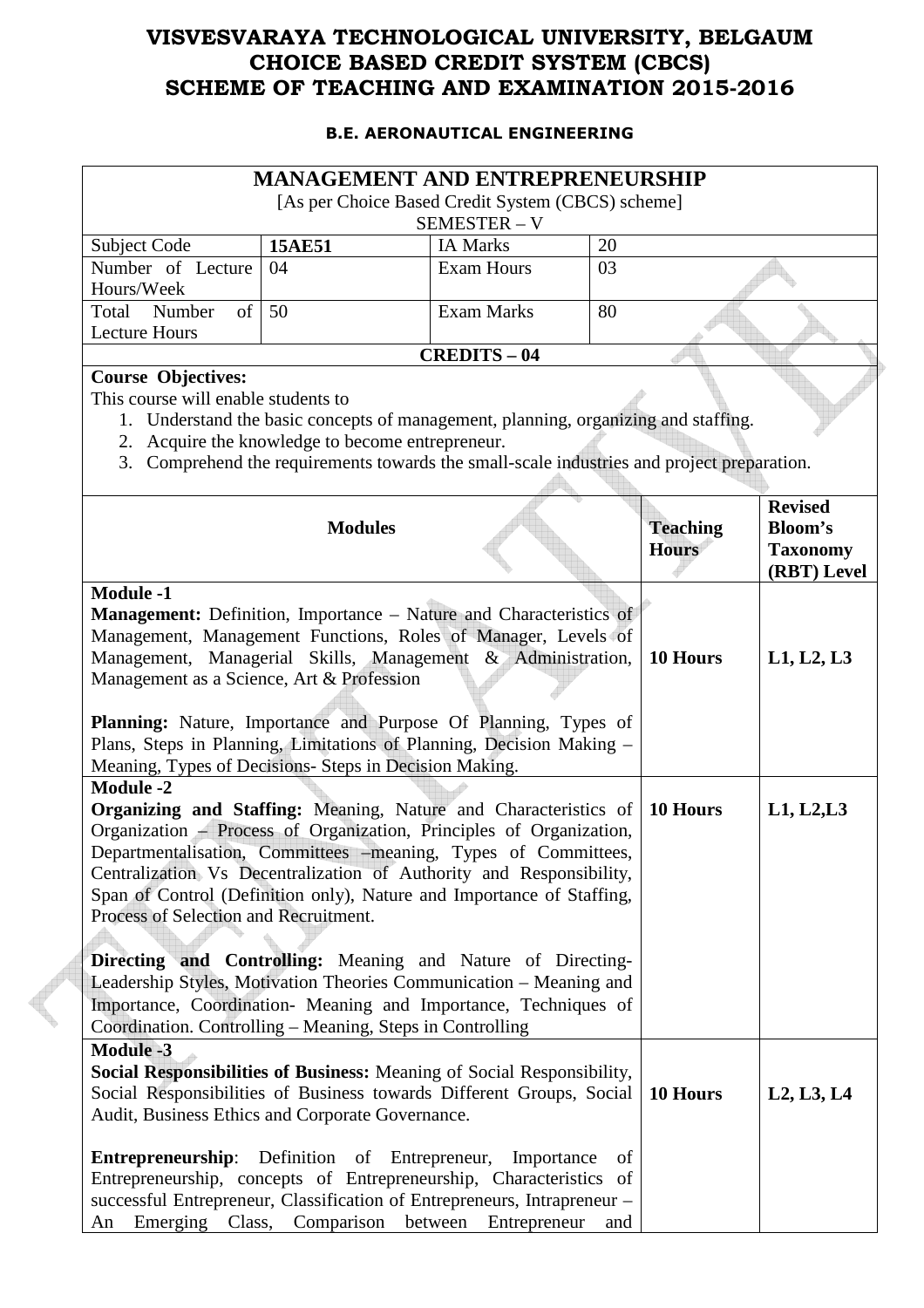| Intrapreneur, Myths of Entrepreneurship, Entrepreneurial Development<br>models, Entrepreneurial development cycle, Problems faced by                                                                                                                                                                                                                                                                                                                                                                                                                                                                                                                                                                                                                                                                                                                                                                                                                                                                                                                                                                                                                                                                                                                                                                                          |
|-------------------------------------------------------------------------------------------------------------------------------------------------------------------------------------------------------------------------------------------------------------------------------------------------------------------------------------------------------------------------------------------------------------------------------------------------------------------------------------------------------------------------------------------------------------------------------------------------------------------------------------------------------------------------------------------------------------------------------------------------------------------------------------------------------------------------------------------------------------------------------------------------------------------------------------------------------------------------------------------------------------------------------------------------------------------------------------------------------------------------------------------------------------------------------------------------------------------------------------------------------------------------------------------------------------------------------|
| Entrepreneurs and capacity building for Entrepreneurship.                                                                                                                                                                                                                                                                                                                                                                                                                                                                                                                                                                                                                                                                                                                                                                                                                                                                                                                                                                                                                                                                                                                                                                                                                                                                     |
|                                                                                                                                                                                                                                                                                                                                                                                                                                                                                                                                                                                                                                                                                                                                                                                                                                                                                                                                                                                                                                                                                                                                                                                                                                                                                                                               |
| <b>Module -4</b><br>Modern Small Business Enterprises: Role of Small Scale Industries,<br>Concepts and definitions of SSI Enterprises, Government policy and<br>10 Hours<br>L3, L4, L5<br>development of the Small Scale sector in India, Growth and<br>Performance of Small Scale Industries in India, Sickness in SSI sector,<br>Problems for Small Scale Industries, Impact of Globalization on SSI,<br>Impact of WTO/GATT on SSIs, Ancillary Industry and Tiny Industry<br>(Definition only).<br><b>Institutional Support for Business Enterprises:</b> Introduction, Policies<br>& Schemes of Central-Level Institutions, State-Level Institutions.<br><b>Module -5</b><br><b>Project Management:</b> Meaning of Project, Project Objectives &<br><b>10 Hours</b><br>L2, L3<br>Characteristics, Project Identification- Meaning & Importance; Project<br>Life Cycle, Project Scheduling, Capital Budgeting, Generating an<br>Investment Project Proposal, Project Report-Need and Significance of<br>Report, Contents, Formulation, Project Analysis-Market, Technical,<br>Financial, Economic, Ecological, Project Evaluation and Selection,<br>Project Financing, Project Implementation Phase, Human<br>$\&$<br>Administrative aspects of Project Management, Prerequisites for<br>Successful Project Implementation. |
| PERT and CPM, Steps involved in<br>New Control Techniques-                                                                                                                                                                                                                                                                                                                                                                                                                                                                                                                                                                                                                                                                                                                                                                                                                                                                                                                                                                                                                                                                                                                                                                                                                                                                    |
|                                                                                                                                                                                                                                                                                                                                                                                                                                                                                                                                                                                                                                                                                                                                                                                                                                                                                                                                                                                                                                                                                                                                                                                                                                                                                                                               |
| developing the network, Uses and Limitations of PERT and CPM<br><b>Course Outcomes:</b>                                                                                                                                                                                                                                                                                                                                                                                                                                                                                                                                                                                                                                                                                                                                                                                                                                                                                                                                                                                                                                                                                                                                                                                                                                       |
| After studying this course, students will be able to:<br>1. Explain about the management and planning.<br>2. Apply the knowledge on planning, organizing, staffing, directing and controlling.<br>3. Describe the requirements towards the small-scale industries and project preparation.                                                                                                                                                                                                                                                                                                                                                                                                                                                                                                                                                                                                                                                                                                                                                                                                                                                                                                                                                                                                                                    |
| <b>Graduate Attributes:</b>                                                                                                                                                                                                                                                                                                                                                                                                                                                                                                                                                                                                                                                                                                                                                                                                                                                                                                                                                                                                                                                                                                                                                                                                                                                                                                   |
| Engineering Knowledge.<br>O                                                                                                                                                                                                                                                                                                                                                                                                                                                                                                                                                                                                                                                                                                                                                                                                                                                                                                                                                                                                                                                                                                                                                                                                                                                                                                   |
| Problem Analysis.<br>O                                                                                                                                                                                                                                                                                                                                                                                                                                                                                                                                                                                                                                                                                                                                                                                                                                                                                                                                                                                                                                                                                                                                                                                                                                                                                                        |
| Design / development of solutions<br>O                                                                                                                                                                                                                                                                                                                                                                                                                                                                                                                                                                                                                                                                                                                                                                                                                                                                                                                                                                                                                                                                                                                                                                                                                                                                                        |
| Modern Tool Usage and Interpretation of data<br>O                                                                                                                                                                                                                                                                                                                                                                                                                                                                                                                                                                                                                                                                                                                                                                                                                                                                                                                                                                                                                                                                                                                                                                                                                                                                             |
|                                                                                                                                                                                                                                                                                                                                                                                                                                                                                                                                                                                                                                                                                                                                                                                                                                                                                                                                                                                                                                                                                                                                                                                                                                                                                                                               |
| <b>Question paper pattern:</b>                                                                                                                                                                                                                                                                                                                                                                                                                                                                                                                                                                                                                                                                                                                                                                                                                                                                                                                                                                                                                                                                                                                                                                                                                                                                                                |
| The question paper will have ten questions.<br>Each full question consists of 16 marks.                                                                                                                                                                                                                                                                                                                                                                                                                                                                                                                                                                                                                                                                                                                                                                                                                                                                                                                                                                                                                                                                                                                                                                                                                                       |
|                                                                                                                                                                                                                                                                                                                                                                                                                                                                                                                                                                                                                                                                                                                                                                                                                                                                                                                                                                                                                                                                                                                                                                                                                                                                                                                               |
| There will be 2full questions (with a maximum of four sub questions) from each module.                                                                                                                                                                                                                                                                                                                                                                                                                                                                                                                                                                                                                                                                                                                                                                                                                                                                                                                                                                                                                                                                                                                                                                                                                                        |
| Each full question will have sub questions covering all the topics under a module.                                                                                                                                                                                                                                                                                                                                                                                                                                                                                                                                                                                                                                                                                                                                                                                                                                                                                                                                                                                                                                                                                                                                                                                                                                            |
| The students will have to answer 5 full questions, selecting one full question from each module.                                                                                                                                                                                                                                                                                                                                                                                                                                                                                                                                                                                                                                                                                                                                                                                                                                                                                                                                                                                                                                                                                                                                                                                                                              |
| <b>Text Books:</b>                                                                                                                                                                                                                                                                                                                                                                                                                                                                                                                                                                                                                                                                                                                                                                                                                                                                                                                                                                                                                                                                                                                                                                                                                                                                                                            |
| PrinciplesofManagement-P.C.Tripathi, P.N.Reddy-TataMcGraw Hill,<br>1.<br>DynamicsofEntrepreneurialDevelopment&ManagementVasantDesai-HimalayaPublishingHouse<br>2.<br>3. EntrepreneurshipDevelopment-Poornima.M.CharantimathSmall BusinessEnterprises-<br>PearsonEducation-2006(2&4).                                                                                                                                                                                                                                                                                                                                                                                                                                                                                                                                                                                                                                                                                                                                                                                                                                                                                                                                                                                                                                          |
| <b>Reference Books:</b>                                                                                                                                                                                                                                                                                                                                                                                                                                                                                                                                                                                                                                                                                                                                                                                                                                                                                                                                                                                                                                                                                                                                                                                                                                                                                                       |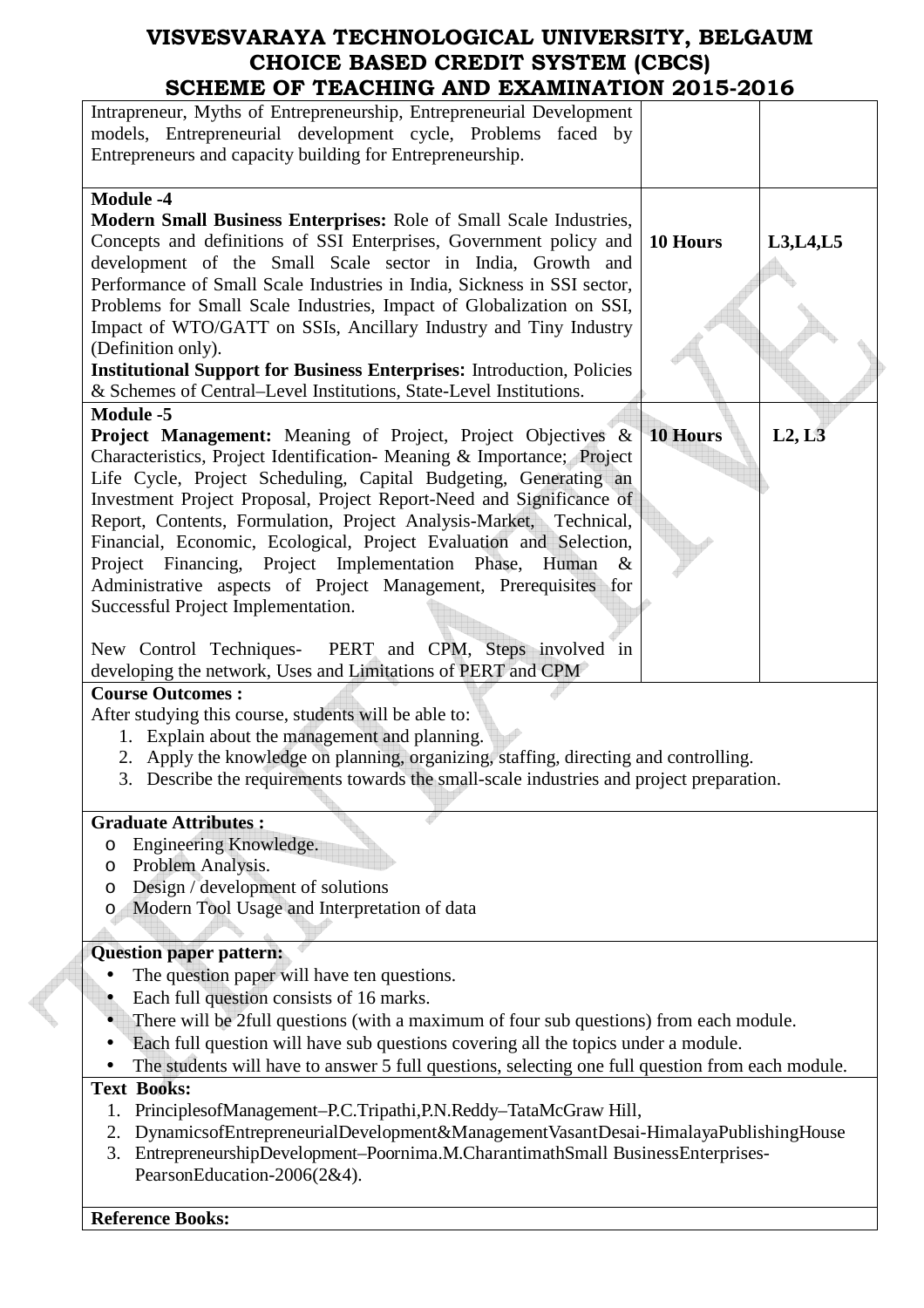- 1. ManagementFundamentals- Concepts,Application, Skill Development-RobersLusier-Thomson
- 2. EntrepreneurshipDevelopment-S.S.Khanka-S.Chand&Co.
- 3. Management-StephenRobbins-PearsonEducation/PHI-17 Edition,2003.

|                                                              |                | <b>INTRODUCTION TO COMPOSITE MATERIALS</b>                                             |    |                 |                 |
|--------------------------------------------------------------|----------------|----------------------------------------------------------------------------------------|----|-----------------|-----------------|
|                                                              |                | [As per Choice Based Credit System (CBCS) scheme]                                      |    |                 |                 |
|                                                              |                | SEMESTER - V                                                                           |    |                 |                 |
| Subject Code                                                 | 15AE52         | <b>IA Marks</b>                                                                        | 20 |                 |                 |
| Number of Lecture<br>Hours/Week                              | 04             | <b>Exam Hours</b>                                                                      | 03 |                 |                 |
| Number<br>$\sigma$<br>Total                                  | 50             | <b>Exam Marks</b>                                                                      | 80 |                 |                 |
| <b>Lecture Hours</b>                                         |                |                                                                                        |    |                 |                 |
|                                                              |                | <b>CREDITS - 04</b>                                                                    |    |                 |                 |
| <b>Course Objectives:</b>                                    |                |                                                                                        |    |                 |                 |
| This course will enable students to                          |                |                                                                                        |    |                 |                 |
|                                                              |                | 1. Understand the advantages of composite materials compared to conventional materials |    |                 |                 |
|                                                              |                | 2. Evaluate the properties of polymer matrix composites with fiber reinforcements      |    |                 |                 |
|                                                              |                | 3. Explain the manufacturing process and applications of composite materials           |    |                 |                 |
|                                                              |                |                                                                                        |    |                 |                 |
|                                                              |                |                                                                                        |    |                 | <b>Revised</b>  |
|                                                              | <b>Modules</b> |                                                                                        |    | <b>Teaching</b> | <b>Bloom's</b>  |
|                                                              |                |                                                                                        |    | <b>Hours</b>    | <b>Taxonomy</b> |
| <b>Module -1</b>                                             |                |                                                                                        |    |                 | (RBT) Level     |
|                                                              |                |                                                                                        |    |                 |                 |
| <b>Introduction to Composite Materials</b>                   |                |                                                                                        |    |                 |                 |
|                                                              |                | Definition, classification of composite materials, classification of                   |    | 8 Hours         |                 |
|                                                              |                | reinforcement - particulate, short fiber, whiskers, long fibers                        |    |                 | L1, L2, L3      |
| thermoplastics and thermosets), Carbon-Carbon Composites     |                | composites. matrix materials - metals, ceramics, polymers (including                   |    |                 |                 |
| <b>Metal Matrix Composites:</b>                              |                |                                                                                        |    |                 |                 |
|                                                              |                | MMC with particulate and short fiber reinforcement, liquid and solid                   |    |                 |                 |
|                                                              |                | state processing of $MMC - \text{stir casting}$ , squeeze casting. Properties of       |    |                 |                 |
| MMCs, Applications of Al, Mg, Ti based MMC                   |                |                                                                                        |    |                 |                 |
| <b>Module -2</b>                                             |                |                                                                                        |    |                 |                 |
|                                                              |                | <b>Processing of Polymer Matrix Composites: Thermoset Polymers</b>                     |    | 10 Hours        | L1, L2, L3      |
|                                                              |                | Hand layup Process, Vacuum Bagging Process, Post Curing Process,                       |    |                 |                 |
|                                                              |                | Filament winding, Pultrusion, Pulforming, Autoclave Process                            |    |                 |                 |
|                                                              |                | <b>Processing of Polymer Matrix Composites: Thermoplastic Polymers</b>                 |    |                 |                 |
|                                                              |                | Extrusion process, Injection Moulding Process, Thermo-forming                          |    |                 |                 |
|                                                              |                | process. Post Processing of Composites - Adhesive bonding, drilling,                   |    |                 |                 |
| cutting processes.                                           |                |                                                                                        |    |                 |                 |
|                                                              |                |                                                                                        |    |                 |                 |
| <b>Module -3</b>                                             |                |                                                                                        |    |                 |                 |
| <b>Micro-Mechanical Behavior of a Lamina</b>                 |                |                                                                                        |    |                 |                 |
|                                                              |                | Determination of elastic constants-Rule of mixtures, transformation of                 |    | 12 Hours        | L2, L3, L4      |
| coordinates, micro-mechanics based                           |                | analysis<br>and experimental                                                           |    |                 |                 |
| determination of material constants.                         |                |                                                                                        |    |                 |                 |
| <b>Macro-Mechanical Behavior of a Lamina:</b>                |                |                                                                                        |    |                 |                 |
|                                                              |                | Global and local axis for angle lamina, determination of global and local              |    |                 |                 |
|                                                              |                | stresses and moduli, for 2D-UD lamina with different fiber orientation                 |    |                 |                 |
| and different fiber materials glass, carbon and aramid fiber |                |                                                                                        |    |                 |                 |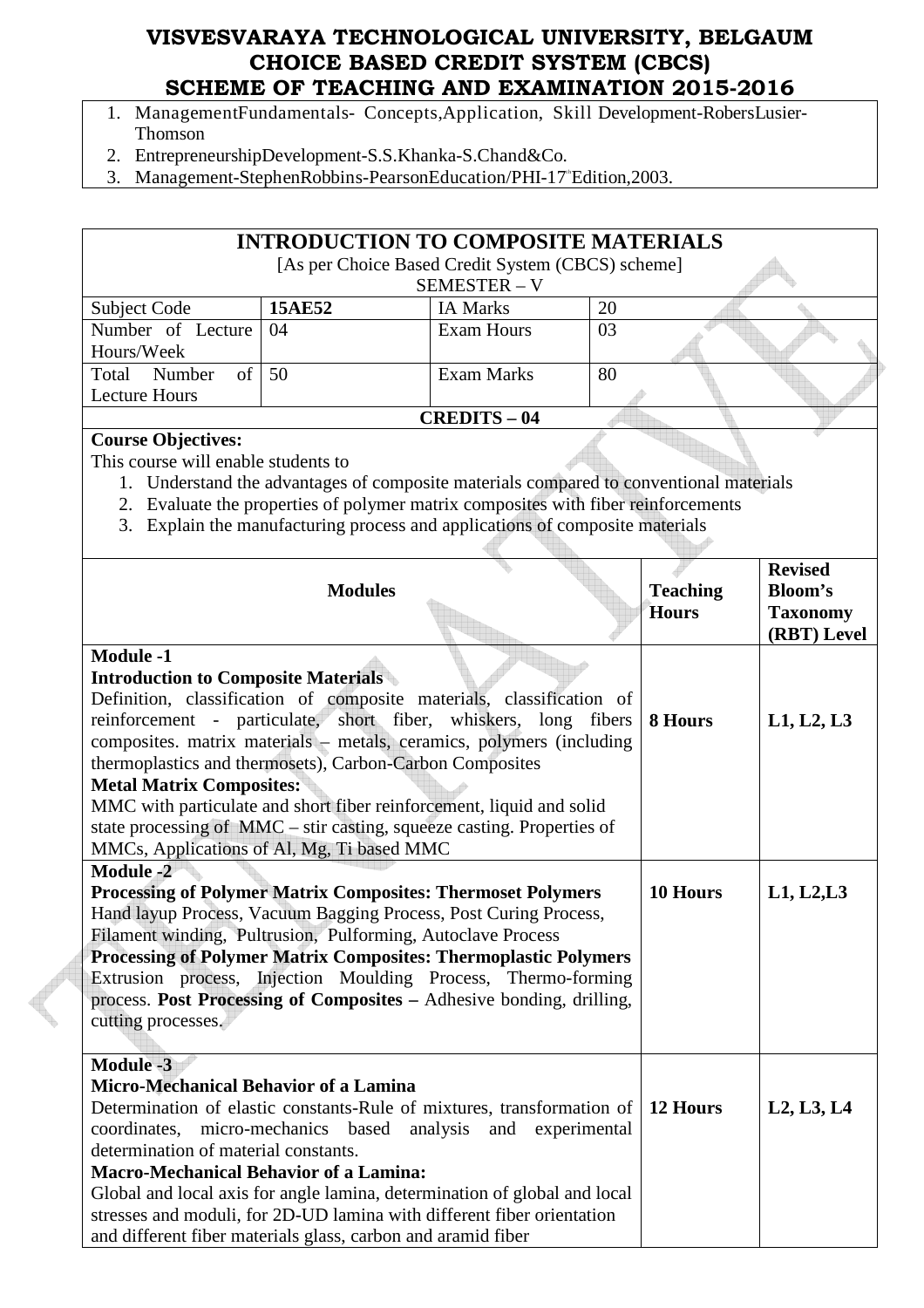| SCHEME OF TEACHING AND EAAMHNATION 2013-2010                                                       |                 |            |
|----------------------------------------------------------------------------------------------------|-----------------|------------|
| reinforcement.                                                                                     |                 |            |
| <b>Module -4</b>                                                                                   |                 |            |
| Failure Theory - Tsai-Hill, Tsai-Wu, Max Stress and Max Strain                                     |                 |            |
| Classical plate theory- Stress and strain variation in a laminate-                                 | 10 Hours        | L3, L4, L5 |
| Resultant forces and moments- A B & D matrices- Strength analysis of                               |                 |            |
| a laminate.                                                                                        |                 |            |
|                                                                                                    |                 |            |
| <b>Module -5</b>                                                                                   |                 |            |
| <b>Inspection &amp; Quality Control</b> : Destructive & Non-Destructive                            | <b>10 Hours</b> | L2, L3     |
| Testing, Tensile, Compression, Flexural, Shear, Hardness; ultrasonic                               |                 |            |
| testing $- A-B-C$ scan                                                                             |                 |            |
| <b>Applications of Composites Materials</b>                                                        |                 |            |
| Automobile, Aircrafts, missiles, Space hardware, Electrical and                                    |                 |            |
| electronics, marine, recreational and Sports equipment, future potential                           |                 |            |
| of composites.                                                                                     |                 |            |
|                                                                                                    |                 |            |
|                                                                                                    |                 |            |
| <b>Course Outcomes:</b>                                                                            |                 |            |
|                                                                                                    |                 |            |
| After studying this course, students will be able to:                                              |                 |            |
| 1. Explain the advantages of using composite materials as an alternative to conventional materials |                 |            |
| for specific applications                                                                          |                 |            |
| 2. Describe the advanced fabrication and processing for producing composite parts.                 |                 |            |
| 3. Evaluate the micro- and macro-mechanical behavior of composite laminates                        |                 |            |
|                                                                                                    |                 |            |
| <b>Graduate Attributes:</b>                                                                        |                 |            |
|                                                                                                    |                 |            |
| Engineering Knowledge.<br>O                                                                        |                 |            |
| Problem Analysis.<br>O                                                                             |                 |            |
| Design / development of solutions<br>O                                                             |                 |            |
| Modern Tool Usage and Interpretation of data<br>O                                                  |                 |            |
|                                                                                                    |                 |            |
| <b>Question paper pattern:</b>                                                                     |                 |            |
|                                                                                                    |                 |            |
| The question paper will have ten questions.                                                        |                 |            |
| ٠                                                                                                  |                 |            |
| Each full question consists of 16 marks.                                                           |                 |            |
| There will be 2full questions (with a maximum of four sub questions) from each module.             |                 |            |
| Each full question will have sub questions covering all the topics under a module.                 |                 |            |
| The students will have to answer 5 full questions, selecting one full question from each module.   |                 |            |
|                                                                                                    |                 |            |
| <b>Text Books:</b>                                                                                 |                 |            |
| 1. K.K Chawla, Composite Materials- Science and Engineering, II edition, Springer Verlag,          |                 |            |
| 1998: ISBN: 0-387-98409-7                                                                          |                 |            |
| 2. Autar Kaw, Mechanics of Composites, II edition, CRC Press. 2006, ISBN:978-0-8493-               |                 |            |
| 1343-1                                                                                             |                 |            |
| <b>Reference Books:</b>                                                                            |                 |            |
| Mein Schwartz, Composite Materials Handbook, Vol.3, Department of Defense, USA,<br>1.              |                 |            |
| 2002.                                                                                              |                 |            |
| Ajay Kapadia, Non-Destructive Testing of Composite Materials, National Composites<br>2.            |                 |            |
| Network, Best Practices Guide, TWI Publications, 2006.                                             |                 |            |
| R M Jones, " Mechanics of Composite Materials", 2 <sup>nd</sup> Edn, Taylor & Francis, 2015;<br>3. |                 |            |

ISBN:978-1560327127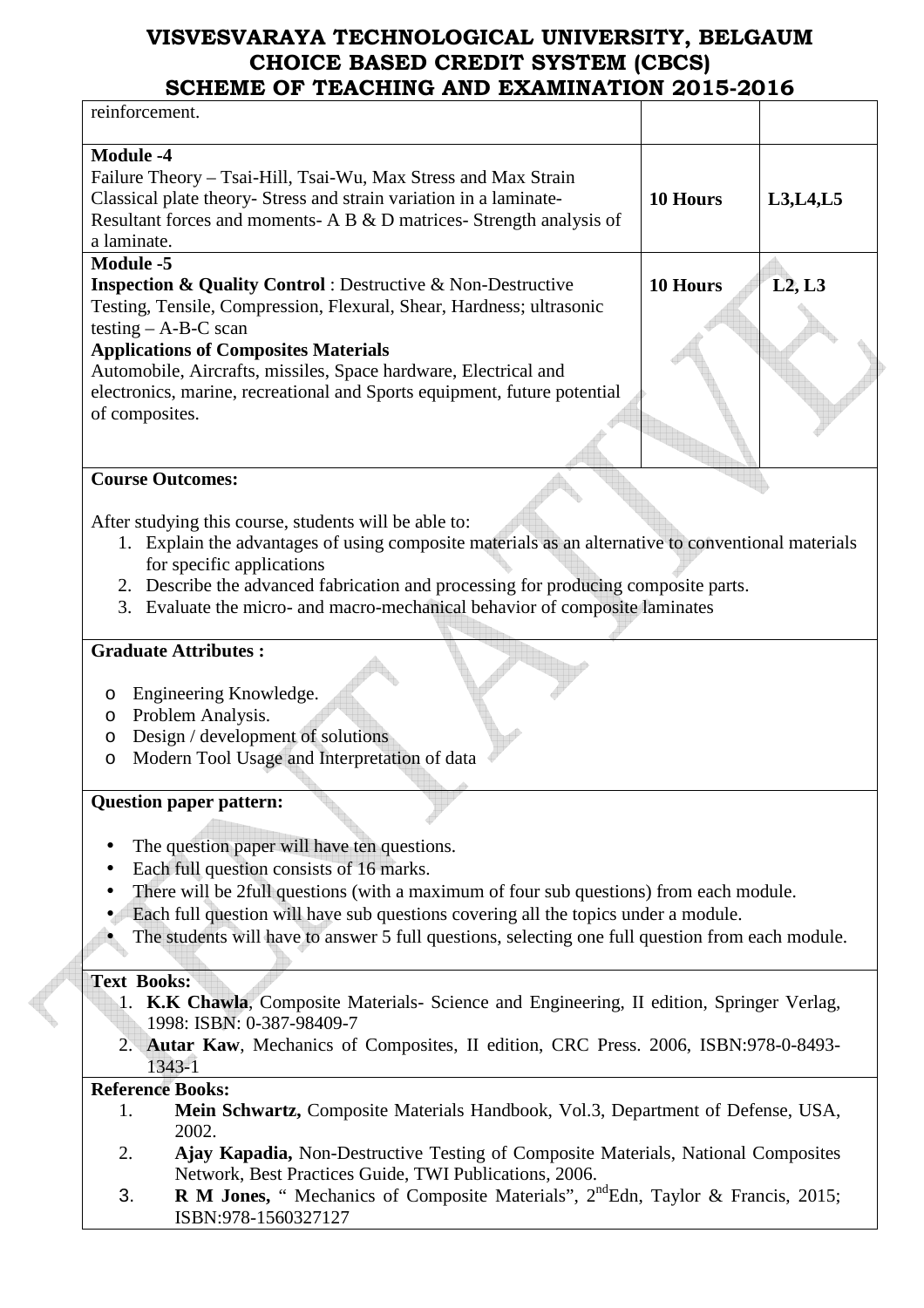|                                                                                                                                                                                                                                                                                                                                                                                                                                                                                                                                                                                                                        |                | <b>HEAT &amp; MASS TRANSFER</b><br>[As per Choice Based Credit System (CBCS) scheme] |                                 |                                                                    |
|------------------------------------------------------------------------------------------------------------------------------------------------------------------------------------------------------------------------------------------------------------------------------------------------------------------------------------------------------------------------------------------------------------------------------------------------------------------------------------------------------------------------------------------------------------------------------------------------------------------------|----------------|--------------------------------------------------------------------------------------|---------------------------------|--------------------------------------------------------------------|
|                                                                                                                                                                                                                                                                                                                                                                                                                                                                                                                                                                                                                        |                | SEMESTER-V                                                                           |                                 |                                                                    |
| Subject Code                                                                                                                                                                                                                                                                                                                                                                                                                                                                                                                                                                                                           | <b>15AE53</b>  | <b>IA Marks</b>                                                                      | 20                              |                                                                    |
| Number of Lecture<br>Hours/Week                                                                                                                                                                                                                                                                                                                                                                                                                                                                                                                                                                                        | 04             | <b>Exam Hours</b>                                                                    | 03                              |                                                                    |
| Number<br>of<br>Total<br><b>Lecture Hours</b>                                                                                                                                                                                                                                                                                                                                                                                                                                                                                                                                                                          | 50             | <b>Exam Marks</b>                                                                    | 80                              |                                                                    |
|                                                                                                                                                                                                                                                                                                                                                                                                                                                                                                                                                                                                                        |                | $CREDITS - 04$                                                                       |                                 |                                                                    |
| <b>Course Objectives:</b> This course will enable students to                                                                                                                                                                                                                                                                                                                                                                                                                                                                                                                                                          |                |                                                                                      |                                 |                                                                    |
| 1. Understand the different modes of heat transfer.                                                                                                                                                                                                                                                                                                                                                                                                                                                                                                                                                                    |                |                                                                                      |                                 |                                                                    |
|                                                                                                                                                                                                                                                                                                                                                                                                                                                                                                                                                                                                                        |                | 2. Understand the free convection and forced convection.                             |                                 |                                                                    |
|                                                                                                                                                                                                                                                                                                                                                                                                                                                                                                                                                                                                                        |                | 3. Acquire the knowledge of heat transfer problems in combustion chambers.           |                                 |                                                                    |
|                                                                                                                                                                                                                                                                                                                                                                                                                                                                                                                                                                                                                        | <b>Modules</b> |                                                                                      | <b>Teaching</b><br><b>Hours</b> | <b>Revised</b><br><b>Bloom's</b><br><b>Taxonomy</b><br>(RBT) Level |
| <b>Module -1</b>                                                                                                                                                                                                                                                                                                                                                                                                                                                                                                                                                                                                       |                |                                                                                      |                                 |                                                                    |
|                                                                                                                                                                                                                                                                                                                                                                                                                                                                                                                                                                                                                        |                |                                                                                      | 10 Hours                        | L1, L2                                                             |
|                                                                                                                                                                                                                                                                                                                                                                                                                                                                                                                                                                                                                        |                | <b>Fundamentals:</b> Different modes of heat transfer and mass and                   |                                 |                                                                    |
|                                                                                                                                                                                                                                                                                                                                                                                                                                                                                                                                                                                                                        |                | momentum transfer, elements of mass diffusion and boundary layer                     |                                 |                                                                    |
|                                                                                                                                                                                                                                                                                                                                                                                                                                                                                                                                                                                                                        |                | theory. Mass transfer definition and terms used in mass transfer                     |                                 |                                                                    |
| analysis, Fick's First law of diffusion (no numerical).                                                                                                                                                                                                                                                                                                                                                                                                                                                                                                                                                                |                |                                                                                      |                                 |                                                                    |
|                                                                                                                                                                                                                                                                                                                                                                                                                                                                                                                                                                                                                        |                |                                                                                      |                                 |                                                                    |
| <b>Module -2</b>                                                                                                                                                                                                                                                                                                                                                                                                                                                                                                                                                                                                       |                |                                                                                      | 10 Hours                        | L1, L2                                                             |
| <b>Conduction:</b> Derivation of general three dimensional conduction<br>equation in Cartesian coordinate, special cases, discussion on 3-D<br>conduction in cylindrical and spherical coordinate systems. Effect of<br>variation of thermal conductivity on heat transfer in solids - Heat<br>transfer problems in infinite and semi infinite solids - Extended<br>surfaces. One dimensional transient heat conduction: Systems with<br>negligible internal resistance, Significance of Biot and Fourier<br>Numbers, Chart solutions of transient conduction systems.                                                 |                |                                                                                      |                                 |                                                                    |
| <b>Module -3</b>                                                                                                                                                                                                                                                                                                                                                                                                                                                                                                                                                                                                       |                |                                                                                      | 10 Hours                        | L1, L2, L3                                                         |
| Concepts of Continuity, Momentum and Energy<br><b>Convection:</b><br>Dimensional analysis-Buckingham's Pi Theorem -<br>Equations.<br>Application for developing non-dimensional correlation for convective<br>heat transfer<br><b>Free Convection:</b> Development of Hydrodynamic and thermal<br>boundary layer along a vertical plate, Use of empirical relations<br>for Vertical plates and pipes.<br>Forced Convection: External Flows, Concepts of hydrodynamic and<br>thermal boundary layer and use of empirical correlations for Flat plates<br>and Cylinders. Internal Flows, Concepts about Hydrodynamic and |                |                                                                                      |                                 |                                                                    |

 $\epsilon$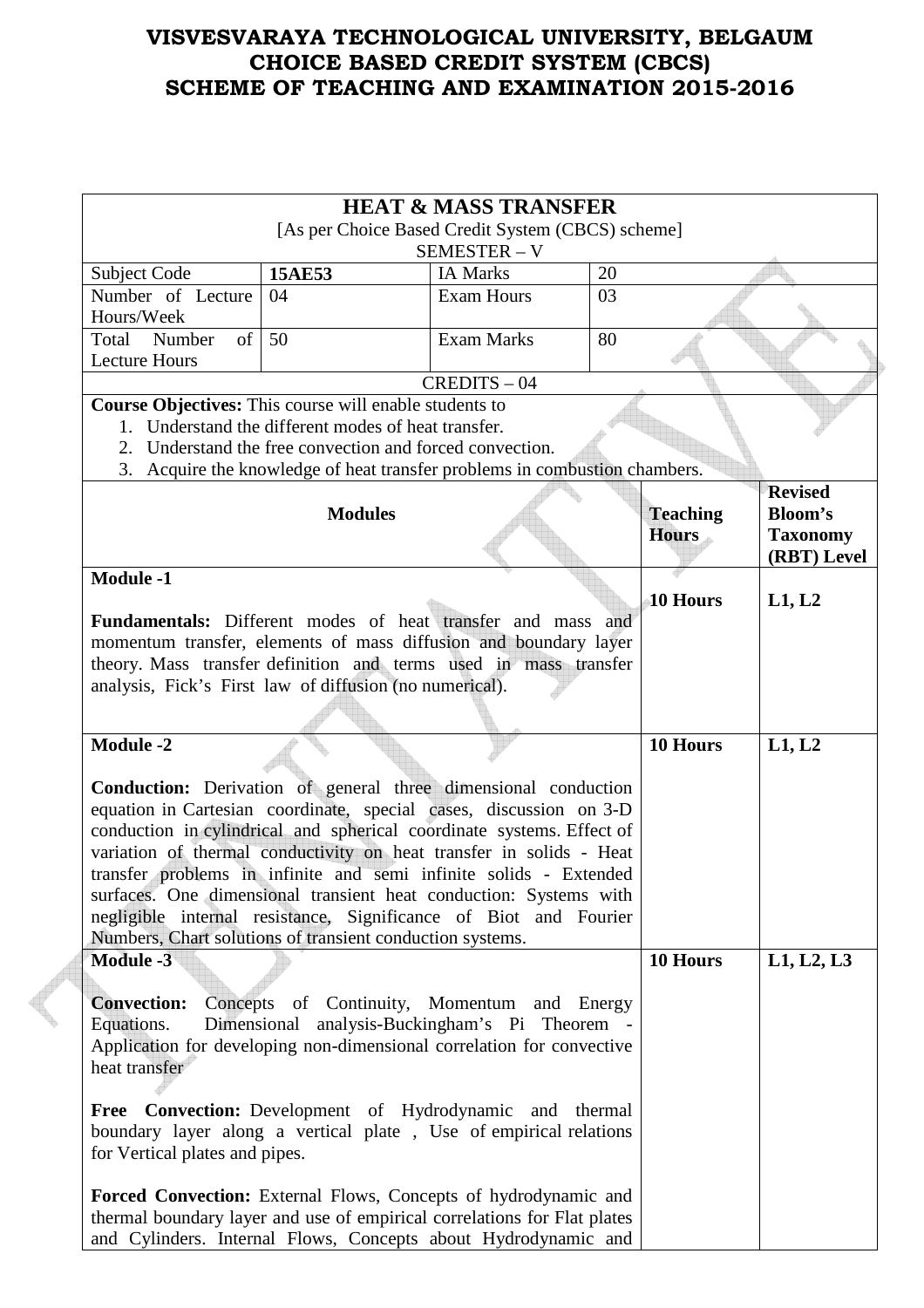| SCHEME OF TEACHING AND EAAMINATION 2013-2010                                                     |                 |            |
|--------------------------------------------------------------------------------------------------|-----------------|------------|
| Thermal Entry Lengths, use of empirical correlations for Horizontal                              |                 |            |
| Pipe Flow and annulus flow.                                                                      |                 |            |
|                                                                                                  |                 |            |
|                                                                                                  |                 |            |
|                                                                                                  |                 |            |
| <b>Module -4</b>                                                                                 | 10 Hours        | L1, L2, L3 |
| Radiation & Heat Exchangers Design: Radiation : Introduction to                                  |                 |            |
| physical mechanism - Radiation properties - Radiation shape factors -                            |                 |            |
| Heat exchange between non-black bodies - Radiation shields                                       |                 |            |
| Heat Exchangers: Classification of heat exchangers; overall heat                                 |                 |            |
| transfer coefficient,<br>fouling<br>and<br>fouling<br>factor;<br>LMTD,                           |                 |            |
| Effectiveness-NTU methods of analysis of heat exchangers. Numerical                              |                 |            |
|                                                                                                  |                 |            |
| problems.                                                                                        |                 |            |
|                                                                                                  |                 |            |
| <b>Module -5</b>                                                                                 | <b>10 Hours</b> | L1, L2, L3 |
|                                                                                                  |                 |            |
| <b>Heat and Mass Transfer Problems in Aerospace Engineering: Heat</b>                            |                 |            |
| transfer problems in gas turbine combustion chambers - Rocket thrust                             |                 |            |
|                                                                                                  |                 |            |
| chambers - Aerodynamic heating - Ablative heat transfer.                                         |                 |            |
| Mass Transfer: Introduction, Ficks law, Species conservation equation,                           |                 |            |
| Introduction to convective and diffusive mass transfer.                                          |                 |            |
| <b>Course Outcomes:</b>                                                                          |                 |            |
| After studying this course, students will be able to:                                            |                 |            |
| 1. Describe the fundamental of heat and mass transfer.                                           |                 |            |
|                                                                                                  |                 |            |
| 2. Familiarize the student in the area of conduction, convection and radiation.                  |                 |            |
| 3. Analyze the problems due to heat transfer in several areas.                                   |                 |            |
| <b>Graduate Attributes:</b>                                                                      |                 |            |
|                                                                                                  |                 |            |
| Engineering Knowledge.                                                                           |                 |            |
|                                                                                                  |                 |            |
| Problem Analysis.                                                                                |                 |            |
| Design / development of solutions                                                                |                 |            |
| Interpretation of data                                                                           |                 |            |
|                                                                                                  |                 |            |
| <b>Question paper pattern:</b>                                                                   |                 |            |
|                                                                                                  |                 |            |
|                                                                                                  |                 |            |
| The question paper will have ten questions.                                                      |                 |            |
| Each full question consists of 16 marks.                                                         |                 |            |
| There will be 2full questions (with a maximum of four sub questions) from each module.           |                 |            |
| Each full question will have sub questions covering all the topics under a module.               |                 |            |
|                                                                                                  |                 |            |
| The students will have to answer 5 full questions, selecting one full question from each module. |                 |            |
|                                                                                                  |                 |            |
| <b>Text Books:</b>                                                                               |                 |            |
|                                                                                                  |                 |            |
| 1. Ozisik, Heat transfer-A basic approach, Tata McGraw Hill 2002.                                |                 |            |
| 2. Holman, J.P., "Heat Transfer ", McGraw Hill Book Co., Inc., New York, 8th edition., 1996,     |                 |            |
| ISBN-13: 978-0071143202                                                                          |                 |            |
|                                                                                                  |                 |            |
| <b>Reference Books:</b>                                                                          |                 |            |
| 1. Sachdeva, S.C., " Fundamentals of Engineering Heat and Mass Transfer ", Wiley Eastern         |                 |            |
| Ltd., New Delhi, 1981.                                                                           |                 |            |
| 2. Sutton, G.P., "Rocket Propulsion Elements", John Wiley and Sons, 5th Edn. 1986.               |                 |            |
| 3. Mathur, M.and Sharma, R.P., " Gas Turbine and Jet and Rocket Propulsion ", Standard           |                 |            |
|                                                                                                  |                 |            |
| Publishers, New Delhi 1988.                                                                      |                 |            |
| 4. P.K. Nag, Heat transfer, Tata McGraw Hill 2002                                                |                 |            |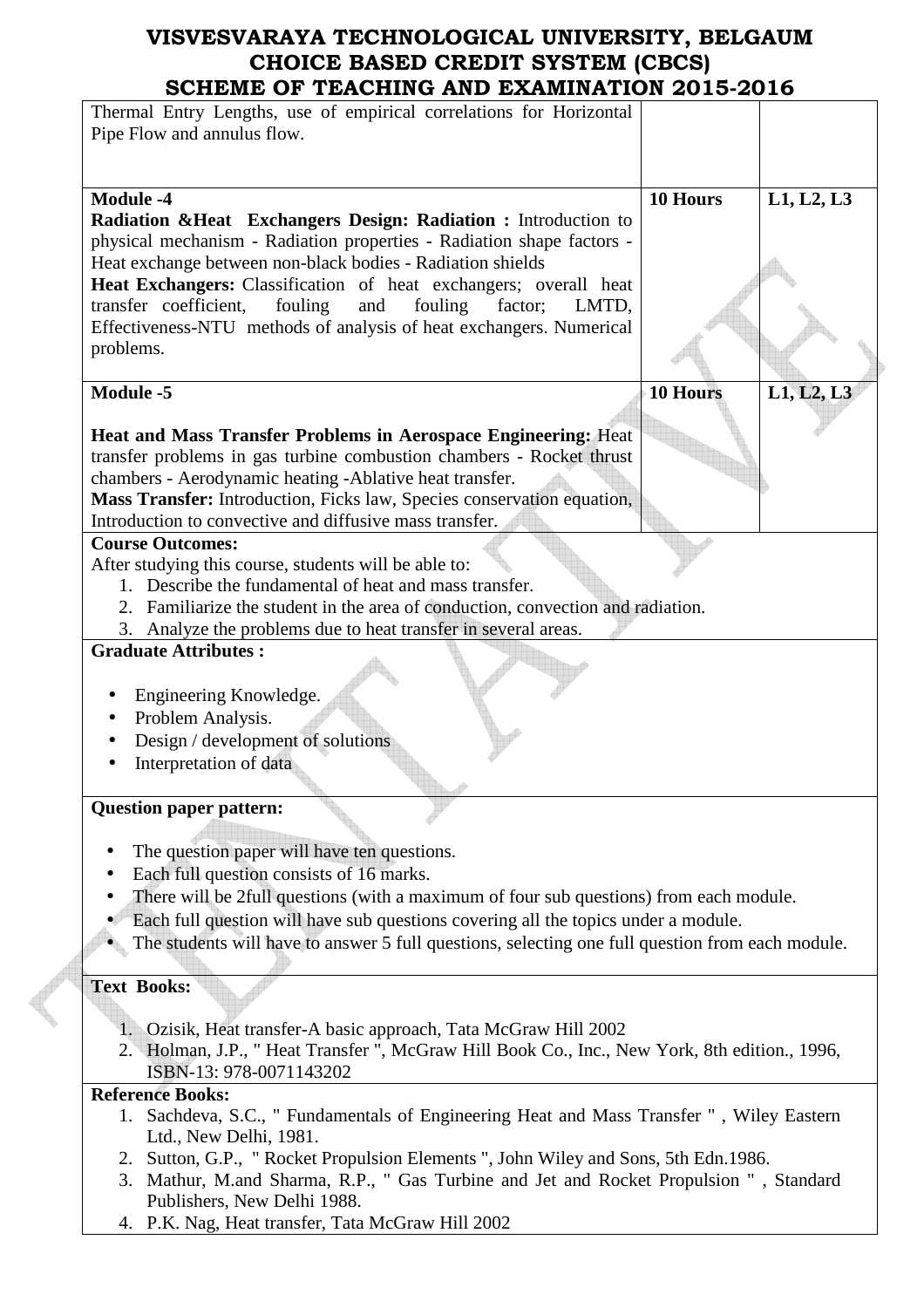5. Yunus A- Cengel, Heat transfer, a practical approach, Tata McGraw Hill, 3<sup>rd</sup> edition, 2007.

|                                                                                                                                                                                                                                                                                                                                                                                                                                                                                                                                                         |                                                                                                                                                                     | <b>AIRCRAFT STRUCTURES - I</b><br>[As per Choice Based Credit System (CBCS) scheme] |                                                                    |                 |            |  |
|---------------------------------------------------------------------------------------------------------------------------------------------------------------------------------------------------------------------------------------------------------------------------------------------------------------------------------------------------------------------------------------------------------------------------------------------------------------------------------------------------------------------------------------------------------|---------------------------------------------------------------------------------------------------------------------------------------------------------------------|-------------------------------------------------------------------------------------|--------------------------------------------------------------------|-----------------|------------|--|
|                                                                                                                                                                                                                                                                                                                                                                                                                                                                                                                                                         |                                                                                                                                                                     | SEMESTER - V<br><b>IA Marks</b>                                                     |                                                                    |                 |            |  |
| <b>Subject Code</b><br>Number of Lecture                                                                                                                                                                                                                                                                                                                                                                                                                                                                                                                | <b>15AE54</b><br>04                                                                                                                                                 | <b>Exam Hours</b>                                                                   | 20<br>03                                                           |                 |            |  |
| Hours/Week                                                                                                                                                                                                                                                                                                                                                                                                                                                                                                                                              |                                                                                                                                                                     |                                                                                     |                                                                    |                 |            |  |
| Total Number<br>of<br><b>Lecture Hours</b>                                                                                                                                                                                                                                                                                                                                                                                                                                                                                                              | 50                                                                                                                                                                  | <b>Exam Marks</b>                                                                   | 80                                                                 |                 |            |  |
|                                                                                                                                                                                                                                                                                                                                                                                                                                                                                                                                                         | $CREDITS - 04$                                                                                                                                                      |                                                                                     |                                                                    |                 |            |  |
| Course Objectives: This course will enable students to<br>3.                                                                                                                                                                                                                                                                                                                                                                                                                                                                                            | 1. Comprehend the basic concepts of stress and strain.<br>2. Acquire the knowledge of types of loads on aerospace vehicles.<br>Understand the theory of elasticity. |                                                                                     |                                                                    |                 |            |  |
|                                                                                                                                                                                                                                                                                                                                                                                                                                                                                                                                                         |                                                                                                                                                                     | <b>Teaching</b><br><b>Hours</b>                                                     | <b>Revised</b><br><b>Bloom's</b><br><b>Taxonomy</b><br>(RBT) Level |                 |            |  |
| <b>Module -1</b>                                                                                                                                                                                                                                                                                                                                                                                                                                                                                                                                        |                                                                                                                                                                     |                                                                                     |                                                                    | <b>10 Hours</b> | L1, L2     |  |
| <b>Design for Static Strength</b><br>Introduction: Normal, shear, biaxial and tri-axial stresses, Stress<br>tensor, Principal Stresses, Stress Analysis, Design considerations,<br>Codes and Standards. Static Strength: Static loads and factor of<br>safety, Theories of failure: Maximum normal stress theory,<br>Maximum shear stress theory, Maximum strain theory, Strain energy<br>theory, and Distortion energy theory, failure of brittle and ductile<br>materials, Stress concentration, and Determination of Stress<br>concentration factor. |                                                                                                                                                                     |                                                                                     |                                                                    |                 |            |  |
| <b>Module -2</b><br><b>Design for Impact and Fatigue Strength</b><br>Impact Strength: Introduction, Impact stresses due to axial, bending<br>and torsional loads, effect of inertia. Fatigue Strength: Introduction,<br>S-N Diagram, Low cycle fatigue, High cycle fatigue, Endurance<br>limit, modifying factors: size effect, surface effect, Stress<br>concentration effects, Fluctuating stresses, Goodman and Soderberg<br>relationship, stresses due to combined loading, cumulative fatigue<br>damage.<br><b>Module -3</b>                       |                                                                                                                                                                     |                                                                                     |                                                                    | 10 Hours        | L1, L2     |  |
| <b>Loads on Aircraft and Aircraft Materials</b><br>Loads on Aircraft: Structural nomenclature, Types of loads, load<br>factor, Aerodynamics loads, Symmetric manoeuvre loads, Velocity<br>diagram, Function of structural components.                                                                                                                                                                                                                                                                                                                   |                                                                                                                                                                     |                                                                                     |                                                                    | 10 Hours        | L1, L2, L3 |  |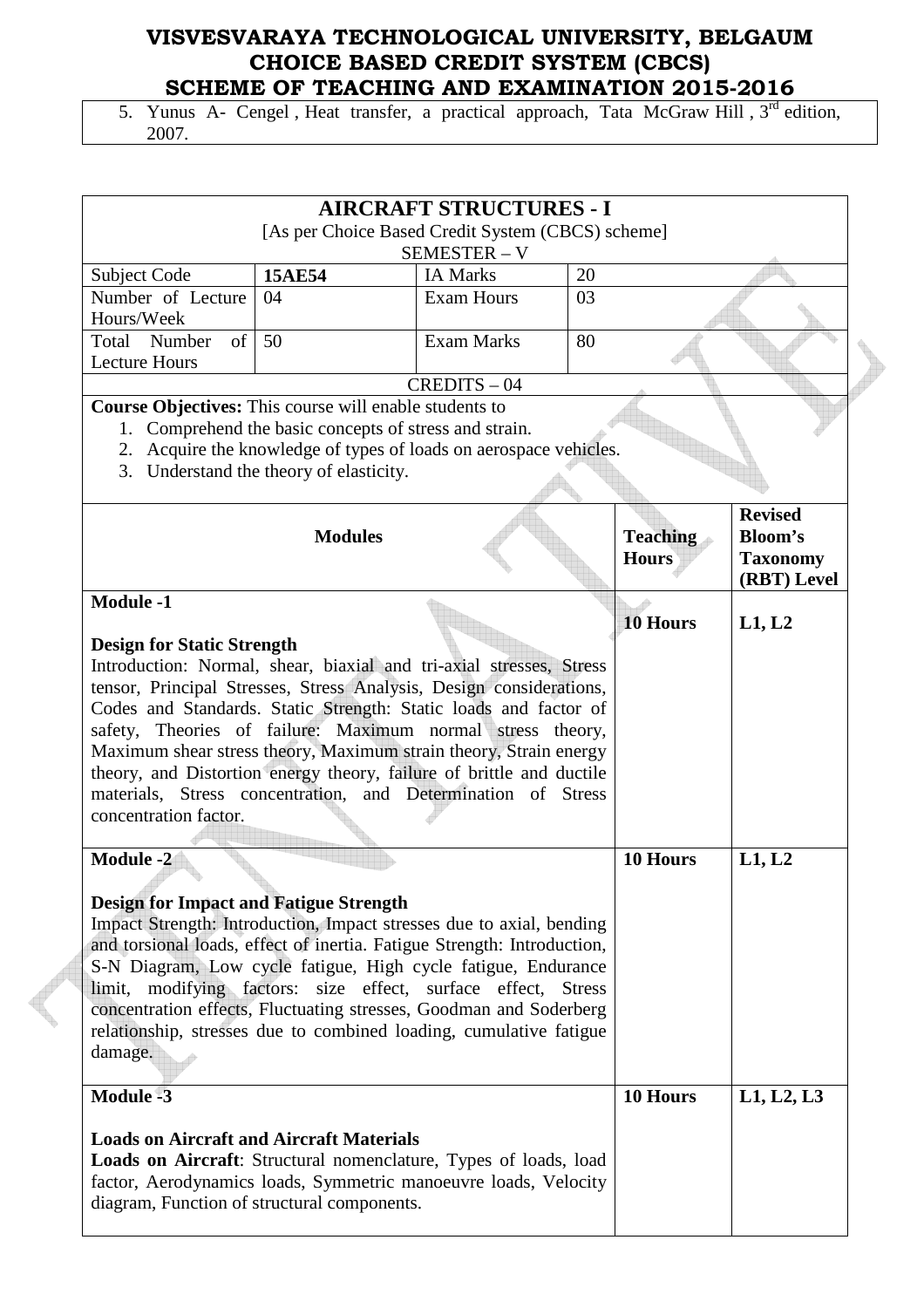| SCHEME OF TEACHING AND EXAMINATION 2015-2016                                                     |                 |            |  |
|--------------------------------------------------------------------------------------------------|-----------------|------------|--|
| Aircraft Materials: Metallic and non-metallic materials, Use of                                  |                 |            |  |
| Aluminum alloy, titanium, stainless steel and composite materials.                               |                 |            |  |
| Desirable properties for aircraft application. Fracture and Fatigue,                             |                 |            |  |
|                                                                                                  |                 |            |  |
| Stress Intensity Factor, Crack Growth Rate Derivation.                                           |                 |            |  |
|                                                                                                  |                 |            |  |
| <b>Module -4</b>                                                                                 | 10 Hours        | L1, L2, L3 |  |
|                                                                                                  |                 |            |  |
| <b>Theory of Elasticity and Structures:</b>                                                      |                 |            |  |
| Theory of Elasticity: and Theory of Elasticity: Concept of stress                                |                 |            |  |
| and strain, derivation of Equilibrium equations, strain displacement                             |                 |            |  |
| relation, compatibility conditions and boundary conditions. Plane                                |                 |            |  |
| stress and Plane strain problems in 2D elasticity. Principle Stresses                            |                 |            |  |
| and Orientation of Principle Directions.                                                         |                 |            |  |
|                                                                                                  |                 |            |  |
| <b>Structures:</b> StaticallyDeterminate and Indeterminate structures,                           |                 |            |  |
| Analysis of plane truss, Method of joints, 3D Truss, Plane frames,                               |                 |            |  |
|                                                                                                  |                 |            |  |
| Composite beam, Clapeyron's Three Moment Equation.                                               |                 |            |  |
|                                                                                                  |                 |            |  |
| <b>Module -5</b>                                                                                 | <b>10 Hours</b> | L1, L2, L3 |  |
|                                                                                                  |                 |            |  |
| <b>Energy Methods and Columns</b>                                                                |                 |            |  |
| <b>Energy Methods:</b> Strain Energy due to axial, bending and Torsional                         |                 |            |  |
| loads. Castigliano's theorem, Maxwell's Reciprocal theorem.                                      |                 |            |  |
| Columns: Columns with various end conditions, Euler's Column                                     |                 |            |  |
| curve, Rankine's formula, Column with initial curvature, Eccentric                               |                 |            |  |
| loading, south-well plot, Beam-column.                                                           |                 |            |  |
|                                                                                                  |                 |            |  |
|                                                                                                  |                 |            |  |
| <b>Course Outcomes:</b>                                                                          |                 |            |  |
| After studying this course, students will be able to:                                            |                 |            |  |
|                                                                                                  |                 |            |  |
| 1. Apply the basic concepts of stress and strain analysis.                                       |                 |            |  |
| 2. Compute the impact stress.                                                                    |                 |            |  |
| 3. Identify appropriate materials for suitable application based on properties.                  |                 |            |  |
|                                                                                                  |                 |            |  |
| <b>Graduate Attributes:</b>                                                                      |                 |            |  |
|                                                                                                  |                 |            |  |
| Engineering Knowledge.<br>O                                                                      |                 |            |  |
| Problem Analysis.<br>O                                                                           |                 |            |  |
| Design / development of solutions<br>$\circ$                                                     |                 |            |  |
| o Interpretation of data                                                                         |                 |            |  |
|                                                                                                  |                 |            |  |
| <b>Question paper pattern:</b>                                                                   |                 |            |  |
|                                                                                                  |                 |            |  |
|                                                                                                  |                 |            |  |
| The question paper will have ten questions.                                                      |                 |            |  |
| Each full question consists of 16 marks.                                                         |                 |            |  |
| There will be 2full questions (with a maximum of four sub questions) from each module.           |                 |            |  |
| Each full question will have sub questions covering all the topics under a module.               |                 |            |  |
|                                                                                                  |                 |            |  |
| The students will have to answer 5 full questions, selecting one full question from each module. |                 |            |  |
|                                                                                                  |                 |            |  |
|                                                                                                  |                 |            |  |

P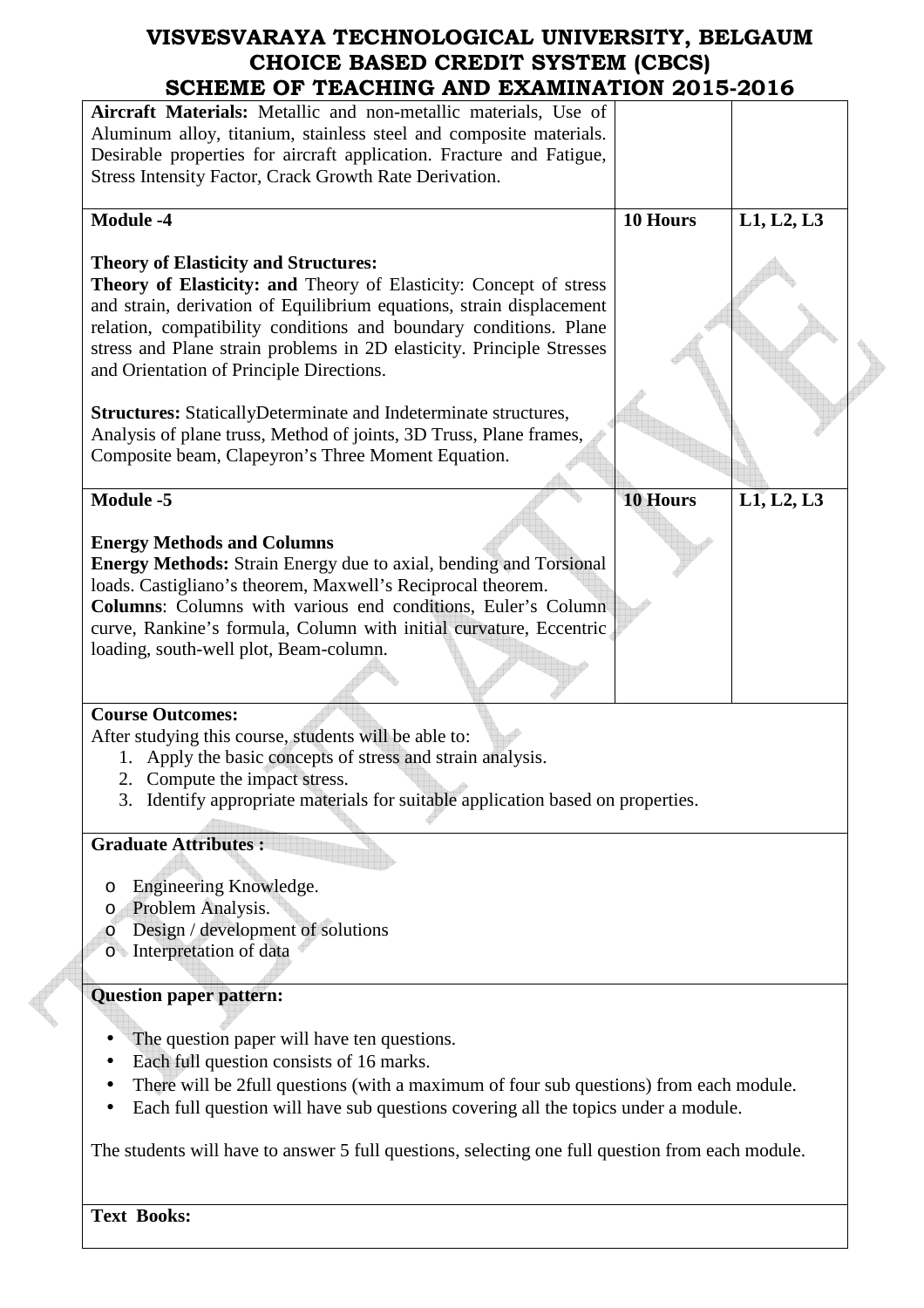- 1. **V.B. Bhandari,** 'Design of Machine Elements', Tata McGraw Hill Publishing Company Ltd., New Delhi, 2nd Edition 2007.
- 2. **Megson, T.M.G** 'Aircraft Structures for Engineering Students',., Edward Arnold, 1995.
- 3. **Timoshenko and Goodier,"** 'Theory of Elasticity', McGraw Hill Co.

#### **Reference Books:**

- 1. **Robert L. Norton ,** Machine Design, , Pearson Education Asia, 2001.
- 2. **Donaldson, B.K.,** "Analysis of Aircraft Structures An Introduction",McGraw-Hill, 1993.
- 3. **Timoshenko, S.,** "Strength of Materials", Vol. I and II, Princeton D.VonNostrand Co, 1990
- 4. **Joseph E Shigley and Charles R.Mischke**. , Mechanical Engineering Design, McGraw Hill International edition, 6th Edition 2009.
- 5. **Peery, D.J., and Azar, J.J.,** "Aircraft Structures", 2nd edition, McGraw, Hill, N.Y., 1993.
- 6. **Bruhn. E.H.** "Analysis and Design of Flight vehicles Structures", Tri state off set company, USA, 1985.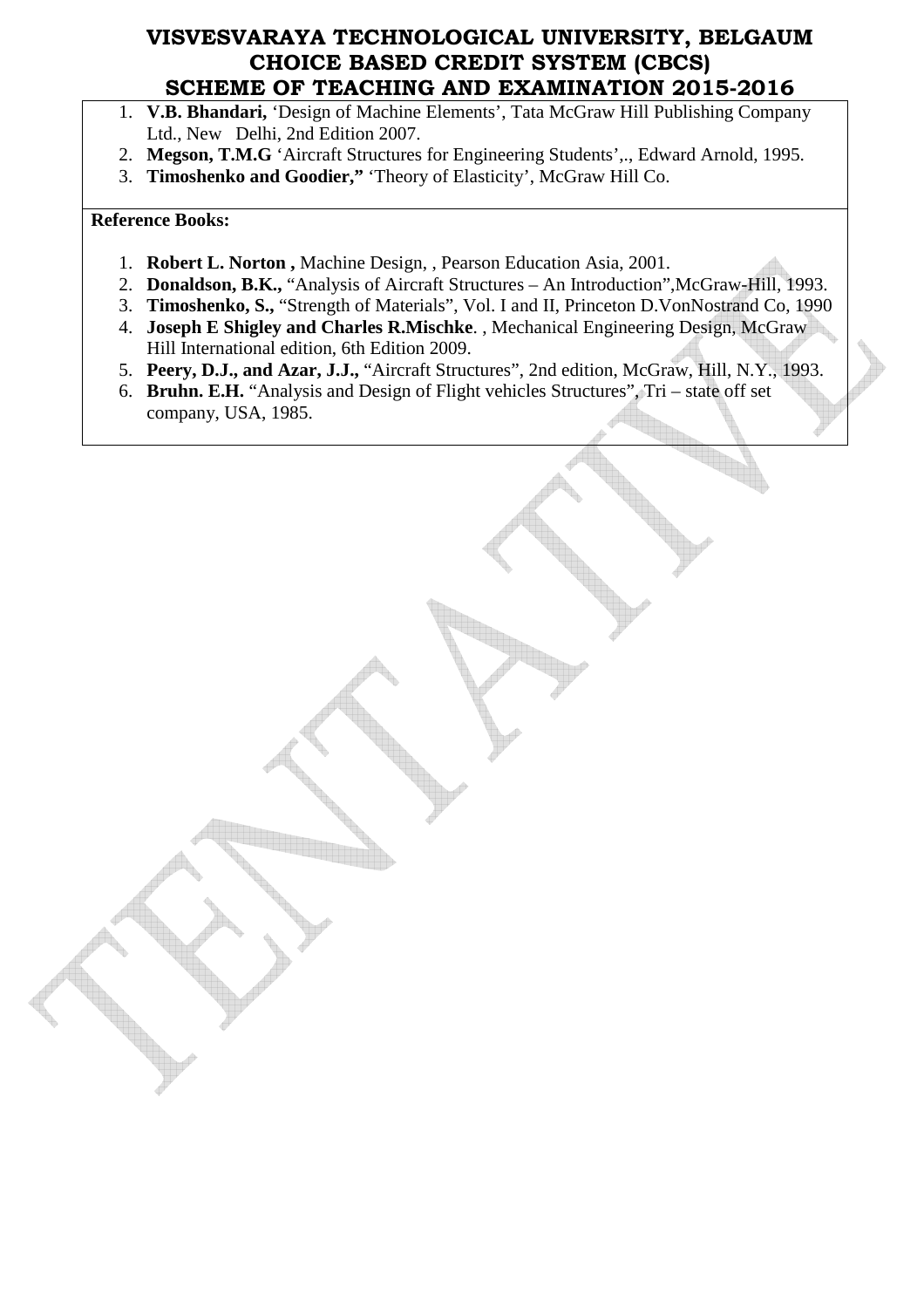## **Professional Elective**

|                                                                                                                                                                                                                                                                                                                                                                                                                                                                                                                                                                                 | [As per Choice Based Credit System (CBCS) scheme]                                                                                               | <b>FUELS &amp; COMBUSTION</b><br><b>SEMESTER - V</b> |    |                                 |                                                                    |  |
|---------------------------------------------------------------------------------------------------------------------------------------------------------------------------------------------------------------------------------------------------------------------------------------------------------------------------------------------------------------------------------------------------------------------------------------------------------------------------------------------------------------------------------------------------------------------------------|-------------------------------------------------------------------------------------------------------------------------------------------------|------------------------------------------------------|----|---------------------------------|--------------------------------------------------------------------|--|
|                                                                                                                                                                                                                                                                                                                                                                                                                                                                                                                                                                                 |                                                                                                                                                 | <b>Professional Elective</b>                         |    |                                 |                                                                    |  |
| Subject Code                                                                                                                                                                                                                                                                                                                                                                                                                                                                                                                                                                    | 15AE551                                                                                                                                         | <b>IA Marks</b>                                      | 20 |                                 |                                                                    |  |
| Number of Lecture<br>Hours/Week                                                                                                                                                                                                                                                                                                                                                                                                                                                                                                                                                 | 03                                                                                                                                              | <b>Exam Hours</b>                                    | 03 |                                 |                                                                    |  |
| Total Number<br>of<br><b>Lecture Hours</b>                                                                                                                                                                                                                                                                                                                                                                                                                                                                                                                                      | 40                                                                                                                                              | <b>Exam Marks</b>                                    | 80 |                                 |                                                                    |  |
|                                                                                                                                                                                                                                                                                                                                                                                                                                                                                                                                                                                 |                                                                                                                                                 | $CREDITS - 03$                                       |    |                                 |                                                                    |  |
| Course Objectives: This course will enable students to<br>1.<br>2.<br>3.                                                                                                                                                                                                                                                                                                                                                                                                                                                                                                        | Comprehend the basic properties of fuel.<br>Acquire the knowledge of fuel treatment.<br>Understand the combustion fundamentals and performance. |                                                      |    |                                 |                                                                    |  |
|                                                                                                                                                                                                                                                                                                                                                                                                                                                                                                                                                                                 | <b>Modules</b>                                                                                                                                  |                                                      |    | <b>Teaching</b><br><b>Hours</b> | <b>Revised</b><br><b>Bloom's</b><br><b>Taxonomy</b><br>(RBT) Level |  |
| <b>Module -1</b>                                                                                                                                                                                                                                                                                                                                                                                                                                                                                                                                                                |                                                                                                                                                 |                                                      |    |                                 |                                                                    |  |
| <b>6 Hours</b><br>L1, L2<br>Fuel Properties: Fuel Properties, Relative Density, API Gravity,<br>Molecular Mass, Distillation Range, Vapor Pressure, Flash Point,<br>Volatility Point, Viscosity, Surface Tension, Freezing Point, Specific<br>Heat, Latent Heat, Thermal Conductivity, Combustion Properties of<br>Fuels, Calorific Value, Enthalpy, Spontaneous-Ignition temperature,<br>Limits of Flammability, Smoke Point, Luminometer Number,<br>Smoke Volatility Index, Pressure and Temperature Effects, Sub<br>atmospheric Pressure, Low Temperature, High Temperature. |                                                                                                                                                 |                                                      |    |                                 |                                                                    |  |
| <b>Module -2</b><br>L1, L2<br><b>6 Hours</b><br>Fuel Treatment: Introduction, Types of Hydrocarbons, Paraffins,<br>Olefins, Naphthenes, Aromatics, Production of Liquid Fuels,<br>Removal of Sulfur Compounds, Contaminants, Asphaltenes, Gum,<br>Sediment, Ash, Water, Sodium, Vanadium, Additives, Gum<br>Prevention, Corrosion Inhibition/Lubricity Improvers, Anti-Icing,<br>Antistatic-Static Dissipators, Metal Deactivators, Antismoke.                                                                                                                                  |                                                                                                                                                 |                                                      |    |                                 |                                                                    |  |
| <b>Module -3</b><br>L1, L2, L3<br>8 Hours<br>Alternative Fuels aerospace applications: Hydrogen, Methane,<br>Propane, Ammonia, Alcohols, Slurry fuels, Synthetic fuels, Fuels<br>Produced by Fischer-Tropsch Synthesis of Coal/Biomass, Biofuels,<br>Alternative fuel Properties, Combustion and Emissions Performance,<br>Fischer-Tropsch Fuels, Biodiesel Fuels, Highly Aromatic (Broad<br>Specification)                                                                                                                                                                     |                                                                                                                                                 |                                                      |    |                                 |                                                                    |  |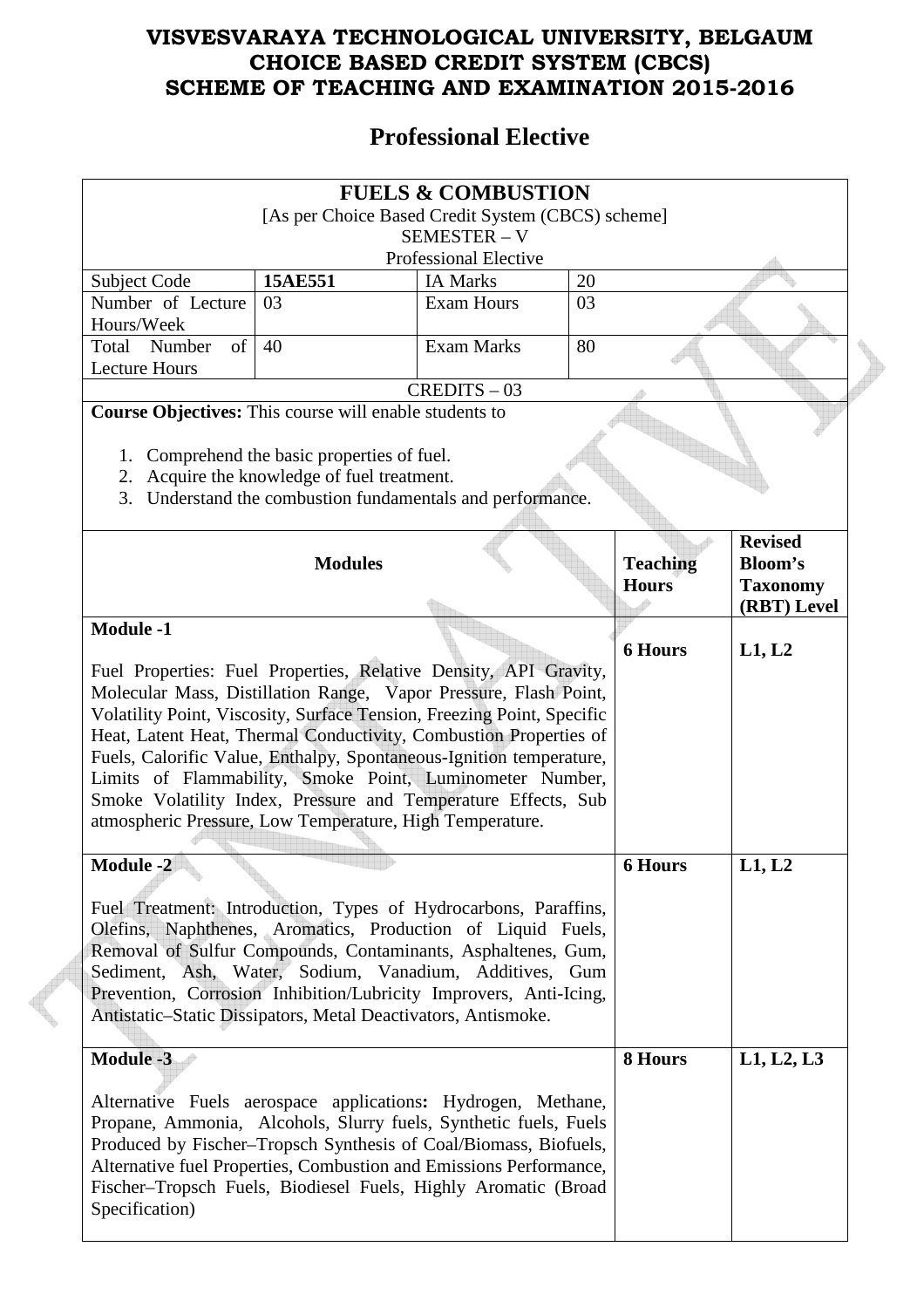| SCHEME OF TEACHING AND EXAMINATION 2015-2016                                                                                                                                                                                                                                                                                                                                                                                                                                                                                                                                                                                                                                         |          |            |  |
|--------------------------------------------------------------------------------------------------------------------------------------------------------------------------------------------------------------------------------------------------------------------------------------------------------------------------------------------------------------------------------------------------------------------------------------------------------------------------------------------------------------------------------------------------------------------------------------------------------------------------------------------------------------------------------------|----------|------------|--|
| Basic Considerations: Introduction to Gas turbine Combustor, Basic<br>Design Features, Combustor Requirements, Combustor Types and<br>parts, Fuel Preparation, Atomizers, liner wall-cooling Techniques,<br>combustor stability limits, combustor exit temperature traverse<br>quality (pattern factors), Combustors for Low Emissions.                                                                                                                                                                                                                                                                                                                                              |          |            |  |
| <b>Module -4</b>                                                                                                                                                                                                                                                                                                                                                                                                                                                                                                                                                                                                                                                                     | 10 Hours | L1, L2, L3 |  |
| Combustion Fundamentals: Deflagration, Detonation, Classification<br>of Flames, Physics of combustion Chemistry, Flammability Limits,<br>Global Reaction-Rate Theory, Weak Mixtures, Rich Mixtures,<br>Laminar Premixed Flames, laminar and turbulent flame burning<br>velocity, measurement techniques for flame velocity, Factors<br>Influencing Laminar Flame Speed, Equivalence Ratio, Initial<br>Temperature, Pressure, Laminar Diffusion Flames, Turbulent<br>Premixed Flames, Flame Propagation in Heterogeneous Mixtures of<br>Fuel Drops, Fuel Vapor and Air.                                                                                                               |          |            |  |
| Combustion flame characterization: Droplet and Spray Evaporation,<br>Heat-Up Period, Evaporation Constant, Convective Effects,<br>Effective Evaporation Constant, Spray Evaporation,<br><b>Ignition</b><br>Theory, Gaseous Mixtures, Heterogeneous Mixtures, Spontaneous<br>Ignition, Flashback, Stoichiometry, Adiabatic Flame Temperature,<br>Factors Influencing the Adiabatic Flame Temperature, Fuel/Air<br>Ratio, Initial Air Temperature, Pressure.                                                                                                                                                                                                                           |          |            |  |
| <b>Module -5</b>                                                                                                                                                                                                                                                                                                                                                                                                                                                                                                                                                                                                                                                                     | 10 Hours | L1, L2, L3 |  |
| Combustion Performance: Combustion Efficiency, The Combustion<br>Process, Reaction-Controlled Systems, Burning Velocity Model,<br>Stirred Reactor Model, Mixing-Controlled Systems, Evaporation-<br>Controlled Systems, Reaction- and Evaporation-Controlled Systems.<br>Flame Stabilization & Fuel Classification: Definition of Stability<br>Performance, Measurement of Stability Performance, Bluff-Body<br>Flame holders, Stabilization, Mechanisms of Flame Stabilization,<br>Flame Stabilization in Combustion Chambers, Classification of<br>Liquid Fuels, Aircraft Gas Turbine Fuels, Engine Fuel System,<br>Aircraft Fuel Specifications, Classification of Gaseous Fuels. |          |            |  |
| <b>Course Outcomes:</b>                                                                                                                                                                                                                                                                                                                                                                                                                                                                                                                                                                                                                                                              |          |            |  |
| After studying this course, students will be able to:                                                                                                                                                                                                                                                                                                                                                                                                                                                                                                                                                                                                                                |          |            |  |
| Explain the fuel properties and fuel treatment process.<br>1.<br>Select the alternative fuels for aerospace applications.<br>2.<br>Compute the combustion performance.<br>3.                                                                                                                                                                                                                                                                                                                                                                                                                                                                                                         |          |            |  |
| <b>Graduate Attributes:</b>                                                                                                                                                                                                                                                                                                                                                                                                                                                                                                                                                                                                                                                          |          |            |  |
| Engineering Knowledge.<br>O<br>Problem Analysis.<br>O<br>Design / development of solutions<br>O                                                                                                                                                                                                                                                                                                                                                                                                                                                                                                                                                                                      |          |            |  |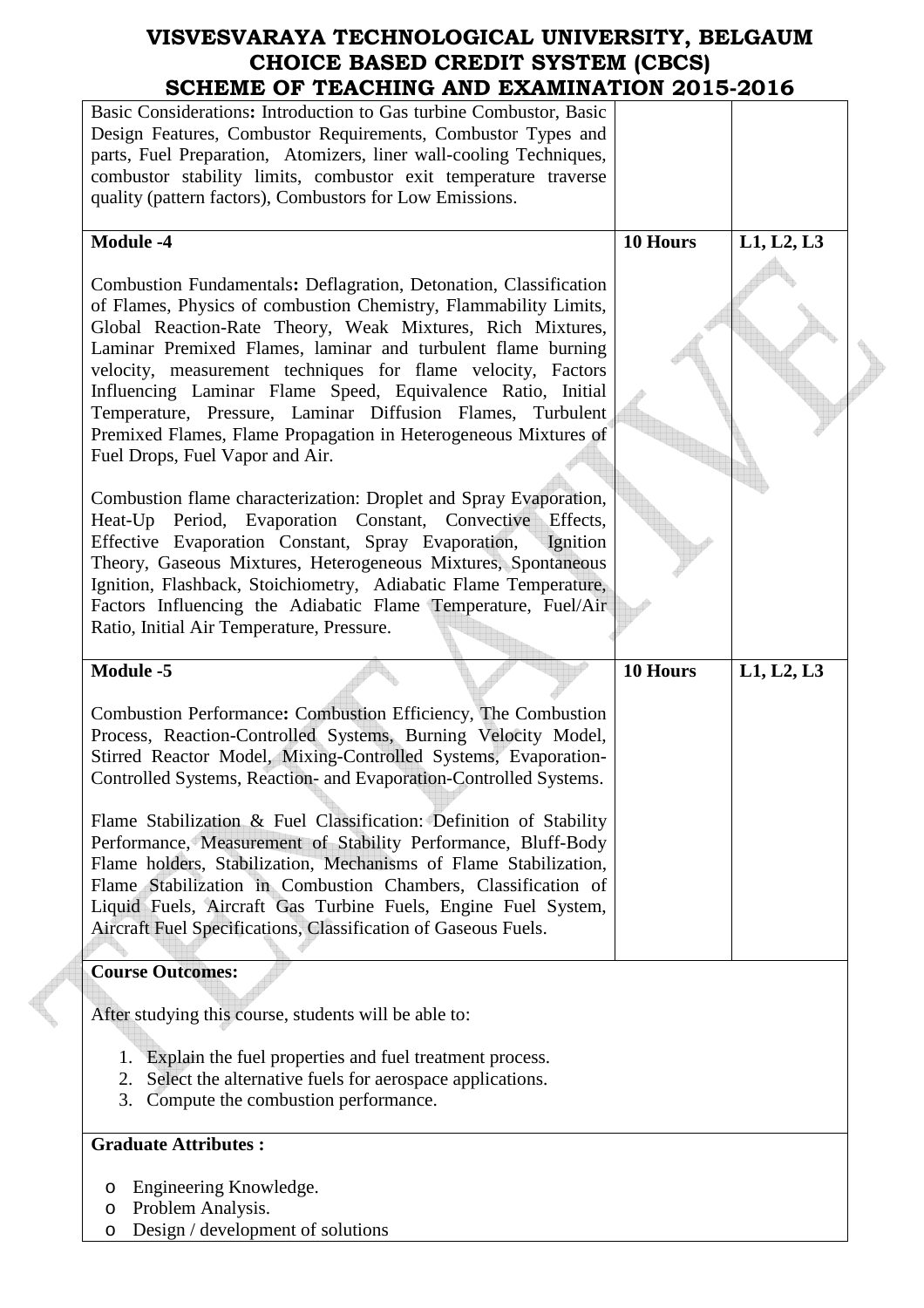Interpretation of data

#### **Question paper pattern:**

- The question paper will have ten questions.
- Each full question consists of 16 marks.
- There will be 2full questions (with a maximum of four sub questions) from each module.
- Each full question will have sub questions covering all the topics under a module.

The students will have to answer 5 full questions, selecting one full question from each module.

#### **Text Books:**

- 1. Arthur H.Lefebvre&Dilip R. Ballal, Gas Turbine Combustion, CRC Press, 3<sup>rd</sup> Edition, 2010
- 2. Minkoff, G.J., and C.F.H. Tipper, Chemistry of Combustion Reaction, London Butterworths, 1962.
- 3. Samir Sarkar, Fuels & Combustion, Orient Long man 1996.

#### **Reference Books:**

- 1. **Error! Hyperlink reference not valid.**. **Error! Hyperlink reference not valid.**, Macmillan India Limited, 1989
- 2. Wilson, P.J. and J.H. Wells, Coal, Coke and Coal Chemicals, New York, McGraw-Hill, 1960.
- 3. Williams, D.A. and G. James, Liquid Fuels, London Pergamon, 1963.
- 4. Gas Engineers Handbook, New York, Industrial Press, 1966.

| <b>GAS DYNAMICS</b> |  |
|---------------------|--|
|---------------------|--|

[As per Choice Based Credit System (CBCS) scheme] SEMESTER – V

|                      |         | <b>Professional Elective</b> |    |
|----------------------|---------|------------------------------|----|
| <b>Subject Code</b>  | 15AE552 | <b>IA Marks</b>              | 20 |
| Number of Lecture    | -03     | Exam Hours                   | 03 |
| Hours/Week           |         |                              |    |
| Total Number of 40   |         | Exam Marks                   | 80 |
| <b>Lecture Hours</b> |         |                              |    |
|                      |         | $CREDITS - 03$               |    |

**Course Objectives:** This course will enable students to

1. Comprehend the fundamentals of steady, isentropic and adiabatic flow.

2. Acquire the knowledge of wave phenomena.

3. Understand theconcepts of flames and combustion.

|                |                 | Bloom's<br><b>Revised</b> |
|----------------|-----------------|---------------------------|
| <b>Modules</b> | <b>Teaching</b> | Taxonomy (RBT)            |
|                | <b>Hours</b>    | Level                     |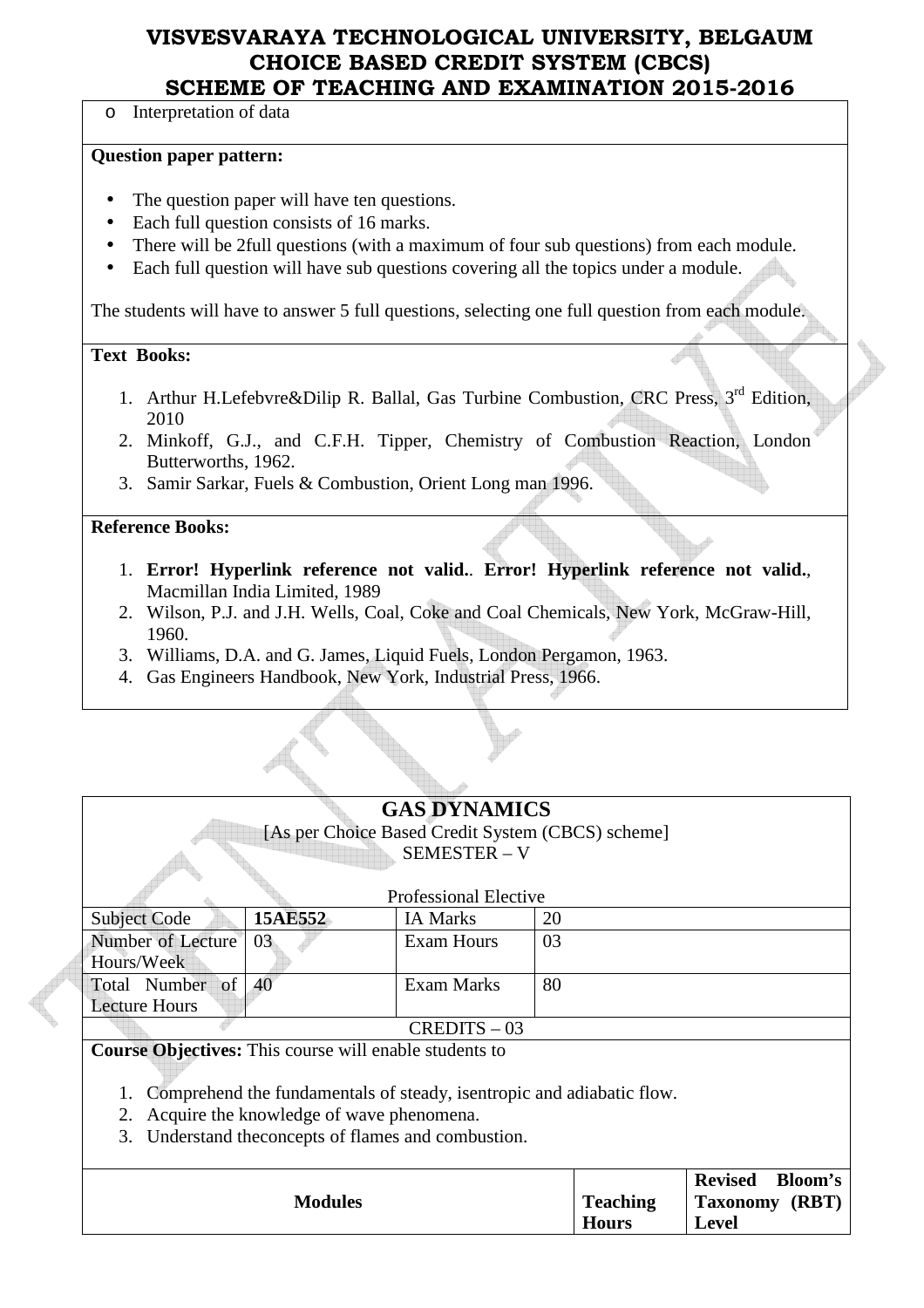| <b>Module -1</b>                                                                                                                                                            |                |            |  |
|-----------------------------------------------------------------------------------------------------------------------------------------------------------------------------|----------------|------------|--|
|                                                                                                                                                                             | <b>6 Hours</b> | L1, L2     |  |
| Fundamental Equations Of Steady Flow: Continuity and<br>momentum equations, The thrust function, The dynamic<br>equation and Euler's Equation. Bernoulli's Equation. Steady |                |            |  |
| flow energy equation.                                                                                                                                                       |                |            |  |
| <b>Isentropic Flow:</b> Acoustic velocity, Mach number, Mach cone<br>and Mach angle. Flow parameters, stagnation temperature,                                               | 10 Hours       | L1, L2     |  |
| pressure, and density.                                                                                                                                                      |                |            |  |
| Adiabatic Flow: Stagnation temperature change.<br>Rayleigh<br>Pressure<br>ratio<br>and<br>temperature<br>Entropy<br>line,<br>ratio,                                         |                |            |  |
| considerations, maximum heat transfer                                                                                                                                       |                |            |  |
| Flow With Friction: The fanning equation, Friction factor and                                                                                                               |                |            |  |
| friction parameter, Fanno line, Fanno equations.<br><b>Module -3</b>                                                                                                        |                |            |  |
|                                                                                                                                                                             | <b>8 Hours</b> | L1, L2, L3 |  |
| Wave Phenomena: Classification of wave phenomena,                                                                                                                           |                |            |  |
| analysis of shock phenomena, Hugoniot equation. Weak                                                                                                                        |                |            |  |
| waves, compression waves, Normal shock waves, oblique                                                                                                                       |                |            |  |
| shock waves, Entropy considerations, Rayleigh Pilot equations,<br>detonation and deflageration.                                                                             |                |            |  |
|                                                                                                                                                                             |                |            |  |
|                                                                                                                                                                             |                |            |  |
| <b>Module -4</b>                                                                                                                                                            | 8 Hours        | L1, L2, L3 |  |
|                                                                                                                                                                             |                |            |  |
| <b>Variable Area Flow:</b> Velocity variation with Isentropic flow,<br>Criteria for acceleration and deceleration. Effect of pressure                                       |                |            |  |
| ratio on Nozzle operation. Convergent nozzle and convergent                                                                                                                 |                |            |  |
| divergent nozzle. Effect of back pressure on nozzle flow.                                                                                                                   |                |            |  |
| Isothermal flow functions. Comparison of flow in nozzle.                                                                                                                    |                |            |  |
| Generalized one dimensional flow.                                                                                                                                           |                |            |  |
| <b>Module -5</b>                                                                                                                                                            | 8 Hours        | L1, L2, L3 |  |
|                                                                                                                                                                             |                |            |  |
| Applications of dimensional analysis and similitude to gas                                                                                                                  |                |            |  |
| dynamic problems.                                                                                                                                                           |                |            |  |
| <b>To</b><br><b>Flames</b> And<br><b>Introduction</b><br><b>Combustion:</b><br>Flame                                                                                        |                |            |  |
| diffusion flames, premixed flames,<br>propagation,<br>flame                                                                                                                 |                |            |  |
| velocity,<br>flame propagation, ignition<br>theories<br>of<br>for                                                                                                           |                |            |  |
| combustible mixture, flame stabilization.                                                                                                                                   |                |            |  |
|                                                                                                                                                                             |                |            |  |
| <b>Course Outcomes:</b>                                                                                                                                                     |                |            |  |
| After studying this course, students will be able to:                                                                                                                       |                |            |  |
|                                                                                                                                                                             |                |            |  |
| Apply the equations of steady flow.<br>1.                                                                                                                                   |                |            |  |
| Explain the isentropic flow, adiabatic flow and wave phenomena.<br>2.                                                                                                       |                |            |  |
| 3. Describe the flames and combustion.                                                                                                                                      |                |            |  |

**Graduate Attributes :**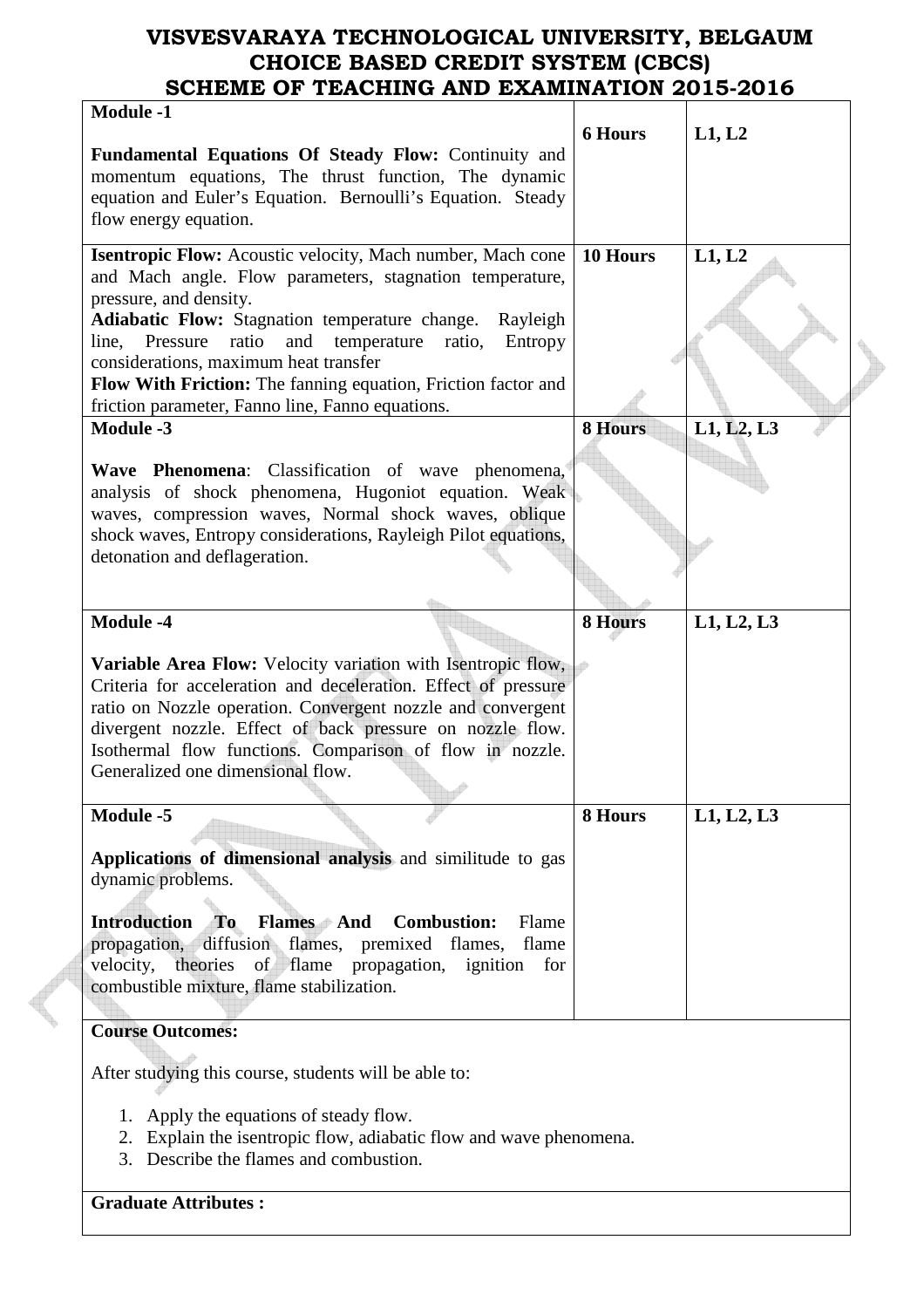- o Engineering Knowledge.
- o Problem Analysis.
- o Design / development of solutions
- o Interpretation of data

#### **Question paper pattern:**

- The question paper will have ten questions.
- Each full question consists of 16 marks.
- There will be 2full questions (with a maximum of four sub questions) from each module.
- Each full question will have sub questions covering all the topics under a module.

The students will have to answer 5 full questions, selecting one full question from each module.

**Text Books:** 

- 1. **Fundamentals of Compressible flow**: Yahya, 2<sup>nd</sup>Edn. 1991; Wieley Eastern.
- 2. **Gas Dynamics,** E Radhakrishnan PHI-2006

**Reference Books:** 

- 1. **Introduction to Gas Dynamics:**Rolty, Wiley 1998
- 2. **Elements of Gas Dynamics:**Liepmann and Roshko, Wiley 1994.
- 3. **The dynamics and thermodynamics of compressible fluid flow:** Shapiro Ronold press. 1994.
- 4. **Compressible Fluid Flow**, J. F. Anderson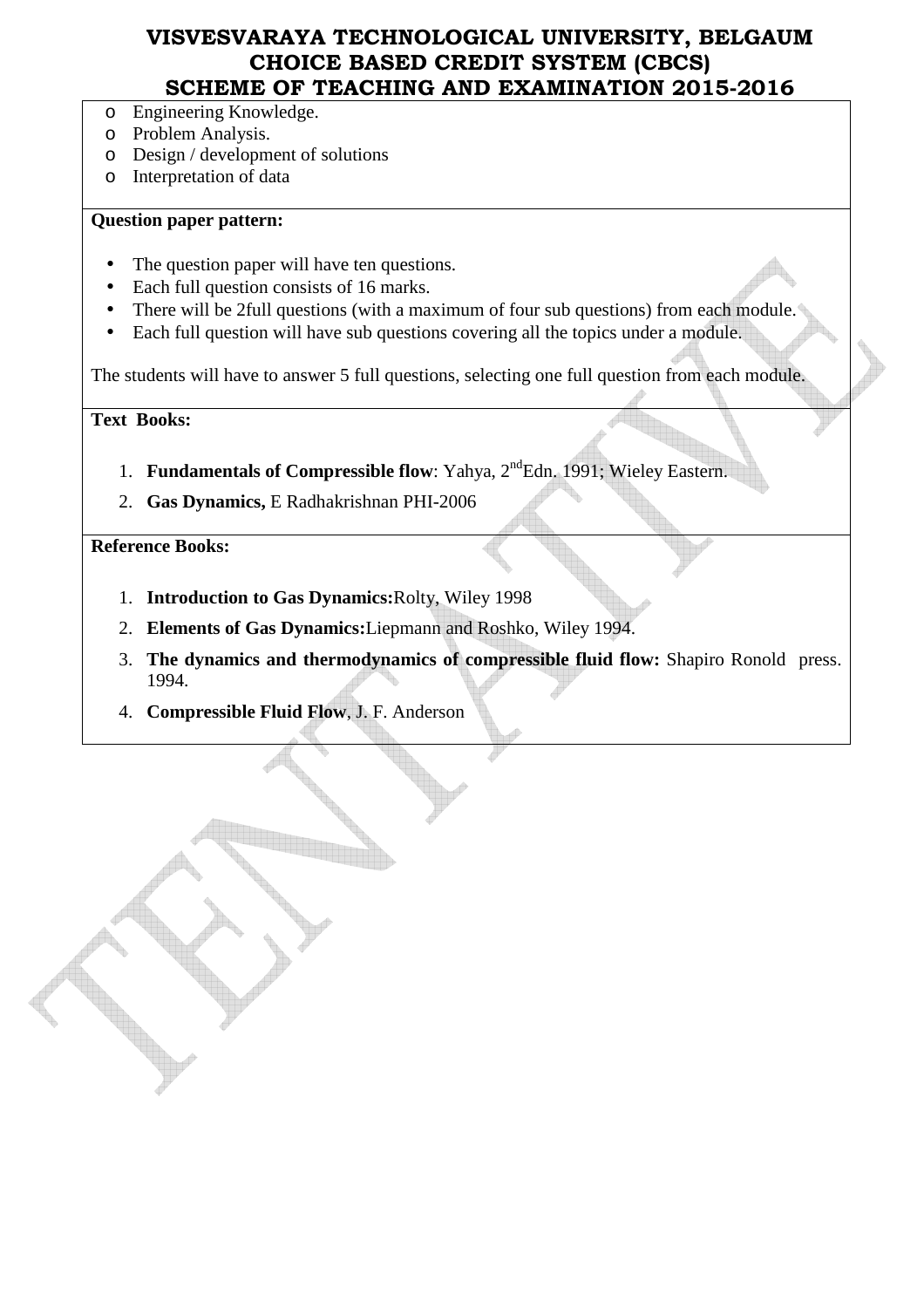|                                                                                                                               |                                                                                 | <b>THEORY OF VIBRATIONS</b> |    |                 |                                  |
|-------------------------------------------------------------------------------------------------------------------------------|---------------------------------------------------------------------------------|-----------------------------|----|-----------------|----------------------------------|
| [As per Choice Based Credit System (CBCS) scheme]                                                                             |                                                                                 |                             |    |                 |                                  |
| <b>SEMESTER - V</b>                                                                                                           |                                                                                 |                             |    |                 |                                  |
|                                                                                                                               |                                                                                 | Open Elective               |    |                 |                                  |
| Subject Code                                                                                                                  | 15AE553                                                                         | <b>IA Marks</b>             | 20 |                 |                                  |
| Number of Lecture                                                                                                             | 03                                                                              | <b>Exam Hours</b>           | 03 |                 |                                  |
| Hours/Week                                                                                                                    |                                                                                 |                             |    |                 |                                  |
| Total Number<br>of                                                                                                            | 40                                                                              | <b>Exam Marks</b>           | 80 |                 |                                  |
| <b>Lecture Hours</b>                                                                                                          |                                                                                 | $CREDITS - 03$              |    |                 |                                  |
| Course Objectives: This course will enable students to                                                                        |                                                                                 |                             |    |                 |                                  |
|                                                                                                                               |                                                                                 |                             |    |                 |                                  |
|                                                                                                                               | 1. Understand the basic concepts of vibrations.                                 |                             |    |                 |                                  |
| 2.                                                                                                                            | Understand the working principle of vibration measuring instruments.            |                             |    |                 |                                  |
|                                                                                                                               | 3. Acquire the knowledge of numerical methods for multi-degree freedom systems. |                             |    |                 |                                  |
|                                                                                                                               | <b>Modules</b>                                                                  |                             |    | <b>Teaching</b> | <b>Revised</b><br><b>Bloom's</b> |
|                                                                                                                               |                                                                                 |                             |    | <b>Hours</b>    | <b>Taxonomy</b>                  |
|                                                                                                                               |                                                                                 |                             |    |                 | (RBT) Level                      |
| <b>Module -1</b>                                                                                                              |                                                                                 |                             |    |                 |                                  |
| Introduction: Types of vibrations, S.H.M, principle of super                                                                  |                                                                                 |                             |    | <b>4 Hours</b>  | L1, L2                           |
| position applied to Simple Harmonic Motions. Beats, Fourier                                                                   |                                                                                 |                             |    |                 |                                  |
| theorem and simple problems.                                                                                                  |                                                                                 |                             |    |                 |                                  |
|                                                                                                                               |                                                                                 |                             |    |                 |                                  |
| <b>Module -2</b>                                                                                                              |                                                                                 |                             |    | 8 Hours         | L1, L2                           |
| Undamped Free Vibrations: Single degree of freedom systems.                                                                   |                                                                                 |                             |    |                 |                                  |
| Undamped free vibration, natural frequency of free vibration, Spring                                                          |                                                                                 |                             |    |                 |                                  |
| and Mass elements, effect of mass of spring, Compound Pendulum.                                                               |                                                                                 |                             |    |                 |                                  |
| Damped Free Vibrations: Single degree of freedom systems,                                                                     |                                                                                 |                             |    |                 |                                  |
| different types of damping, concept of critical damping and its                                                               |                                                                                 |                             |    |                 |                                  |
| importance, study of response of viscous damped systems for cases<br>of under damping, critical and over damping, Logarithmic |                                                                                 |                             |    |                 |                                  |
| decrement                                                                                                                     |                                                                                 |                             |    |                 |                                  |
|                                                                                                                               |                                                                                 |                             |    |                 |                                  |
| <b>Module -3</b>                                                                                                              |                                                                                 |                             |    | 8 Hours         | L1, L2, L3                       |
| <b>Forced Vibration:</b> Single degree of freedom systems, steady state                                                       |                                                                                 |                             |    |                 |                                  |
| solution with viscous damping due to harmonic force. Solution by                                                              |                                                                                 |                             |    |                 |                                  |
| Complex algebra, reciprocating and rotating unbalance, vibration                                                              |                                                                                 |                             |    |                 |                                  |
| isolation, transmissibility ratio. due to harmonic exitation and                                                              |                                                                                 |                             |    |                 |                                  |
| support motion.                                                                                                               |                                                                                 |                             |    |                 |                                  |
|                                                                                                                               | Vibration Measuring Instruments & Whirling Of Shafts:                           |                             |    |                 |                                  |
| Vibration of elastic bodies - Vibration of strings - Longitudinal,                                                            |                                                                                 |                             |    |                 |                                  |
| lateral and torsional Vibrations                                                                                              |                                                                                 |                             |    |                 |                                  |
| <b>Module -4</b>                                                                                                              |                                                                                 |                             |    | 10 Hours        | L1, L2, L3                       |
| Systems With Two Degrees Of Freedom: Introduction, principle                                                                  |                                                                                 |                             |    |                 |                                  |
| modes and Normal modes of vibration, co-ordinate coupling,                                                                    |                                                                                 |                             |    |                 |                                  |
| generalized and principal co-ordinates, Free vibration in terms of                                                            |                                                                                 |                             |    |                 |                                  |
| initial conditions. Geared systems. Forced Oscillations-Harmonic                                                              |                                                                                 |                             |    |                 |                                  |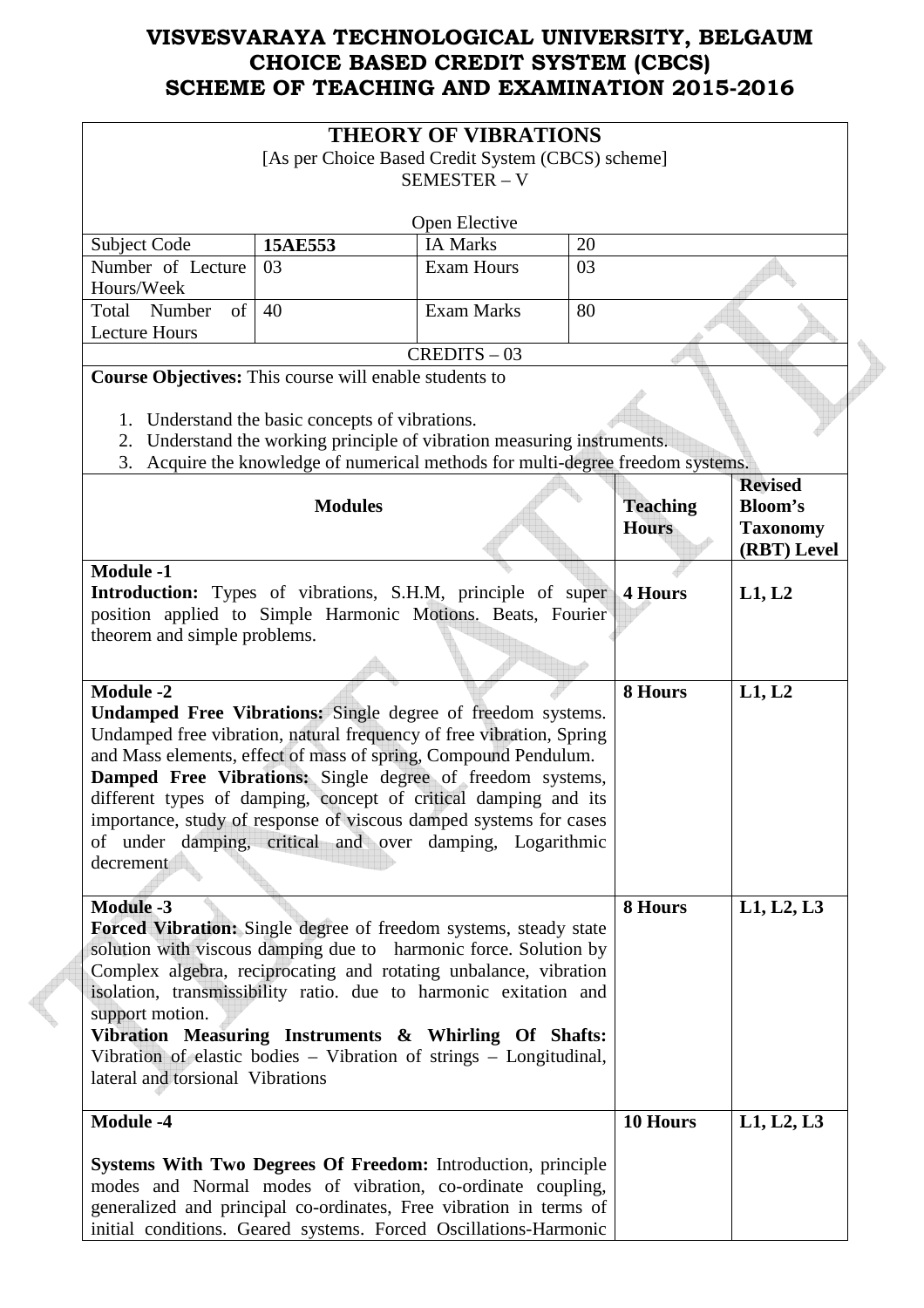| SCHEME OF TEACHING AND EXAMINATION 2015-2016                                                                                 |                        |
|------------------------------------------------------------------------------------------------------------------------------|------------------------|
| excitation. Applications:                                                                                                    |                        |
| a) Vehicle suspension.                                                                                                       |                        |
| b) Dynamic vibration absorber.                                                                                               |                        |
| c) Dynamics of reciprocating Engines.                                                                                        |                        |
| <b>Continuous Systems:</b> Introduction, vibration of string, longitudinal                                                   |                        |
| vibration of rods, Torsional vibration of rods, Euler's equation for                                                         |                        |
| beams.                                                                                                                       |                        |
|                                                                                                                              |                        |
| <b>Module -5</b>                                                                                                             | L1, L2, L3<br>10 Hours |
| <b>Numerical Methods For Multi-Degree Freedom Systems:</b>                                                                   |                        |
| Introduction, Influence coefficients, Maxwell reciprocal theorem,                                                            |                        |
| Dunkerley's equation. Orthogonality of principal modes, Method of                                                            |                        |
| matrix iteration-Method of determination of all the natural                                                                  |                        |
| frequencies using sweeping matrix and Orthogonality principle.                                                               |                        |
| Holzer's method, Stodola method.                                                                                             |                        |
|                                                                                                                              |                        |
| <b>Course Outcomes:</b>                                                                                                      |                        |
| After studying this course, students will be able to:                                                                        |                        |
| 1. Apply the principle of super position to Simple Harmonic Motions.                                                         |                        |
| 2. Determine the vibrations using vibration instruments.                                                                     |                        |
| 3. Apply the numerical methods for multi-degree freedom systems.                                                             |                        |
| <b>Graduate Attributes:</b>                                                                                                  |                        |
|                                                                                                                              |                        |
| Engineering Knowledge.<br>O                                                                                                  |                        |
| Problem Analysis.<br>O                                                                                                       |                        |
| Design / development of solutions<br>O                                                                                       |                        |
| Interpretation of data<br>O                                                                                                  |                        |
|                                                                                                                              |                        |
| <b>Question paper pattern:</b>                                                                                               |                        |
| The question paper will have ten questions.                                                                                  |                        |
| Each full question consists of 16 marks.                                                                                     |                        |
| There will be 2full questions (with a maximum of four sub questions) from each module.                                       |                        |
| Each full question will have sub questions covering all the topics under a module.                                           |                        |
| The students will have to answer 5 full questions, selecting one full question from each                                     |                        |
| module.                                                                                                                      |                        |
|                                                                                                                              |                        |
| <b>Text Books:</b>                                                                                                           |                        |
| 1. W.T. Thomson and Marie Dillon Dahleh , Theory of Vibration with Applications, Pearson                                     |                        |
| Education 5 <sup>th</sup> edition, 2008, ISBN-13: 978-8131704820.                                                            |                        |
| V.P. Singh , Mechanical Vibrations, DhanpatRai& Company Pvt. Ltd., 2016, ISBN-13: 978-                                       |                        |
| 8177004014.                                                                                                                  |                        |
| <b>Reference Books:</b>                                                                                                      |                        |
| 1. S.S. Rao , Mechanical Vibrations, Pearson Education Inc, 4th Edition, 2003, ISBN-13: 978-<br>8177588743                   |                        |
| 2. S.GrahamKelly, Mechanical Vibrations- Schaum's Outline Series, Tata McGraw Hill, Special                                  |                        |
| Indian edition, 2007.                                                                                                        |                        |
| 3. J.S. Rao & K. Gupta , Theory & Practice of Mechanical vibrations, New Age International<br>Publications, New Delhi, 2001. |                        |
| 4. LeonanrdMeirovitch , Elements of Vibrations Analysis, Tata McGraw Hill, Special Indian                                    |                        |
| edition, 2007.                                                                                                               |                        |

P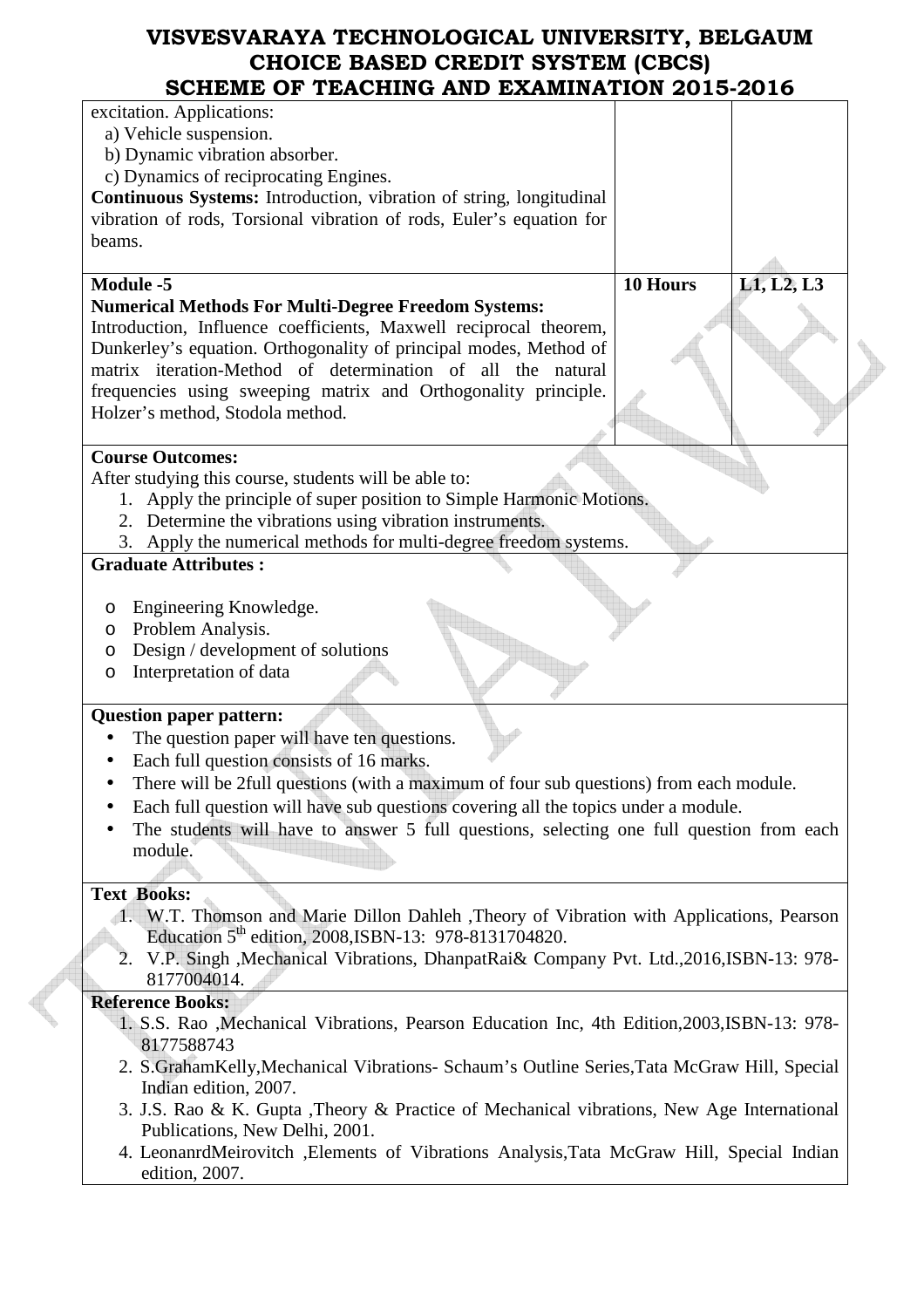|                                                                                                                                                                                                             |                | AIRCRAFT ELECTRICAL SYSTEMS & INSTRUMENTATION<br>[As per Choice Based Credit System (CBCS) scheme]                                                                                                                                                                                          |                                 |                                                                    |
|-------------------------------------------------------------------------------------------------------------------------------------------------------------------------------------------------------------|----------------|---------------------------------------------------------------------------------------------------------------------------------------------------------------------------------------------------------------------------------------------------------------------------------------------|---------------------------------|--------------------------------------------------------------------|
|                                                                                                                                                                                                             |                | <b>SEMESTER - V</b>                                                                                                                                                                                                                                                                         |                                 |                                                                    |
|                                                                                                                                                                                                             |                | <b>Professional Elective</b>                                                                                                                                                                                                                                                                |                                 |                                                                    |
| Subject Code                                                                                                                                                                                                | 15AE554        | <b>IA Marks</b>                                                                                                                                                                                                                                                                             | 20                              |                                                                    |
| Number of Lecture                                                                                                                                                                                           | 03             | <b>Exam Hours</b>                                                                                                                                                                                                                                                                           | 03                              |                                                                    |
| Hours/Week                                                                                                                                                                                                  |                |                                                                                                                                                                                                                                                                                             |                                 |                                                                    |
| Total Number<br>of <sub>1</sub>                                                                                                                                                                             | 40             | <b>Exam Marks</b>                                                                                                                                                                                                                                                                           | 80                              |                                                                    |
| <b>Lecture Hours</b>                                                                                                                                                                                        |                |                                                                                                                                                                                                                                                                                             |                                 |                                                                    |
|                                                                                                                                                                                                             |                | $CREDITS - 03$                                                                                                                                                                                                                                                                              |                                 |                                                                    |
| <b>Course Objectives:</b><br>This course will enable students to<br>1. Understand the aircraft control systems.<br>2. Understand the aircraft systems.<br>3. Acquire the knowledge of aircraft instruments. |                |                                                                                                                                                                                                                                                                                             |                                 |                                                                    |
|                                                                                                                                                                                                             | <b>Modules</b> |                                                                                                                                                                                                                                                                                             | <b>Teaching</b><br><b>Hours</b> | <b>Revised</b><br><b>Bloom's</b><br><b>Taxonomy</b><br>(RBT) Level |
| <b>Module -1</b>                                                                                                                                                                                            |                |                                                                                                                                                                                                                                                                                             |                                 |                                                                    |
| Technology.                                                                                                                                                                                                 |                | Airplane Control Systems: Conventional Systems, fully powered<br>flight controls, Power actuated systems, Modern control systems,<br>Digital fly by wire systems, Auto pilot system active control                                                                                          | 8 Hours                         | L1,L2                                                              |
| <b>Module -2</b>                                                                                                                                                                                            |                |                                                                                                                                                                                                                                                                                             | 8 Hours                         | L1,L2                                                              |
| Classification.                                                                                                                                                                                             |                | Aircraft Systems: Hydraulic systems, Study of typical workable<br>system, components, Pneumatic systems, Advantages,<br>principles, Typical Air pressure system, Brake system, Typical<br>Pneumatic power system, Components, Landing Gear systems,                                         | Working                         |                                                                    |
| <b>Module -3</b>                                                                                                                                                                                            |                |                                                                                                                                                                                                                                                                                             | 8 Hours                         | L1, L2, L3                                                         |
| engines.                                                                                                                                                                                                    |                | <b>Engine Systems:</b> Fuel systems for Piston and jet engines, Components<br>of multi engines. lubricating systems for piston and jet engines -<br>Starting and Ignition systems - Typical examples for piston and jet                                                                     |                                 |                                                                    |
| <b>Module -4</b>                                                                                                                                                                                            |                |                                                                                                                                                                                                                                                                                             | 8 Hours                         | L1, L2, L3                                                         |
| protection systems, Deicing and anti-icing systems.                                                                                                                                                         |                | Auxiliary System: Basic Air cycle systems, Vapour Cycle systems,<br>Evaporative vapour cycle systems, Evaporative air cycle systems, Fire                                                                                                                                                   |                                 |                                                                    |
| <b>Module -5</b>                                                                                                                                                                                            |                |                                                                                                                                                                                                                                                                                             | 8 Hours                         | L1, L2, L3                                                         |
| Operation and Principles.                                                                                                                                                                                   |                | Aircraft Instruments: Flight Instruments and Navigation Instruments,<br>Gyroscope, Accelerometers, Air speed Indicators, TAS, EAS, Mach<br>Meters, Altimeters, Principles and operation, Study of various types of<br>engine instruments, Tachometers, Temperature gauges, Pressure gauges, |                                 |                                                                    |
| <b>Course Outcomes:</b>                                                                                                                                                                                     |                |                                                                                                                                                                                                                                                                                             |                                 |                                                                    |
| After studying this course, students will be able to:<br>2. Classify the aircraft systems.<br>3.                                                                                                            |                | 1. Distinguish the conventional and modern control systems.<br>Categorize different types of aircraft instruments.                                                                                                                                                                          |                                 |                                                                    |

P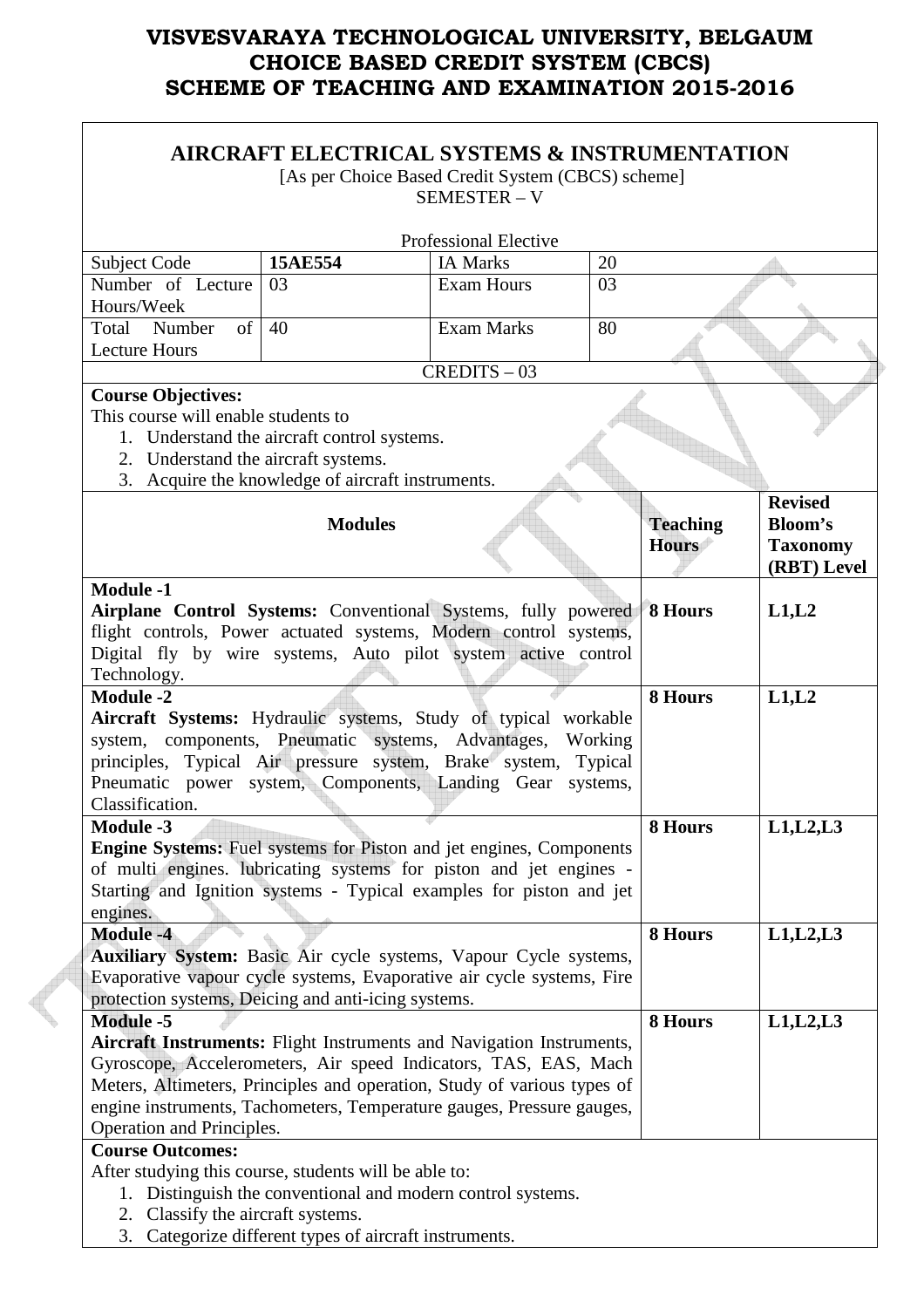#### **Graduate Attributes :**

- Engineering Knowledge.
- Design / development of solutions
- Interpretation of data

#### **Question paper pattern:**

- The question paper will have ten questions.
- Each full question consists of 16 marks.
- There will be 2full questions (with a maximum of four sub questions) from each module.
- Each full question will have sub questions covering all the topics under a module.
- The students will have to answer 5 full questions, selecting one full question from each module.

#### **Text Books:**

- 1. IanMoirandAllanSeabridge,'AircraftSystems:Mechanical,Electricaland Avionics-SubsystemIntegration', Wiley India Pvt Ltd, 3<sup>rd</sup> edition, 2012, ISBN-13: 978-8126535217.
- 2. Pallet,E.H.J.,"AircraftInstrumentsandIntegratedSystems",Longman Scientificand Technical,Indianreprint1996.

#### **Reference Books:**

- 1. LalitGuptaandOPSharma,'AircraftSystems(FundamentalsofFlight Vol.IV)',HimalayanBooks;2006.
- 2. Treager, S., "GasTurbineTechnology", McGraw-Hill, 3<sup>rd</sup> edition, 2013, ISBN-13: 978-1259064876.
- 3. R.W.SloleyandW.H.Coulthard,'TheaircraftEngineersHandbook,No4,

INSTRUMENTS',Shroff,6thEdition,2005,ISBN-13: 978-8175980518

- 4. SRMajumdar, 'Pneumatic Systems', TataMcGrawHillPublishing Co, 1<sup>st</sup> edition, 2001, ISBN-13: 978-0074602317.
- 5. WilliamANeese,'AircraftHydraulicSystems',HimalayanBooks;2007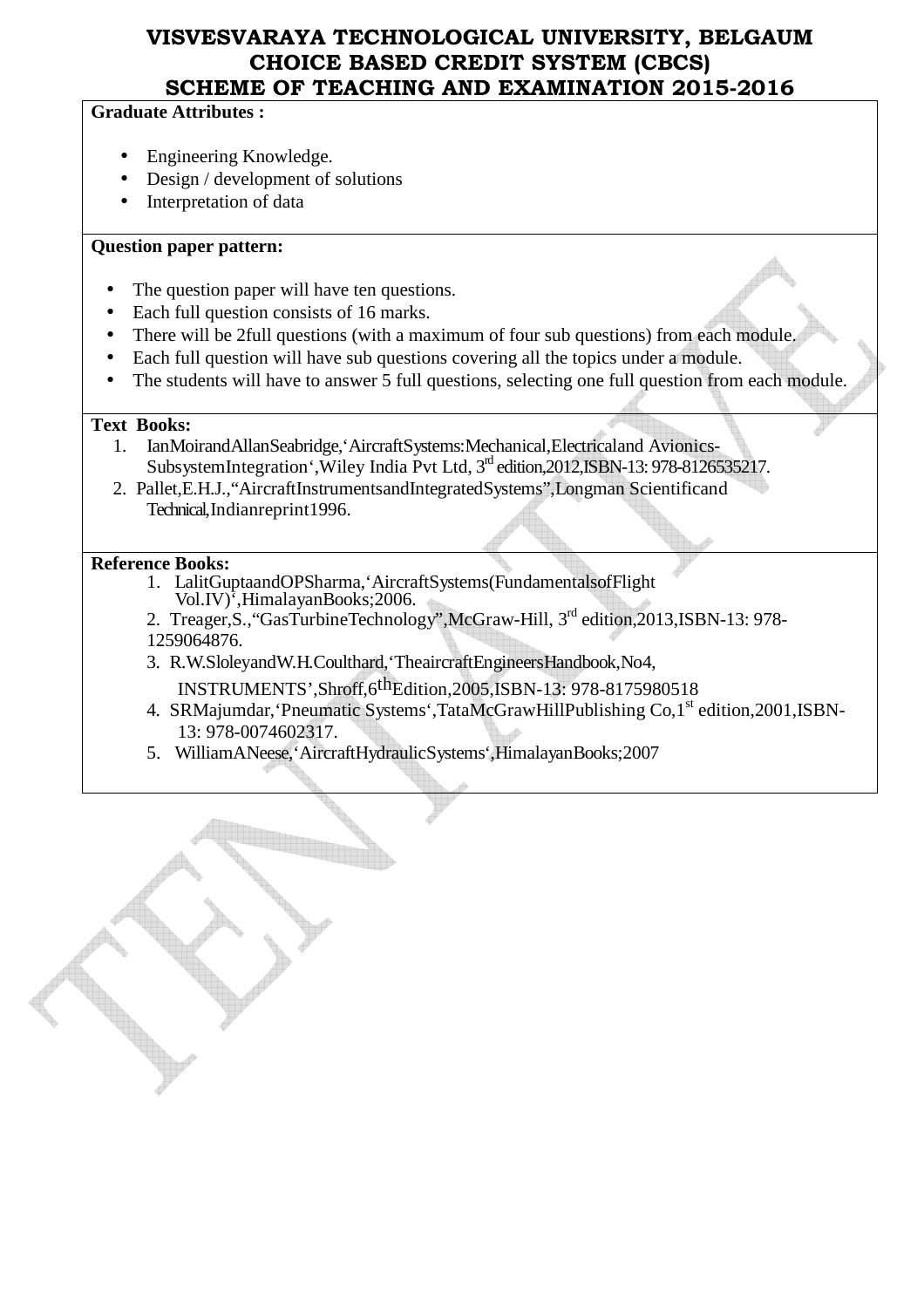|                                                                         | <b>HISTORY OF FLIGHT &amp; TECHNOLOGY FORECAST</b> |                      |    |                 |                 |
|-------------------------------------------------------------------------|----------------------------------------------------|----------------------|----|-----------------|-----------------|
|                                                                         | [As per Choice Based Credit System (CBCS) scheme]  |                      |    |                 |                 |
|                                                                         |                                                    | SEMESTER - V         |    |                 |                 |
|                                                                         |                                                    | <b>Open Elective</b> |    |                 |                 |
| Subject Code                                                            | 15AE561                                            | <b>IA Marks</b>      | 20 |                 |                 |
| Number of Lecture                                                       | 03                                                 | <b>Exam Hours</b>    | 03 |                 |                 |
| Hours/Week                                                              |                                                    |                      |    |                 |                 |
| Total Number of                                                         | 40                                                 | <b>Exam Marks</b>    | 80 |                 |                 |
| <b>Lecture Hours</b>                                                    |                                                    | $CREDITS - 03$       |    |                 |                 |
|                                                                         |                                                    |                      |    |                 |                 |
| <b>Course Objectives:</b><br>This course will enable students to        |                                                    |                      |    |                 |                 |
| 1. Study the basic concepts of flying.                                  |                                                    |                      |    |                 |                 |
| 2. Understand about the aircraft structures and materials.              |                                                    |                      |    |                 |                 |
| 3. Acquire the knowledge of aircraft power plants.                      |                                                    |                      |    |                 |                 |
|                                                                         |                                                    |                      |    |                 | <b>Revised</b>  |
|                                                                         | <b>Modules</b>                                     |                      |    | <b>Teaching</b> | <b>Bloom's</b>  |
|                                                                         |                                                    |                      |    | <b>Hours</b>    | <b>Taxonomy</b> |
|                                                                         |                                                    |                      |    |                 | (RBT)           |
|                                                                         |                                                    |                      |    |                 | <b>Level</b>    |
| <b>Module -1</b>                                                        |                                                    |                      |    |                 |                 |
| <b>Introduction</b>                                                     |                                                    |                      |    | 8 Hours         | L1, L2          |
| Early Developments – Ornithopters, Balloon Flight, Sir George Cayley    |                                                    |                      |    |                 |                 |
| - The true inventor of Airplane, the Interregnum, Otto Lilienthal - The |                                                    |                      |    |                 |                 |
| Glider Man, Percy Pilcher - Extending the Glider Tradition.             |                                                    |                      |    |                 |                 |
| <b>Module -2</b>                                                        |                                                    |                      |    | 8 Hours         | L1, L2          |
| Wilbur and Orville Wright - Inventors of First Practical Airplane,      |                                                    |                      |    |                 |                 |
| Aeronautical Triangle – Langley, Wrights and Glenn Curtiss, Problem     |                                                    |                      |    |                 |                 |
| of Propulsion, Faster and Higher, biplanes and monoplanes,              |                                                    |                      |    |                 |                 |
| Developments in aerodynamics, materials, structures and propulsion      |                                                    |                      |    |                 |                 |
| over the years.                                                         |                                                    |                      |    |                 |                 |
| Module-3                                                                |                                                    |                      |    | 8 Hours         | L1, L2, L3      |
| <b>Aircraft Configurations:</b>                                         |                                                    |                      |    |                 |                 |
| Different types of flight vehicles, classifications. Components of an   |                                                    |                      |    |                 |                 |
| airplane and their functions. Conventional control, Powered control,    |                                                    |                      |    |                 |                 |
| Basic instruments for flying - Typical systems for control actuation.   |                                                    |                      |    |                 |                 |
| <b>Module -4</b>                                                        |                                                    |                      |    | 8 Hours         | L1, L2          |
| <b>Airplane Structures and Materials:</b>                               |                                                    |                      |    |                 |                 |
| General types of construction, Monocoque, semi-monocoque and            |                                                    |                      |    |                 |                 |
| geodesic constructions, Typical wing and fuselage structure. Metallic   |                                                    |                      |    |                 |                 |
| and non-metallic materials, Use of aluminium alloy, titanium, stainless |                                                    |                      |    |                 |                 |
| steel and composite materials. Stresses and strains - Hooke's law -     |                                                    |                      |    |                 |                 |
| Stress - strain diagrams - elastic constants.                           |                                                    |                      |    |                 |                 |
| <b>Module -5</b>                                                        |                                                    |                      |    | 8 Hours         | L1, L2          |
| <b>Power Plants:</b>                                                    |                                                    |                      |    |                 |                 |
| Basic ideas about piston, turboprop and jet engines - Use of propeller  |                                                    |                      |    |                 |                 |
| and jets for thrust production - Comparative merits, Principles of      |                                                    |                      |    |                 |                 |
| operation of rocket, types of rockets and typical applications,         |                                                    |                      |    |                 |                 |
| Exploration into space.                                                 |                                                    |                      |    |                 |                 |

 $\epsilon$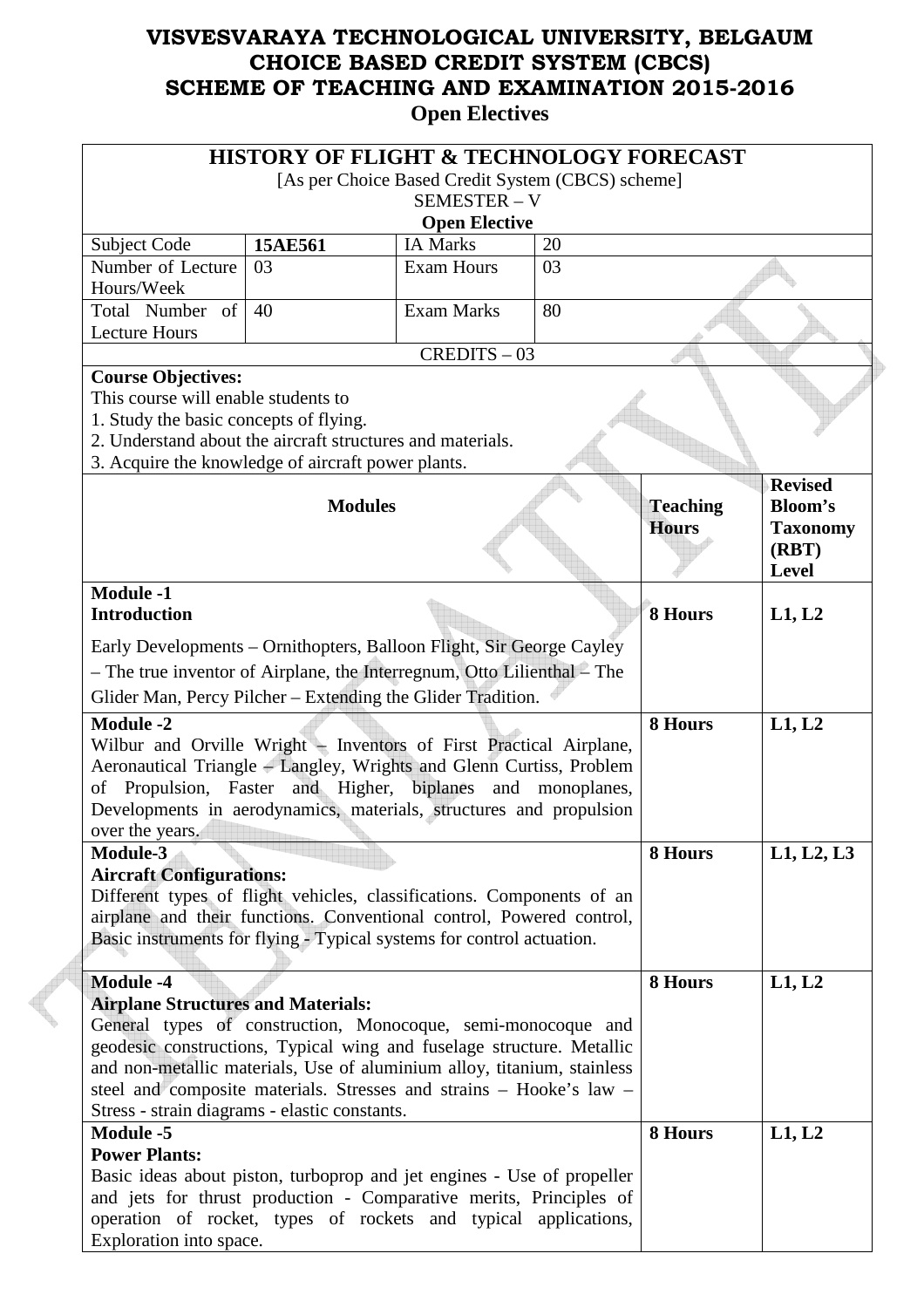| SCHEME OF TEACHING AND EXAMINATION 2015-2016                                                     |
|--------------------------------------------------------------------------------------------------|
| <b>Course Outcomes:</b>                                                                          |
| After studying this course, students will be able to:                                            |
| 1. Identify the aspects of aircrafts.                                                            |
| 2. Classify the aircraft materials.                                                              |
| 3. Describe the instruments and power plants used in airplanes.                                  |
| <b>Graduate Attributes:</b>                                                                      |
| Engineering Knowledge.                                                                           |
| Problem Analysis.                                                                                |
| Design / development of solutions                                                                |
| Interpretation of data                                                                           |
| <b>Question paper pattern:</b>                                                                   |
| The question paper will have ten questions.                                                      |
| Each full question consists of 16 marks.<br>$\bullet$                                            |
| There will be 2full questions (with a maximum of four sub questions) from each module.           |
| Each full question will have sub questions covering all the topics under a module.<br>$\bullet$  |
| The students will have to answer 5 full questions, selecting one full question from each module. |
| <b>Text Books:</b>                                                                               |
| 1. Anderson, J.D., "Introduction to Flight", McGraw-Hill, 1995.                                  |
| Stephen A Brandt Introduction to Aeronautics: A design perspective 2nd Edition AIAA              |

n.A. Brandt, Introduction to Aer Education Series, 2004..

#### **Reference Books:**

- 1. Kermode, A.C., "Mechanics of Flight", Himalayan Book, 1997
- 2. Kermode, A.C., "Flight without Formula", Pearson, 2009.

| <b>Open Elective</b>                                          |                                                                                                                                |                                                                                                                                                                                                                                                            |  |
|---------------------------------------------------------------|--------------------------------------------------------------------------------------------------------------------------------|------------------------------------------------------------------------------------------------------------------------------------------------------------------------------------------------------------------------------------------------------------|--|
| <b>IA Marks</b>                                               |                                                                                                                                |                                                                                                                                                                                                                                                            |  |
| <b>Exam Hours</b>                                             |                                                                                                                                |                                                                                                                                                                                                                                                            |  |
|                                                               |                                                                                                                                |                                                                                                                                                                                                                                                            |  |
| <b>Exam Marks</b>                                             |                                                                                                                                |                                                                                                                                                                                                                                                            |  |
|                                                               |                                                                                                                                |                                                                                                                                                                                                                                                            |  |
|                                                               |                                                                                                                                |                                                                                                                                                                                                                                                            |  |
| <b>Course objectives:</b> This course will enable students to |                                                                                                                                |                                                                                                                                                                                                                                                            |  |
|                                                               |                                                                                                                                |                                                                                                                                                                                                                                                            |  |
|                                                               |                                                                                                                                |                                                                                                                                                                                                                                                            |  |
|                                                               |                                                                                                                                |                                                                                                                                                                                                                                                            |  |
|                                                               |                                                                                                                                | <b>Revised</b>                                                                                                                                                                                                                                             |  |
|                                                               | <b>Teaching</b>                                                                                                                | Bloom's                                                                                                                                                                                                                                                    |  |
|                                                               | <b>Hours</b>                                                                                                                   | <b>Taxonomy</b>                                                                                                                                                                                                                                            |  |
|                                                               |                                                                                                                                | (RBT) Level                                                                                                                                                                                                                                                |  |
|                                                               | <b>Elements of Aeronautics</b><br><b>SEMESTER - V</b><br>$CREDITS - 03$<br>To know the history and basic principle of aviation | [As per Choice Based Credit System (CBCS) scheme]<br>20<br>03<br>80<br>To understand the foundation of flight, aircraft structures, material aircraft propulsion<br>To develop an understanding stability of an aircraft along with its different systems. |  |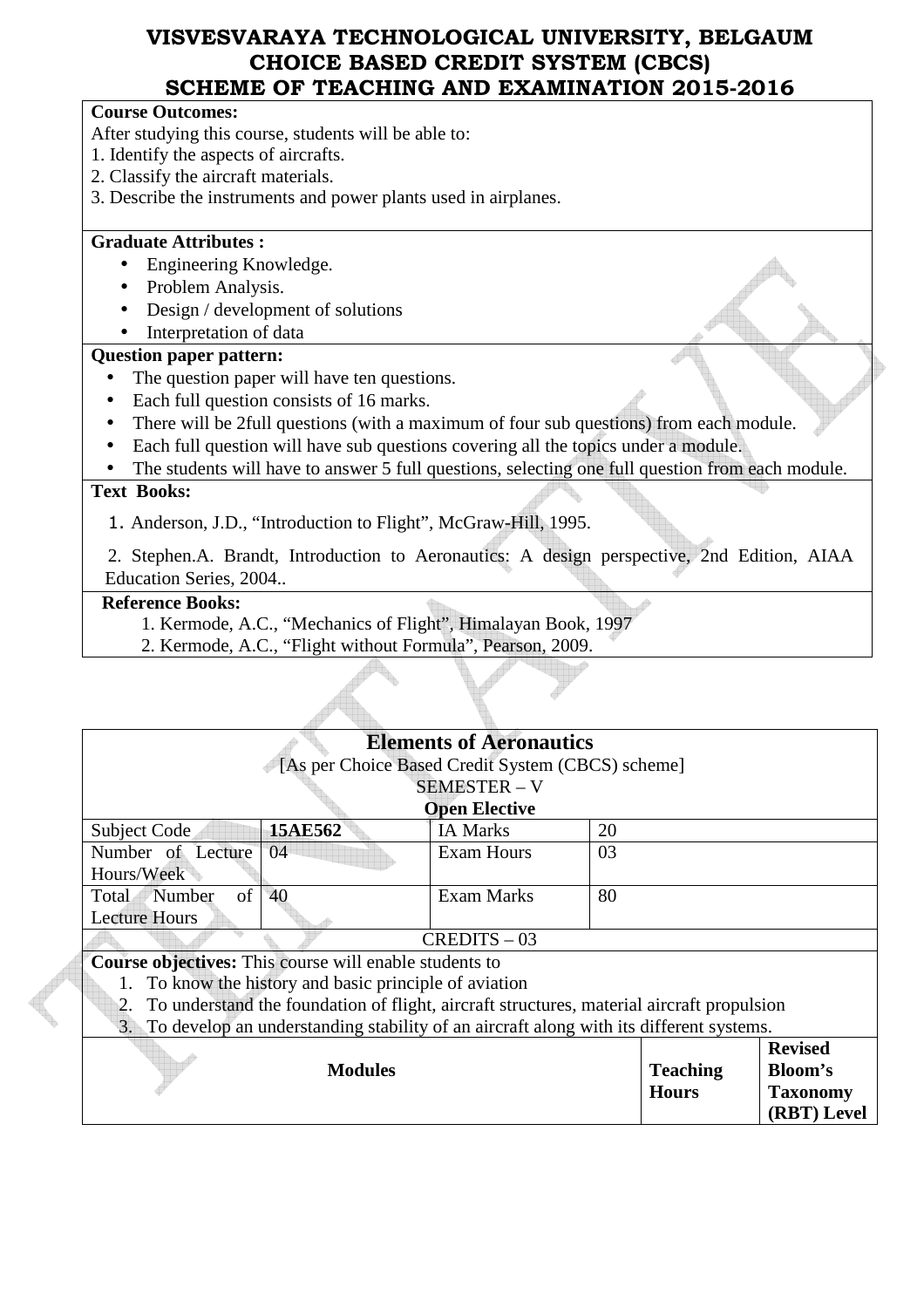| <b>Module -1</b>                                                             |          |            |
|------------------------------------------------------------------------------|----------|------------|
|                                                                              | 08 Hours | L1, L2     |
| <b>Introduction to Aircrafts</b>                                             |          |            |
| History of aviation; Atmosphere and its properties; Classification of        |          |            |
| aircrafts; Basic components of an aircraft; structural members; aircraft     |          |            |
| axis system; aircraft motions; control surfaces and high lift devices;       |          |            |
| classification of aircraft; conventional design configurations; principle    |          |            |
| of operation of each major part; Helicopters, their parts and functions.     |          |            |
|                                                                              |          |            |
| <b>Aircraft Structures and Materials:</b>                                    |          |            |
| Introduction; general types of construction; monocoque,<br>semi-             |          |            |
| monocoque and geodesic structures; typical wing and fuselage structure;      |          |            |
| metallic and non-metallic materials for aircraft application.                |          |            |
|                                                                              |          |            |
| <b>Module -2</b>                                                             | 08 Hours | L1, L2     |
|                                                                              |          |            |
| <b>Basic principles of flight</b> – significance of speed of sound; airspeed |          |            |
| and groundspeed; standard atmosphere; Bernoulli's theorem and its            |          |            |
| application for generation of lift and measurement of airspeed; forces       |          |            |
| over wing section, aerofoil nomenclature, pressure distribution over a       |          |            |
| wing section. Lift and drag components - generation of lift and drag; lift   |          |            |
| curve, drag curve, types of drag, factors affecting lift and drag; centre of |          |            |
| pressure and its significance; aerodynamic centre, aspect ratio, Mach        |          |            |
| number and supersonic flight effects; simple problems on lift and drag.      |          |            |
|                                                                              |          |            |
| <b>Module -3</b>                                                             | 08 Hours | L1, L2, L3 |
|                                                                              |          |            |
| <b>Aircraft Propulsion:</b>                                                  |          |            |
| Aircraft power plants, classification based on power plant and location      |          |            |
| and principle of operation. Turboprop, turbojet and turbofan engines;        |          |            |
| ramjets and scramjets; performance characteristics. Aircraft power           |          |            |
| plants - basic principles of piston, turboprop and jet engines; Brayton      |          |            |
| cycle and its application to gas turbine engines; use of propellers and      |          |            |
| jets for production of thrust; comparative merits and limitations of         |          |            |
| different types of propulsion engines; principle of thrust augmentation.     |          |            |
|                                                                              |          |            |
| <b>Module -4</b>                                                             | 08 Hours | L1, L2     |
|                                                                              |          |            |
| <b>Aircraft Stability:</b>                                                   |          |            |
| Forces on an aircraft in flight; static and dynamic stability; longitudinal, |          |            |
| lateral and roll stability; necessary conditions for longitudinal stability; |          |            |
| basics of aircraft control systems. Effect of flaps and stats on lift,       |          |            |
| control tabs, stalling, gliding, landing, turning, aircraft manoeuvres;      |          |            |
| stalling, gliding, turning. Simple problems on these. Performance of         |          |            |
| aircraft – power curves, maximum and minimum speeds for horizontal           |          |            |
| flight at a given altitude; effect of changes in engine power and altitude   |          |            |
| on performance; correct and incorrect angles of bank; aerobatics,            |          |            |
| inverted manoeuvre, manoeuvrability. Simple problems.                        |          |            |
| <b>Module -5</b>                                                             | 08 Hours | L1, L2     |
| <b>Aircraft Systems:</b>                                                     |          |            |
| Mechanical systems and their components; hydraulic and pneumatic             |          |            |
| systems; oxygen System; environmental Control System; fuel system.           |          |            |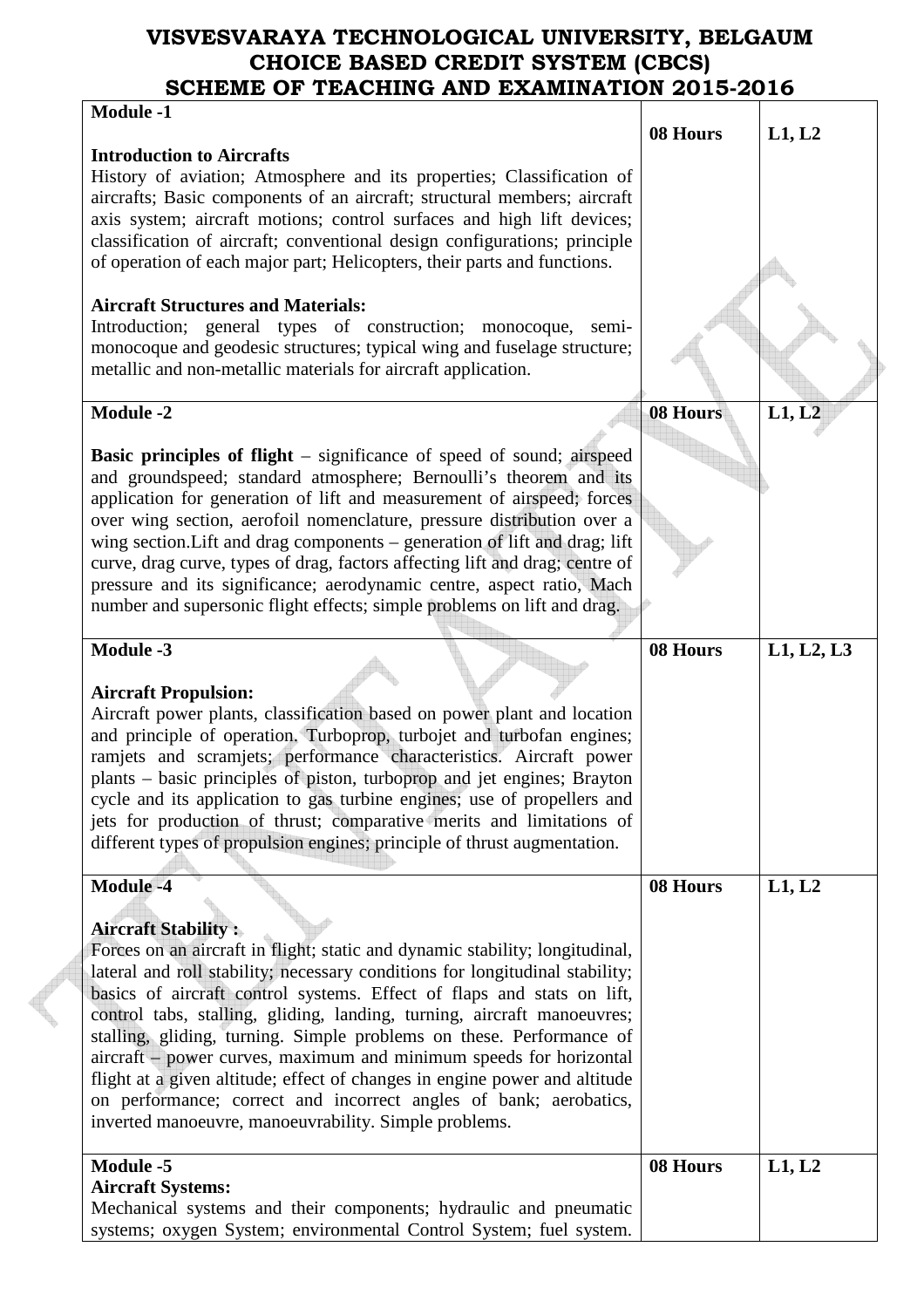Electrical systems, flight deck and cockpit systems; navigation system, communication system.

**Aircraft systems (Mechanical)** – hydraulic and pneumatic systems and their applications; environment control system; fuel system, oxygen system.

**Aircraft systems (Electrical)** – flight control system, cockpit instrumentation and displays; communication systems; navigation systems; power generation systems – engine driven alternators, auxiliary power Module, ram air turbine; power conversion, distribution and management.

#### **Course outcomes:**

After studying this course, students will be able to:

- 1. Appreciate and apply the basic principle of aviation
- 2. Apply the concepts of fundaments of flight, basics of aircraft structures , aircraft propulsion and aircraft materials during the development of an aircraft
- 3. Comprehend the complexities involved during development of flight vehicles.

#### **Graduate Attributes (as per NBA):**

- Engineering Knowledge.
- Problem Analysis.
- Design / development of solutions
- Interpretation of data

#### **Question paper pattern:**

- The question paper will have ten questions.
- Each full question consists of 16 marks.
- There will be 2full questions (with a maximum of four sub questions) from each module.
- Each full question will have sub questions covering all the topics under a module.
- The students will have to answer 5 full questions, selecting one full question from each module.

#### **Text Books:**

- 1. John D. Anderson, *"Introduction to Flight",* McGraw-Hill Education, 2011. ISBN 9780071086059.
	- 2. Lalit Gupta and O P Sharma, "*Fundamentals of Flight Vol-I to Vol-IV*", Himalayan Books, 2006, ISBN: 706.

#### **Reference Books:**

- 1. A.C. Kermode, *"Flight without formulae",* Pearson Education India, 1989. ISBN: 9788131713891.
- 2. Nelson R.C., *"Flight stability and automatic control",* McGraw-Hill International Editions, 1998. ISBN 9780071158381.
- 3. Ian Moir, Allan Seabridge, *"Aircraft Systems: Mechanical, Electrical and Avionics Subsystems Integration",* John Wiley & Sons, 2011. ISBN 978111965006.
- 4. Sutton G.P., "*Rocket Propulsion Elements*", John Wiley, New York, 8th Ed., 2011; ISBN: 1118174208, 9781118174203.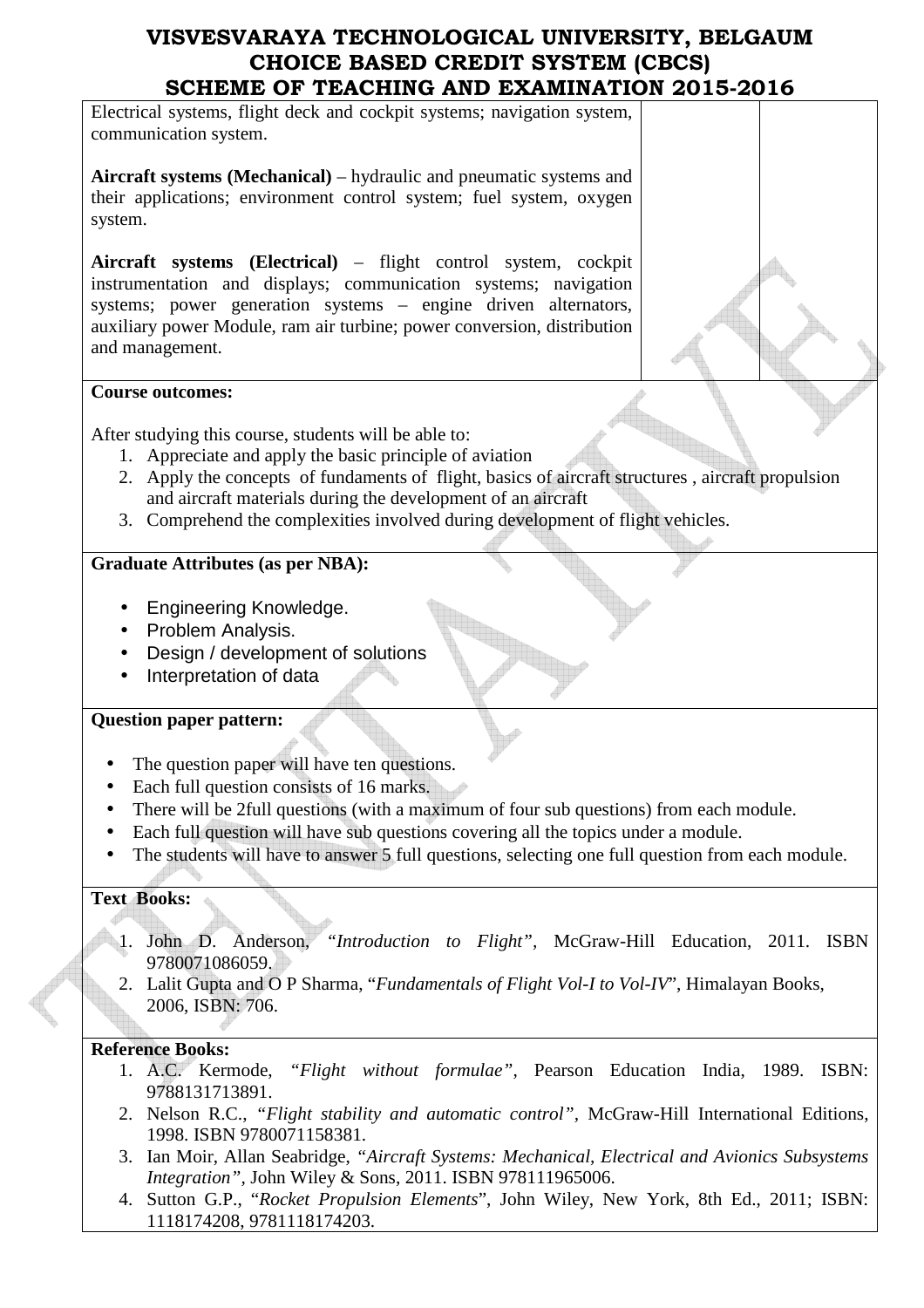|                                                                                                                                                                                                                                                                                                      | <b>AIRCRAFT TRANSPORTATION SYSTEMS</b><br>[As per Choice Based Credit System (CBCS) scheme]                                                                                        | <b>SEMESTER - V</b>              |    |                                 |                                                                    |
|------------------------------------------------------------------------------------------------------------------------------------------------------------------------------------------------------------------------------------------------------------------------------------------------------|------------------------------------------------------------------------------------------------------------------------------------------------------------------------------------|----------------------------------|----|---------------------------------|--------------------------------------------------------------------|
|                                                                                                                                                                                                                                                                                                      |                                                                                                                                                                                    |                                  |    |                                 |                                                                    |
| Subject Code                                                                                                                                                                                                                                                                                         | 15AE563                                                                                                                                                                            | Open Elective<br><b>IA Marks</b> | 20 |                                 |                                                                    |
| Number of Lecture                                                                                                                                                                                                                                                                                    | 03                                                                                                                                                                                 | <b>Exam Hours</b>                | 03 |                                 |                                                                    |
| Hours/Week                                                                                                                                                                                                                                                                                           |                                                                                                                                                                                    |                                  |    |                                 |                                                                    |
| of<br>Total Number<br><b>Lecture Hours</b>                                                                                                                                                                                                                                                           | 40                                                                                                                                                                                 | <b>Exam Marks</b>                | 80 |                                 |                                                                    |
|                                                                                                                                                                                                                                                                                                      |                                                                                                                                                                                    | $CREDITS - 03$                   |    |                                 |                                                                    |
| Course Objectives: This course will enable students to                                                                                                                                                                                                                                               | 1. Understand the air transport systems.<br>2. Acquire the knowledge of aircraft characteristics, airlines and airport.<br>3. Understand the navigation and environmental systems. |                                  |    |                                 |                                                                    |
|                                                                                                                                                                                                                                                                                                      | <b>Modules</b>                                                                                                                                                                     |                                  |    | <b>Teaching</b><br><b>Hours</b> | <b>Revised</b><br><b>Bloom's</b><br><b>Taxonomy</b><br>(RBT) Level |
| <b>Module -I Air Transport Systems -Introduction</b><br>Environment, transport and mobility. Systematic description and<br>current challenges. Development of aircraft design driver-speed and<br>range. Development of Airport, Airlines, ICAO, Regulatory Frame<br>work and Market Aspects.        |                                                                                                                                                                                    |                                  |    | 10 Hours                        | L1, L2                                                             |
| <b>Module -II Aircraft Characteristics and Manufacturers</b>                                                                                                                                                                                                                                         |                                                                                                                                                                                    |                                  |    | 08 Hours                        | L1, L2                                                             |
| Classification of flight vehicles, cabin design, basics of flight<br>physics- structures, mass and balance. Flight performance and<br>mission. Aircraft manufacturers, development process, production<br>process, supply chain.                                                                     |                                                                                                                                                                                    |                                  |    |                                 |                                                                    |
| Module -III Airlines, Airport and Infrastructure                                                                                                                                                                                                                                                     |                                                                                                                                                                                    |                                  |    | <b>8Hours</b>                   | L1, L2, L3                                                         |
| Airline types, Network management. Flight strategy and aircraft<br>selection, flight operations, MRO. Role of Airport, Regulatory<br>Issues, Airport operation and services. Airport planning -<br>infrastructure.                                                                                   |                                                                                                                                                                                    |                                  |    |                                 |                                                                    |
| <b>Module -4</b><br>Module -IV Air Navigation System & Environmental Systems                                                                                                                                                                                                                         |                                                                                                                                                                                    |                                  |    | 8 Hours                         | L1, L2, L3                                                         |
| Principle of operation- Role of Air Navigation services. Air space<br>structures, Airspace and Airport capacity, Aircraft separation. Flight<br>guidance system. Communication system. Integrated air traffic<br>management and working system. Environmental aspects-emission,<br>noise, and sound. |                                                                                                                                                                                    |                                  |    |                                 |                                                                    |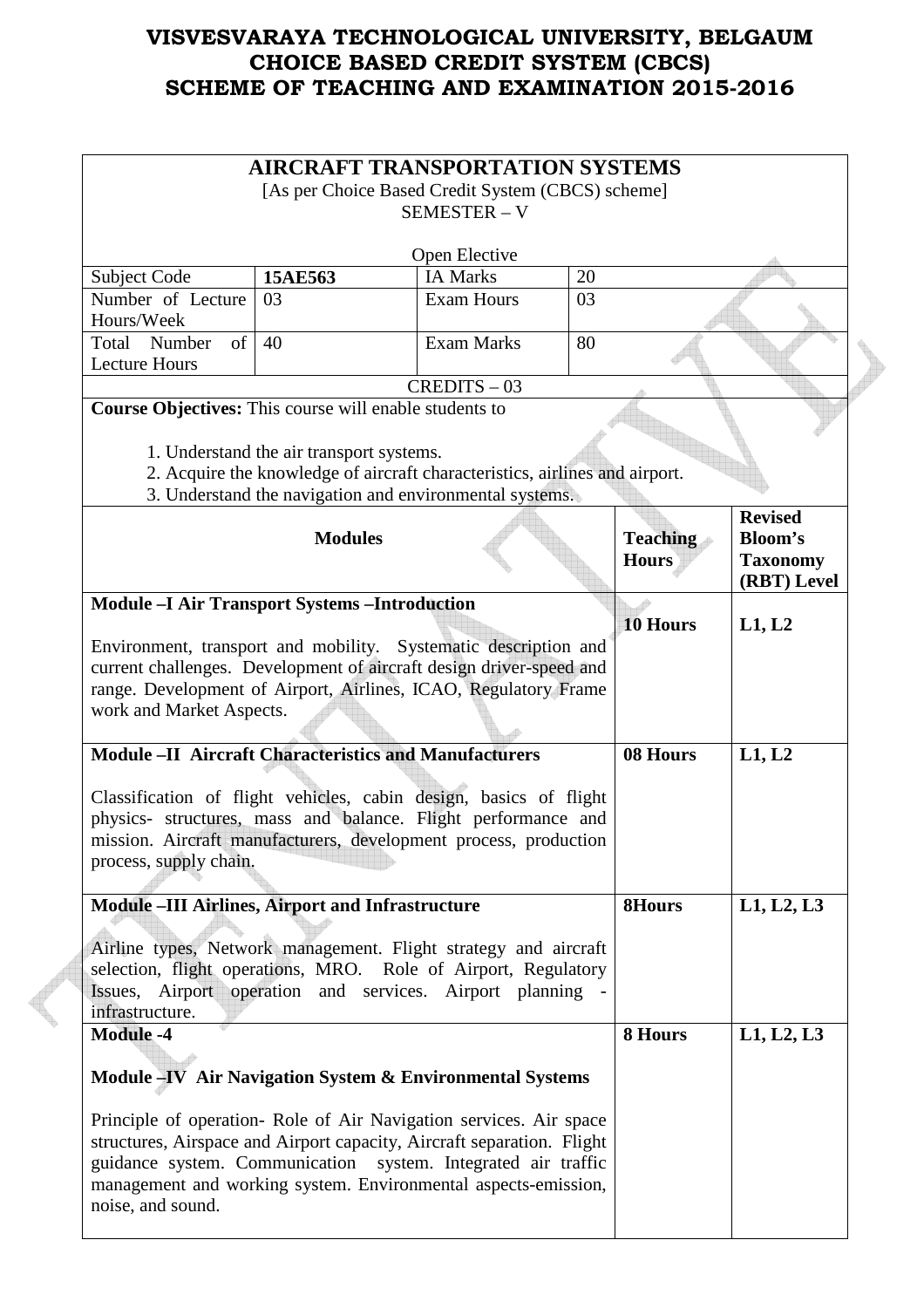# **VISVESVARAYA TECHNOLOGICAL UNIVERSITY, BELGAUM CHOICE BASED CREDIT SYSTEM (CBCS)**

| <b>Module -5</b>                                                                                    | <b>6 Hours</b> | L1, L2, L3 |
|-----------------------------------------------------------------------------------------------------|----------------|------------|
| <b>Module -V Managerial Aspects of Airlines</b>                                                     |                |            |
| Airline passenger marketing, forecasting methods, pricing and                                       |                |            |
| demand. Air cargo-market for air freight. Principles of airline                                     |                |            |
| scheduling. Fleet planning.                                                                         |                |            |
| <b>Course Outcomes:</b>                                                                             |                |            |
| After studying this course, students will be able to:                                               |                |            |
| 1. Explain the air transport systems.                                                               |                |            |
| 2. Describe the aircraft characteristics, airlines and airport operation.                           |                |            |
| 3. Apply the Air Navigation System & Environmental Systems.                                         |                |            |
| <b>Graduate Attributes:</b>                                                                         |                |            |
|                                                                                                     |                |            |
| Engineering Knowledge.<br>O                                                                         |                |            |
| Design / development of solutions<br>O                                                              |                |            |
| Interpretation of data<br>O                                                                         |                |            |
| <b>Question paper pattern:</b>                                                                      |                |            |
| The question paper will have ten questions.                                                         |                |            |
| Each full question consists of 16 marks.                                                            |                |            |
| There will be 2full questions (with a maximum of four sub questions) from each module.<br>$\bullet$ |                |            |
| Each full question will have sub questions covering all the topics under a module.                  |                |            |
| The students will have to answer 5 full questions, selecting one full question from each            |                |            |
| module.                                                                                             |                |            |
|                                                                                                     |                |            |
| <b>Text Books:</b>                                                                                  |                |            |
| 1. Dieter Shmitt, and ValkerGollnick, Air Transport System, Springer, 2016.                         |                |            |
| 2. Jhon G Wensveen, Air Transportation-A Management Prospective, Ashgate Publishing Ltd,            |                |            |
| 2011.                                                                                               |                |            |
|                                                                                                     |                |            |

**Reference Books:** 

1. Mike Hirst, The Air Transportation System, Woodhead Publishing Ltd, England, 2008.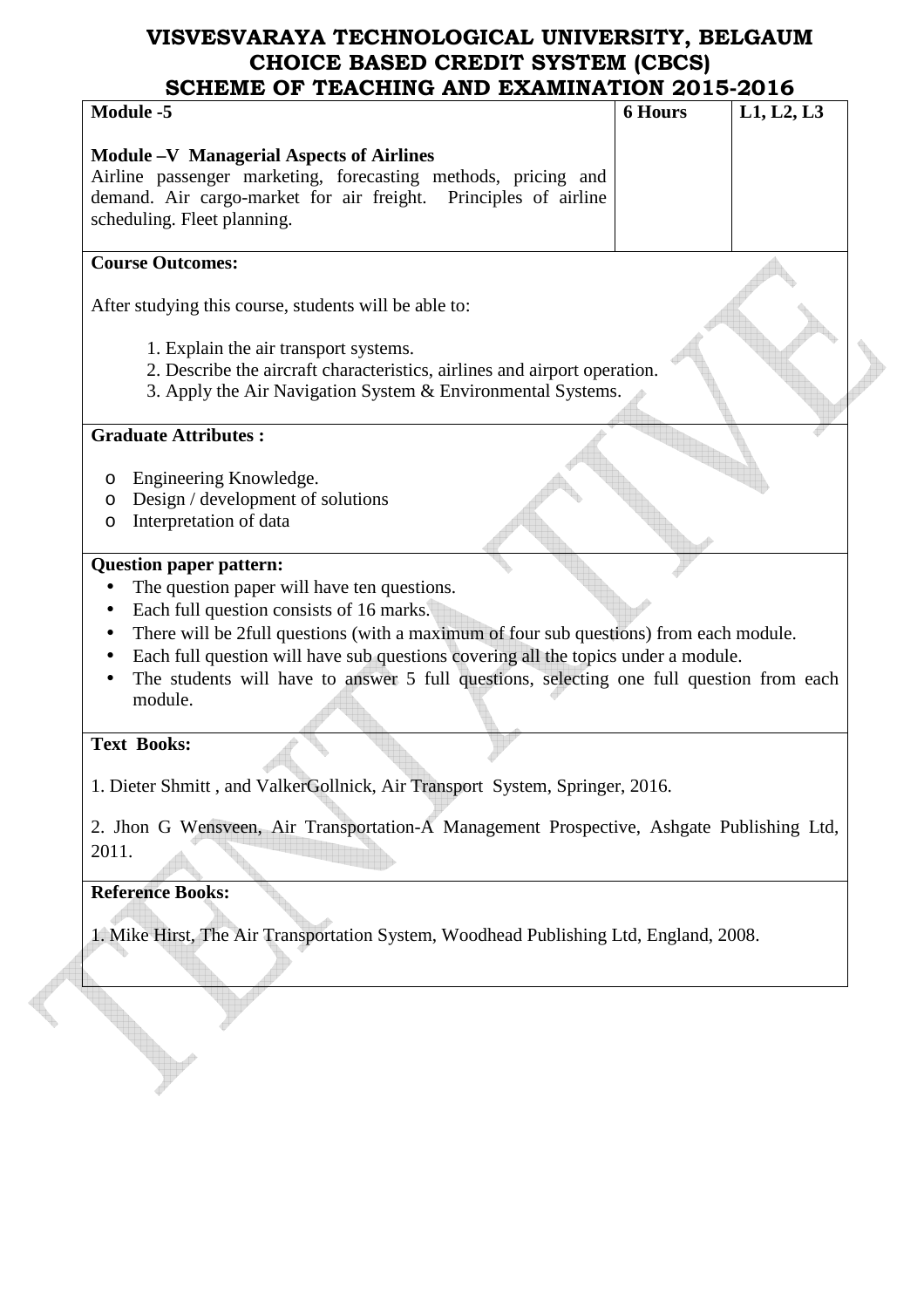|                                                                                                                                                                                                                                                                                                                                                                                                                                                                                                                                                                                                                                                                                                                                                                                                                                                                                                                                                                                                                                                                                                                                                                                                               |                                                                                                                                                                                                             | <b>BASICS OF ROCKETS &amp; MISSILES</b><br>[As per Choice Based Credit System (CBCS) scheme]<br>SEMESTER - V |    |                                 |                                                                    |
|---------------------------------------------------------------------------------------------------------------------------------------------------------------------------------------------------------------------------------------------------------------------------------------------------------------------------------------------------------------------------------------------------------------------------------------------------------------------------------------------------------------------------------------------------------------------------------------------------------------------------------------------------------------------------------------------------------------------------------------------------------------------------------------------------------------------------------------------------------------------------------------------------------------------------------------------------------------------------------------------------------------------------------------------------------------------------------------------------------------------------------------------------------------------------------------------------------------|-------------------------------------------------------------------------------------------------------------------------------------------------------------------------------------------------------------|--------------------------------------------------------------------------------------------------------------|----|---------------------------------|--------------------------------------------------------------------|
|                                                                                                                                                                                                                                                                                                                                                                                                                                                                                                                                                                                                                                                                                                                                                                                                                                                                                                                                                                                                                                                                                                                                                                                                               |                                                                                                                                                                                                             | <b>Open Elective</b>                                                                                         |    |                                 |                                                                    |
| <b>Subject Code</b>                                                                                                                                                                                                                                                                                                                                                                                                                                                                                                                                                                                                                                                                                                                                                                                                                                                                                                                                                                                                                                                                                                                                                                                           | 15AE564                                                                                                                                                                                                     | <b>IA Marks</b>                                                                                              | 20 |                                 |                                                                    |
| Number of Lecture                                                                                                                                                                                                                                                                                                                                                                                                                                                                                                                                                                                                                                                                                                                                                                                                                                                                                                                                                                                                                                                                                                                                                                                             | 03                                                                                                                                                                                                          | <b>Exam Hours</b>                                                                                            | 03 |                                 |                                                                    |
| Hours/Week                                                                                                                                                                                                                                                                                                                                                                                                                                                                                                                                                                                                                                                                                                                                                                                                                                                                                                                                                                                                                                                                                                                                                                                                    |                                                                                                                                                                                                             |                                                                                                              |    |                                 |                                                                    |
| of  <br>Total<br>Number                                                                                                                                                                                                                                                                                                                                                                                                                                                                                                                                                                                                                                                                                                                                                                                                                                                                                                                                                                                                                                                                                                                                                                                       | 40                                                                                                                                                                                                          | <b>Exam Marks</b>                                                                                            | 80 |                                 |                                                                    |
| <b>Lecture Hours</b>                                                                                                                                                                                                                                                                                                                                                                                                                                                                                                                                                                                                                                                                                                                                                                                                                                                                                                                                                                                                                                                                                                                                                                                          |                                                                                                                                                                                                             |                                                                                                              |    |                                 |                                                                    |
|                                                                                                                                                                                                                                                                                                                                                                                                                                                                                                                                                                                                                                                                                                                                                                                                                                                                                                                                                                                                                                                                                                                                                                                                               |                                                                                                                                                                                                             | $CREDITS - 03$                                                                                               |    |                                 |                                                                    |
| <b>Course Objectives:</b><br>This course will enable students to<br>materials.                                                                                                                                                                                                                                                                                                                                                                                                                                                                                                                                                                                                                                                                                                                                                                                                                                                                                                                                                                                                                                                                                                                                | 1. Understand the types of space launch vehicles and missiles.<br>2. Study the solid and liquid rocket motors.<br>3. Acquire the knowledge on launch vehicle dynamics, attitude control, rocket testing and |                                                                                                              |    |                                 |                                                                    |
| <b>Module -1</b>                                                                                                                                                                                                                                                                                                                                                                                                                                                                                                                                                                                                                                                                                                                                                                                                                                                                                                                                                                                                                                                                                                                                                                                              | <b>Modules</b>                                                                                                                                                                                              |                                                                                                              |    | <b>Teaching</b><br><b>Hours</b> | <b>Revised</b><br><b>Bloom's</b><br><b>Taxonomy</b><br>(RBT) Level |
| Introduction: Space launch Vehicles and military missiles, function,<br>types, role, mission, mission profile, thrust profile, propulsion system,<br>payload, staging, control and guidance requirements, performance<br>measures, design, construction, operation, similarities and differences.<br>Some famous space launch vehicles and strategic missiles.                                                                                                                                                                                                                                                                                                                                                                                                                                                                                                                                                                                                                                                                                                                                                                                                                                                |                                                                                                                                                                                                             |                                                                                                              |    | 8 Hours                         | L1, L2                                                             |
| <b>Module -2</b><br>Solid Propellant Rocket Motor Systems: Solid Propellant rocket<br>motors, principal features, applications. Solid propellants, types,<br>composition, properties, performance. Propellant grain, desirable<br>properties, grain configuration, preparation, loading, structural design of<br>grain. Liners, insulators and inhibitors, function, requirements,<br>materials. Rocket motor casing – materials. Nozzles, types, design,<br>construction, thermal protection. Igniters, types, construction.<br>Description of modern solid boosters I) Space Shuttle SRB, II)the<br><b>Arienne SRB</b><br>Liquid Propellant Rocket Motor Systems: Liquid propellants, types,<br>composition, properties, performance. Propellant tanks, feed systems,<br>pressurization, turbo-pumps, valves and feed lines, injectors, starting<br>and ignition. Engine cooling, support structure. Control of engine<br>starting and thrust build up, system calibration, integration and<br>optimisation – safety and environmental concerns. Description of the<br>space shuttle main engine. Propellant slosh, propellant hammer,<br>geysering effect in cryogenic rocket engines.<br><b>Module -3</b> |                                                                                                                                                                                                             |                                                                                                              |    | 8 Hours<br>8 Hours              | L1, L2<br>L1, L2, L3                                               |
| Aerodynamics Of Rockets And Missiles: Classification of missiles.<br>Airframe components of rockets and missiles, Forces acting on a missile<br>while passing through atmosphere, method of describing aerodynamic                                                                                                                                                                                                                                                                                                                                                                                                                                                                                                                                                                                                                                                                                                                                                                                                                                                                                                                                                                                            |                                                                                                                                                                                                             |                                                                                                              |    |                                 |                                                                    |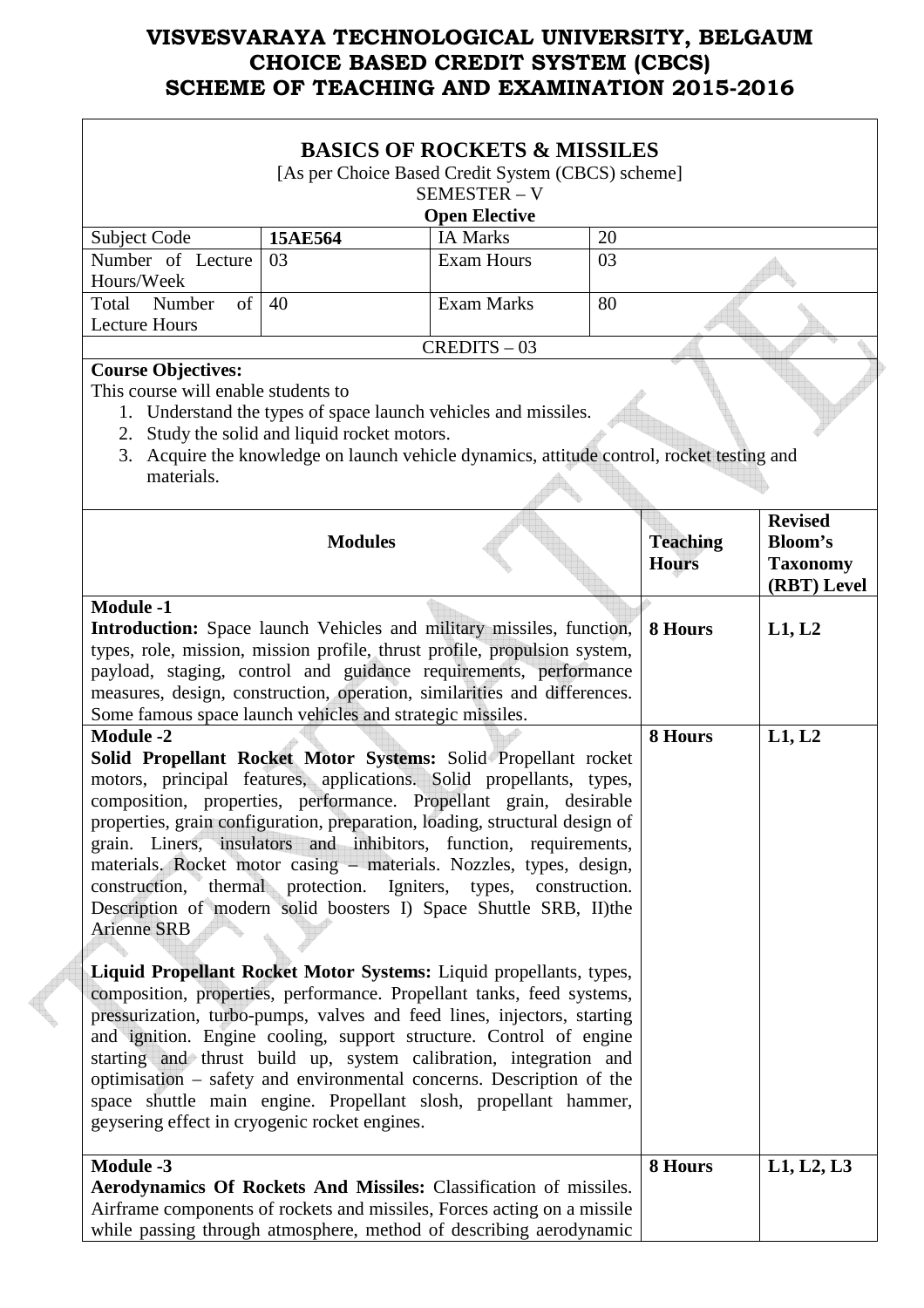| SCHEME OF TEACHING AND EAAMINATION 2015-2016                                                     |         |        |
|--------------------------------------------------------------------------------------------------|---------|--------|
| forces and moments, lateral aerodynamic moment, lateral damping                                  |         |        |
| moment, longitudinal moment of a rocket, lift and drag forces, drag                              |         |        |
| estimation, body upwash and downwash in missiles. Rocket dispersion,                             |         |        |
| re-entry body design considerations.                                                             |         |        |
|                                                                                                  |         |        |
| <b>Module -4</b>                                                                                 | 8 Hours | L1, L2 |
| Launch Vehicle Dynamics: Tsiolskovsky's rocket equation, range in                                |         |        |
| the absence of gravity, vertical motion in the earth's gravitational field,                      |         |        |
| inclined motion, flight path at constant pitch angle, motion in the                              |         |        |
| atmosphere, the gravity turn $-$ the culmination altitude, multi staging.                        |         |        |
| Earth launch trajectories – vertical segment, the gravity turn, constant                         |         |        |
| pitch trajectory, orbital injection. Actual launch vehicle trajectories,                         |         |        |
| types. Examples, the Mu 3-S-II, Ariane, Pegasus launchers. Reusable                              |         |        |
| launch vehicles, future launchers, launch assist technologies.                                   |         |        |
|                                                                                                  |         |        |
| Attitude Control Of Rockets And Missiles: Rocket Thrust Vector                                   |         |        |
| Control - Methods of Thrusts Vector Control for solid and liquid                                 |         |        |
| propulsion systems, thrust magnitude control, thrust termination; stage                          |         |        |
| separation dynamics, separation techniques.                                                      |         |        |
|                                                                                                  |         |        |
|                                                                                                  |         |        |
| <b>Module -5</b>                                                                                 | 8 Hours | L1, L2 |
| <b>Rocket Testing:</b> Ground Testing and Flight Testing, Types of Tests                         |         |        |
| facilities and safeguards, monitoring and control of toxic materials,                            |         |        |
| instrumentation and data management. Ground Testing, Flight Testing,                             |         |        |
| Trajectory monitoring, post -accident procedures. Description of a                               |         |        |
| typical space launch vehicle launch procedure.                                                   |         |        |
| Materials: Criteria for selection of materials for rockets and missiles,                         |         |        |
| requirements for choice of materials for propellant tanks,<br>liners,                            |         |        |
| insulators, inhibitors, at cryogenic temperatures, requirements of                               |         |        |
| materials at extremely high temperatures, requirements of materials for                          |         |        |
| thermal protection and for pressure vessels.                                                     |         |        |
| <b>Course Outcomes:</b>                                                                          |         |        |
| After studying this course, students will be able to:                                            |         |        |
| Identify the types of space launch vehicles and missiles.<br>1.                                  |         |        |
| Distinguish the solid and liquid propellant motors.<br>2.                                        |         |        |
| 3. Classify different types of materials used for rockets and missies.                           |         |        |
| <b>Graduate Attributes:</b>                                                                      |         |        |
| Engineering Knowledge.                                                                           |         |        |
| Problem Analysis.                                                                                |         |        |
| Design / development of solutions                                                                |         |        |
| Interpretation of data                                                                           |         |        |
| <b>Question paper pattern:</b>                                                                   |         |        |
| The question paper will have ten questions.                                                      |         |        |
| Each full question consists of 16 marks.                                                         |         |        |
| There will be 2full questions (with a maximum of four sub questions) from each module.           |         |        |
| Each full question will have sub questions covering all the topics under a module.               |         |        |
| The students will have to answer 5 full questions, selecting one full question from each module. |         |        |
| <b>Text Books:</b>                                                                               |         |        |
| 1. GeorgePSuttonandOscarBiblarz, 'RocketPropulsionElement', JohnWileyandSonsInc, 7 <sup>th</sup> |         |        |
| edition, 2010, ISBN-13: 978-8126525775.                                                          |         |        |
| 2. JackNNeilson, 'MissileAerodynamics', AIAA, 1 <sup>st</sup> edition, 1988, ISBN-13: 978-       |         |        |
|                                                                                                  |         |        |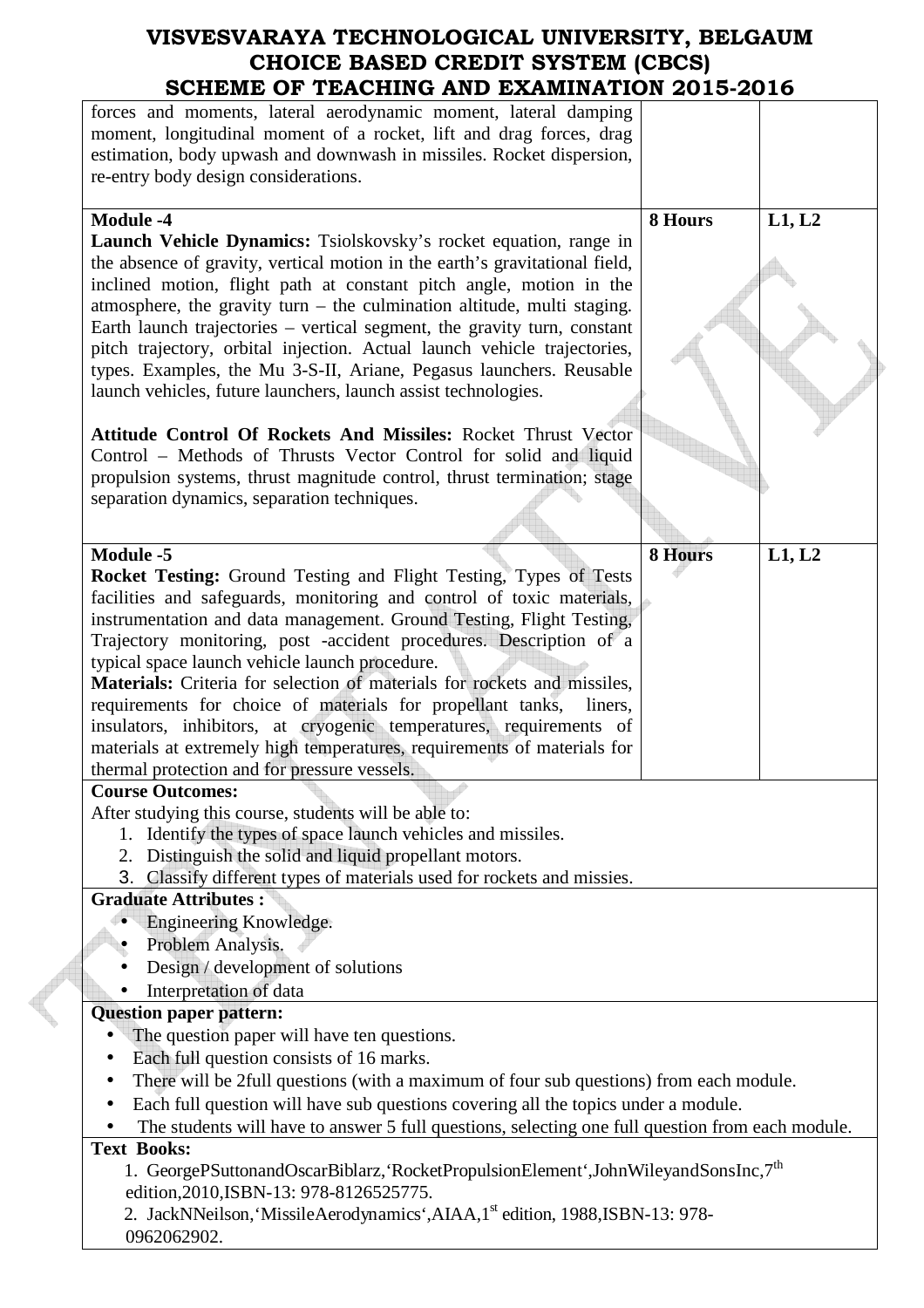#### **Reference Books:**

- 1. SSChin,'MissileConfigurationDesign'.
- 2. Cornelisse, J.W., Schoyer H.F.R. and Wakker,. K.F., Rocket Propulsion and Space-Flight Dynamics, Pitman, 1979,ISBN-13: 978-0273011415
- 3. Turner, M.J.L., Rocket and Spacecraft propulsion, Springer,3rd edition,2010,ISBN-13: 978- 3642088698.
- 4. Ball, K.J., Osborne, G.F., Space Vehicle Dynamics, Oxford University Press, 1967,ISBN-13:978- 0198561071
- 5. Parker, E.R., Materials for Missiles and Spacecraft, McGraw Hill, 1982.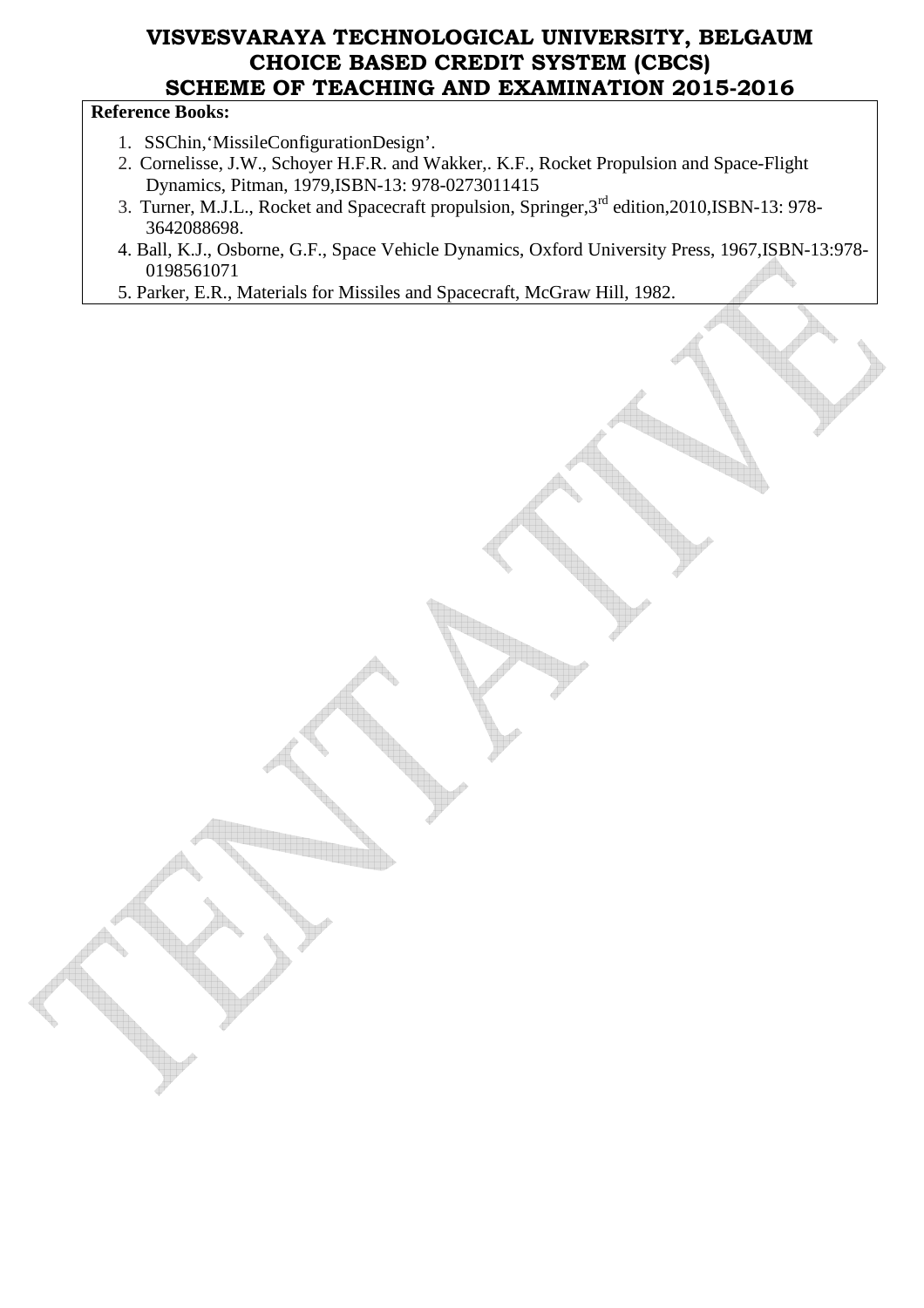|                                                                                                         |                                                                                                                                                                                                        | <b>AERODYNAMICS LAB</b>              |          |                                                                    |
|---------------------------------------------------------------------------------------------------------|--------------------------------------------------------------------------------------------------------------------------------------------------------------------------------------------------------|--------------------------------------|----------|--------------------------------------------------------------------|
|                                                                                                         | [As per Choice Based Credit System (CBCS) scheme]                                                                                                                                                      |                                      |          |                                                                    |
|                                                                                                         |                                                                                                                                                                                                        | SEMESTER - V                         |          |                                                                    |
| Subject Code<br>Number of Lecture                                                                       | <b>15AEL57</b><br>03                                                                                                                                                                                   | <b>IA Marks</b><br><b>Exam Hours</b> | 20<br>03 |                                                                    |
| Hours/Week                                                                                              |                                                                                                                                                                                                        |                                      |          |                                                                    |
| Number<br>Total<br>of                                                                                   | 42                                                                                                                                                                                                     | <b>Exam Marks</b>                    | 80       |                                                                    |
| <b>Lecture Hours</b>                                                                                    |                                                                                                                                                                                                        |                                      |          |                                                                    |
|                                                                                                         |                                                                                                                                                                                                        | $CREDITS - 02$                       |          |                                                                    |
| <b>Course Objectives:</b> This course will enable students to                                           |                                                                                                                                                                                                        |                                      |          |                                                                    |
| 1.<br>2.<br>3.                                                                                          | Be acquainted with basic principles of aerodynamics using wind tunnel.<br>Acquire the knowledge on flow visualization techniques.<br>Understand the procedures used for calculating the lift and drag. |                                      |          |                                                                    |
|                                                                                                         | <b>Modules</b>                                                                                                                                                                                         |                                      |          | <b>Revised</b><br><b>Bloom's</b><br><b>Taxonomy</b><br>(RBT) Level |
| 1. Calibration of a subsonic wind tunnel: test section static pressure and total<br>head distributions. |                                                                                                                                                                                                        |                                      |          | L1, L2, L3,<br>L4                                                  |
| 2.<br>low speeds.                                                                                       | Smoke flow visualization studies on a two-dimensional circular cylinder at                                                                                                                             |                                      |          | L1, L2, L3,<br>L4                                                  |
| 3.<br>angles of incidence at low speeds                                                                 | Smoke flow visualization studies on a two dimensional airfoil at different                                                                                                                             |                                      |          | L1, L2, L3,<br>L <sub>4</sub>                                      |
| 4.                                                                                                      | Smoke flow visualization studies on a two dimensional multi element airfoil<br>with flaps and slats at different angles of incidence at low speeds                                                     |                                      |          | L1, L2, L3,<br>L4                                                  |
| 5.                                                                                                      | Tuft flow visualization on a wing model at different angles of incidence at<br>low speeds: identify zones of attached and separated flows.                                                             |                                      |          | L1, L2, L3,<br><b>L4, L5</b>                                       |
| 6. Surface pressure distributions on a two-dimensional smooth circular cylinder                         | at low speeds and calculation of pressure drag.                                                                                                                                                        |                                      |          | L1, L2, L3,<br>L4                                                  |
| 7. Surface pressure distributions on a two-dimensional rough circular cylinder                          | at low speeds and calculation of pressure drag.                                                                                                                                                        |                                      |          | L1, L2, L3,<br>L4                                                  |
| 8.                                                                                                      | Surface pressure distributions on a two-dimensional symmetric airfoil                                                                                                                                  |                                      |          | L1, L2, L3                                                         |
| 9. Surface pressure distributions on a two-dimensional cambered airfoil at                              | different angles of incidence and calculation of lift and pressure drag.                                                                                                                               |                                      |          | L1, L2, L3                                                         |
| 10. Calculation of total drag of a two-dimensional circular cylinder at low                             | speeds using pitot-static probe wake survey.                                                                                                                                                           |                                      |          | L1, L2, L3                                                         |
| 11. Calculation of total drag of a two-dimensional cambered airfoil at low                              | speeds at incidence using pitot-static probe wake survey.                                                                                                                                              |                                      |          | L1, L2, L3                                                         |
| 12. Measurement of a typical boundary layer velocity profile on the tunnel wall                         | (at low speeds) using a pitot probe and calculation of boundary layer<br>displacement and momentum thickness.                                                                                          |                                      |          | L1, L2, L3                                                         |
| 13. Calculation of aerodynamic coefficients forces acting on a model aircraft                           |                                                                                                                                                                                                        |                                      |          | L1, L2, L3                                                         |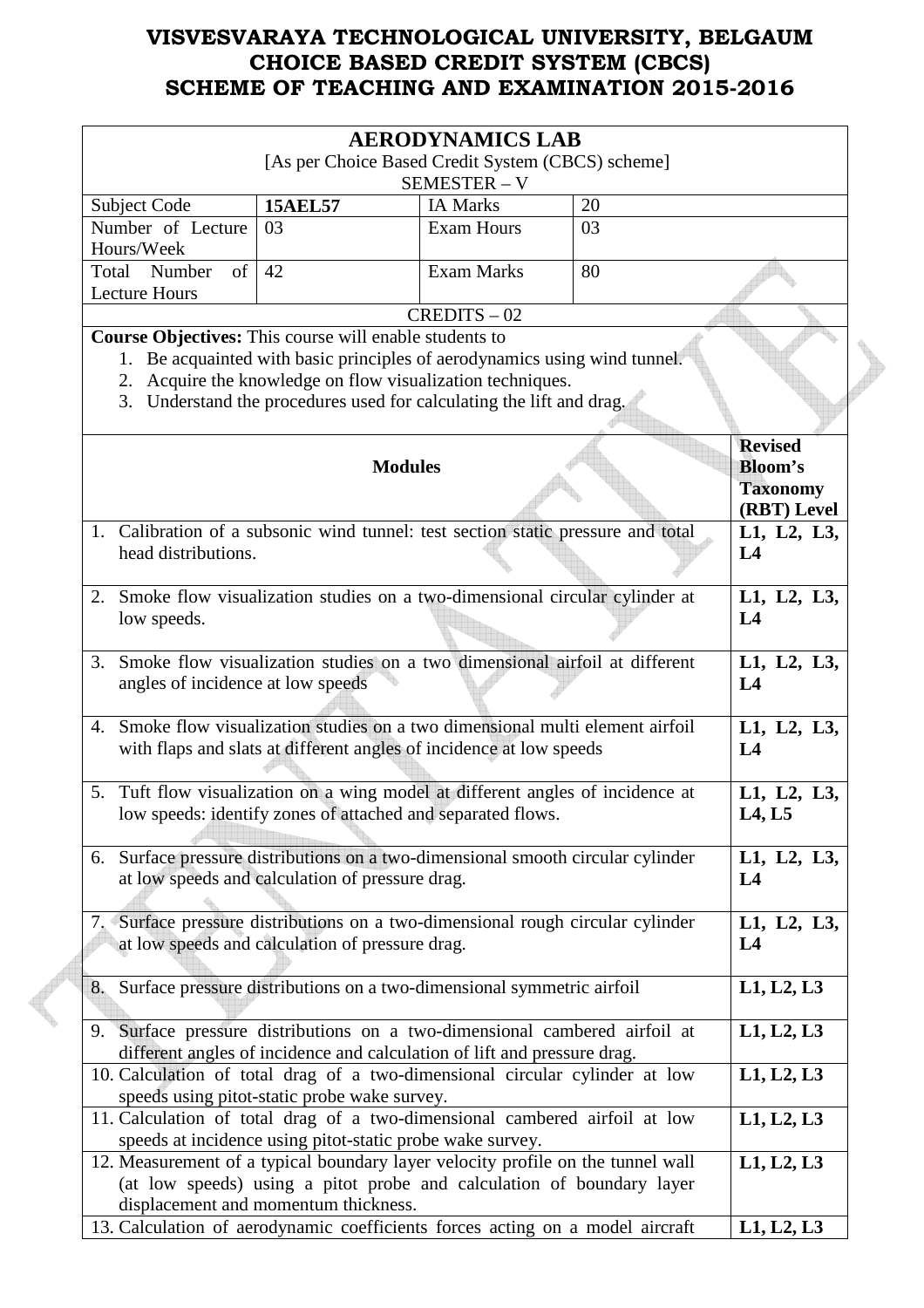| using force balance at various angles of incidence, speed.                                               |            |
|----------------------------------------------------------------------------------------------------------|------------|
| 14. Measurement of a typical boundary layer velocity profile on the airfoil at                           | L1, L2, L3 |
| various angles of incidence from leading edge to trailing edge                                           |            |
| <b>Course Outcomes:</b>                                                                                  |            |
| After studying this course, students will be able to:                                                    |            |
| 1. Apply the flow visualization techniques.                                                              |            |
| 2. Estimate the pressure distribution over the bodies.                                                   |            |
| 3. Calculate the lift and drag.                                                                          |            |
| <b>Conduct of Practical Examination:</b>                                                                 |            |
|                                                                                                          |            |
| 1. All laboratory experiments aretobeincludedforpractical examination.                                   |            |
| 2. Students are allowed to pick one experiment from the lot.                                             |            |
| 3. Strictlyfollow theinstructions as printed on the cover page of answer script for breakup of<br>marks. |            |
| 4. Change of experiment is allowed only once and 15% Marks allotted to the                               |            |
| procedure part to be made zero.                                                                          |            |
|                                                                                                          |            |
| <b>Graduate Attributes:</b>                                                                              |            |
|                                                                                                          |            |
| Engineering Knowledge.<br>O                                                                              |            |
| Problem Analysis.<br>$\circ$                                                                             |            |
| Design / development of solutions (partly)<br>$\circ$                                                    |            |
| Interpretation of data.<br>$\circ$                                                                       |            |
|                                                                                                          |            |
|                                                                                                          |            |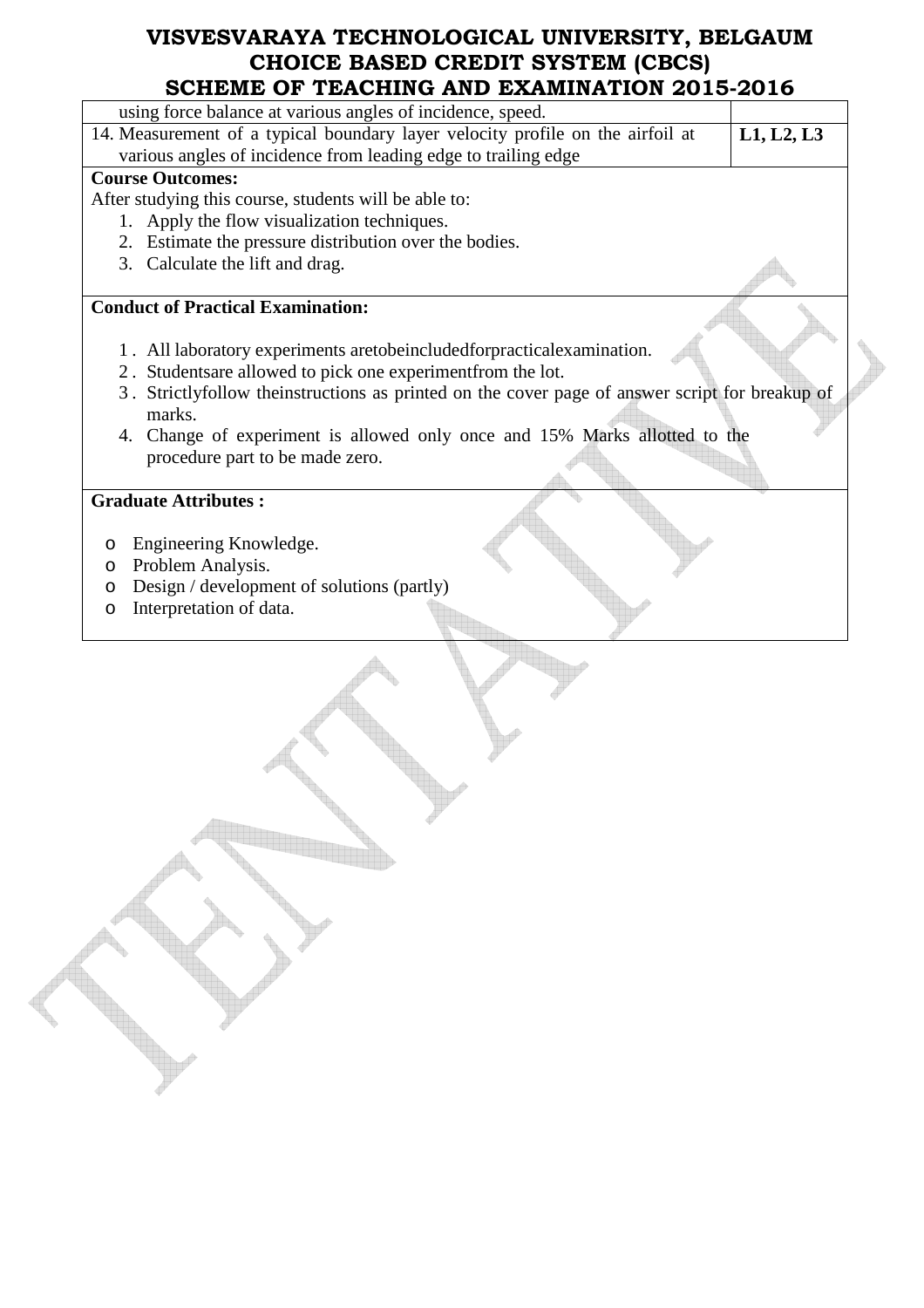| <b>ENERGY CONVERSION AND FLUID MECHANICS LAB</b>                                                                                                                                                                                                                                                                                                                                           |                                                                                                                                               |                   |             |                                                                    |
|--------------------------------------------------------------------------------------------------------------------------------------------------------------------------------------------------------------------------------------------------------------------------------------------------------------------------------------------------------------------------------------------|-----------------------------------------------------------------------------------------------------------------------------------------------|-------------------|-------------|--------------------------------------------------------------------|
| [As per Choice Based Credit System (CBCS) scheme]<br>SEMESTER - V                                                                                                                                                                                                                                                                                                                          |                                                                                                                                               |                   |             |                                                                    |
| Subject Code                                                                                                                                                                                                                                                                                                                                                                               | <b>15AEL58</b>                                                                                                                                | <b>IA Marks</b>   | 20          |                                                                    |
| Number of Lecture                                                                                                                                                                                                                                                                                                                                                                          | 03                                                                                                                                            | <b>Exam Hours</b> | 03          |                                                                    |
| Hours/Week                                                                                                                                                                                                                                                                                                                                                                                 |                                                                                                                                               |                   |             |                                                                    |
| Total Number<br>$\sigma$ f                                                                                                                                                                                                                                                                                                                                                                 | 42                                                                                                                                            | <b>Exam Marks</b> | 80          |                                                                    |
| <b>Lecture Hours</b>                                                                                                                                                                                                                                                                                                                                                                       |                                                                                                                                               |                   |             |                                                                    |
|                                                                                                                                                                                                                                                                                                                                                                                            |                                                                                                                                               | $CREDITS - 02$    |             |                                                                    |
| <b>Course Objectives:</b> This course will enable students to<br>Familiarize with the flash point, fire point and viscosity of lubricating oils.<br>1.<br>Study IC engine parts, opening and closing of valves to draw the valve-timing diagram.<br>2.<br>Gain the knowledge of various flow meters and the concept of fluid mechanics.<br>3.<br>Understand the Bernoulli's Theorem.<br>4. |                                                                                                                                               |                   |             |                                                                    |
|                                                                                                                                                                                                                                                                                                                                                                                            | <b>Modules</b>                                                                                                                                |                   |             | <b>Revised</b><br><b>Bloom's</b><br><b>Taxonomy</b><br>(RBT) Level |
|                                                                                                                                                                                                                                                                                                                                                                                            | 1. Determination of Flash point and Fire point of lubricating oil using Abel                                                                  |                   |             | L1, L2, L3,                                                        |
|                                                                                                                                                                                                                                                                                                                                                                                            | Pensky and Pensky Martins Apparatus.                                                                                                          |                   |             | L4                                                                 |
|                                                                                                                                                                                                                                                                                                                                                                                            | 2. Determination of Calorific value of solid, liquid and gaseous fuels                                                                        |                   |             | L1, L2, L3,                                                        |
|                                                                                                                                                                                                                                                                                                                                                                                            |                                                                                                                                               |                   |             | L4                                                                 |
| 3. Determination of Viscosity of lubricating oil using Torsion viscometers                                                                                                                                                                                                                                                                                                                 |                                                                                                                                               |                   | L1, L2, L3, |                                                                    |
|                                                                                                                                                                                                                                                                                                                                                                                            |                                                                                                                                               |                   |             | L4                                                                 |
| 4. Valve Timing diagram of 4-stroke IC Engine                                                                                                                                                                                                                                                                                                                                              |                                                                                                                                               |                   |             | L1, L2, L3,<br>L4                                                  |
| Planimeter                                                                                                                                                                                                                                                                                                                                                                                 | 5. Calculation of work done and heat transfer from PV and TS diagram using                                                                    |                   |             | L1, L2, L3,<br>L4, L5                                              |
|                                                                                                                                                                                                                                                                                                                                                                                            | 6. Performance Test on Four stroke Petrol Engine and calculations of IP, BP,<br>Thermal efficiencies, SFC, FP and to draw heat balance sheet. |                   |             | L1, L2, L3,<br>L <sub>4</sub>                                      |
| 7. Performance Test on Four stroke Multi-cylinder Engine and calculations of                                                                                                                                                                                                                                                                                                               | IP, BP, Thermal efficiencies, SFC, FP and to draw heat balance sheet.                                                                         |                   |             | L1, L2, L3,<br>L <sub>4</sub>                                      |
| <b>Calibration of Venturimeter</b><br>8.                                                                                                                                                                                                                                                                                                                                                   |                                                                                                                                               |                   |             | L1, L2, L3                                                         |
| head method.                                                                                                                                                                                                                                                                                                                                                                               | 9. Determination of Coefficient of discharge for a small orifice by a constant                                                                |                   |             | L1, L2, L3                                                         |
| 10. Determination of Viscosity of a Fluid                                                                                                                                                                                                                                                                                                                                                  |                                                                                                                                               |                   |             | L1, L2, L3                                                         |
|                                                                                                                                                                                                                                                                                                                                                                                            | 11. Calibration of contracted Rectangular Notch                                                                                               |                   |             | L1, L2, L3                                                         |